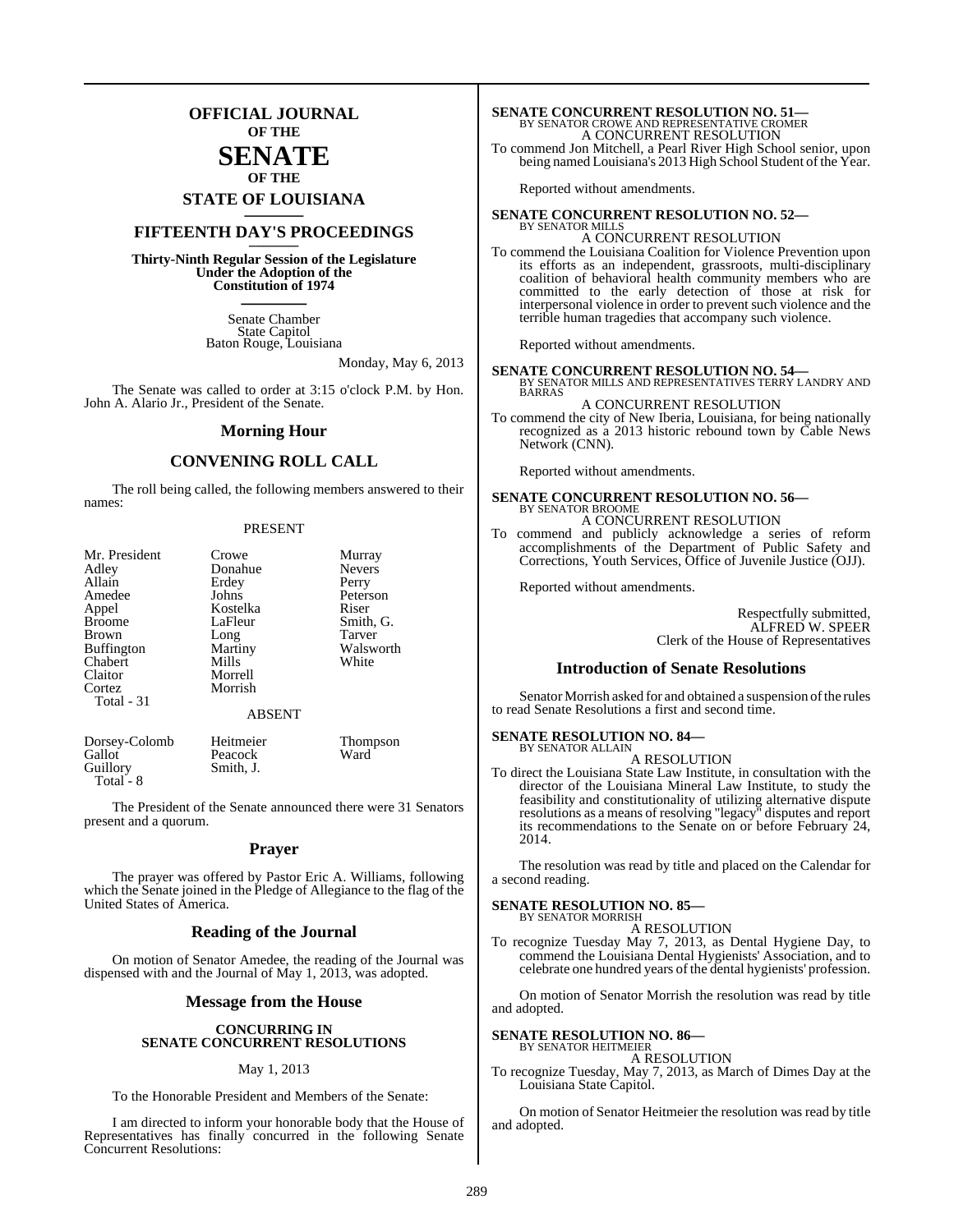# **Page 2 SENATE 15th DAY'S PROCEEDINGS**

May 6, 2013

### **Introduction of Senate Concurrent Resolutions**

#### **SENATE CONCURRENT RESOLUTION NO. 59—**

BY SENATOR DONAHUE A CONCURRENT RESOLUTION

To direct the state health officer and the Department of Health and Hospitals, office of public health, to provide for certain limitations relative to actions or rules requiring modification of certain existing community water systems.

The resolution was read by title and placed on the Calendar for a second reading.

#### **SENATE CONCURRENT RESOLUTION NO. 60—**

BY SENATOR LONG A CONCURRENT RESOLUTION

To urge and request federal, state, and local governing authorities when contracting for coastal restoration and protection projects to give priority to Louisiana businesses.

The resolution was read by title and placed on the Calendar for a second reading.

## **SENATE CONCURRENT RESOLUTION NO. 61—** BY SENATOR CLAITOR A CONCURRENT RESOLUTION

To commend and congratulate theLouisiana Varsity Sports Women's Team and Men's Team on their participation and success in the 2013 Boston Marathon.

The resolution was read by title and placed on the Calendar for a second reading.

#### **SENATE CONCURRENT RESOLUTION NO. 62—** BY SENATOR CLAITOR A CONCURRENT RESOLUTION

To recognize and commend Ray Castle, Derek Carter, Brendan Jacob, and Caitlyn McKinley for providing volunteer emergency medical assistance to the victims of the recent Boston Marathon

bombing. The resolution was read by title and placed on the Calendar for a second reading.

### **Senate Resolutions on Second Reading**

#### **SENATE RESOLUTION NO. 77—** BY SENATOR RISER

A RESOLUTION To designate May 2013, as "Breast Cancer Awareness Month".

On motion of Senator Riser the resolution was read by title and adopted.

#### **SENATE RESOLUTION NO. 78—** BY SENATOR LAFLEUR

A RESOLUTION

To commend Hélène Durand, Vice President of the Association France-Louisiane Franco-Americanie, on being a good will ambassador of the state of Louisiana.

On motion of Senator LaFleur the resolution was read by title and adopted.

SENATE RESOLUTION NO. 79—<br>BY SENATORS ADLEY, ALARIO, ALLAIN, AMEDEE, APPEL, BROOME, BROOME, CHABERT, CLAITOR, CORTEZ, CROWE,<br>DONAHUE, DORSEY-COLOMB, ERDEY, GAL LOT, GUILLORY,<br>HEITMEIER, JOHNS, KOSTELKA, LAFLEUR, LONG, MART A RESOLUTION

To commend the Blue Star Mothers and the Gold Star Mothers of Louisiana for their efforts in support and honor of armed forces

families everywhere and especially those families that have lost loved ones to conflicts around the world.

On motion of Senator Adley the resolution was read by title and returned to the Calendar, subject to call.

#### **SENATE RESOLUTION NO. 80—**

BY SENATOR GUILLORY A RESOLUTION

To express the sincere condolences of the Senate of the Legislature of Louisiana upon the death of Hadley J. Castille.

On motion of Senator Guillory the resolution was read by title and adopted.

#### **SENATE RESOLUTION NO. 81—**

BY SENATOR GUILLORY A RESOLUTION

To express the sincere condolences of the Senate of the Legislature of Louisiana upon the death of Lawrence Zachaire Sr.

On motion of Senator Guillory the resolution was read by title and adopted.

#### **SENATE RESOLUTION NO. 82—** BY SENATOR AMEDEE

A RESOLUTION

To recognize and commend the accomplishments of the staff of the Louisiana Workforce Commission Employment Security Board of Review.

On motion of Senator Amedee the resolution was read by title and adopted.

#### **SENATE RESOLUTION NO. 83—**

BY SENATORS ADLEY, ALARIO, ALLAIN, AMEDEE, APPEL, BROOME, BROWN, BUFFINGTON, CHABERT, CLAITOR, CORTEZ, CROWE,<br>DONAHUE, DORSEY-COLOMB, ERDEY, GALLOT, GUILLORY,<br>HEITMEIER, JOHNS, KOSTELKA, LAFLEUR, LONG, MARTINY, MILLS,<br>MORR

To commend the members of the armed forces of the United States and to recognize their tremendous service and the great sacrifices they make on behalf of their homeland.

On motion of Senator Adley the resolution was read by title and adopted.

#### **Senate Concurrent Resolutions on Second Reading**

**SENATE CONCURRENT RESOLUTION NO. 58—** BY SENATOR CROWE A CONCURRENT RESOLUTION

To commend St. Tammany Parish Fire District No. 1 Fire Chief Larry Hess for his 48-year career in fire protection upon his retirement in September 2013.

The concurrent resolution was read by title. Senator Crowe moved to adopt the Senate Concurrent Resolution.

### **ROLL CALL**

The roll was called with the following result:

#### YEAS

Mr. President Crowe Morrell<br>
Adley Donahue Morrish Adley Donahue Morrish Dorsey-Colomb Murray<br>Erdey Nevers Amedee Erdey Never<br>
Appel Guillory Perry Appel Guillory Perry<br>Broome Heitmeier Peterson Heitmeier Peters<br>Johns Riser **Brown**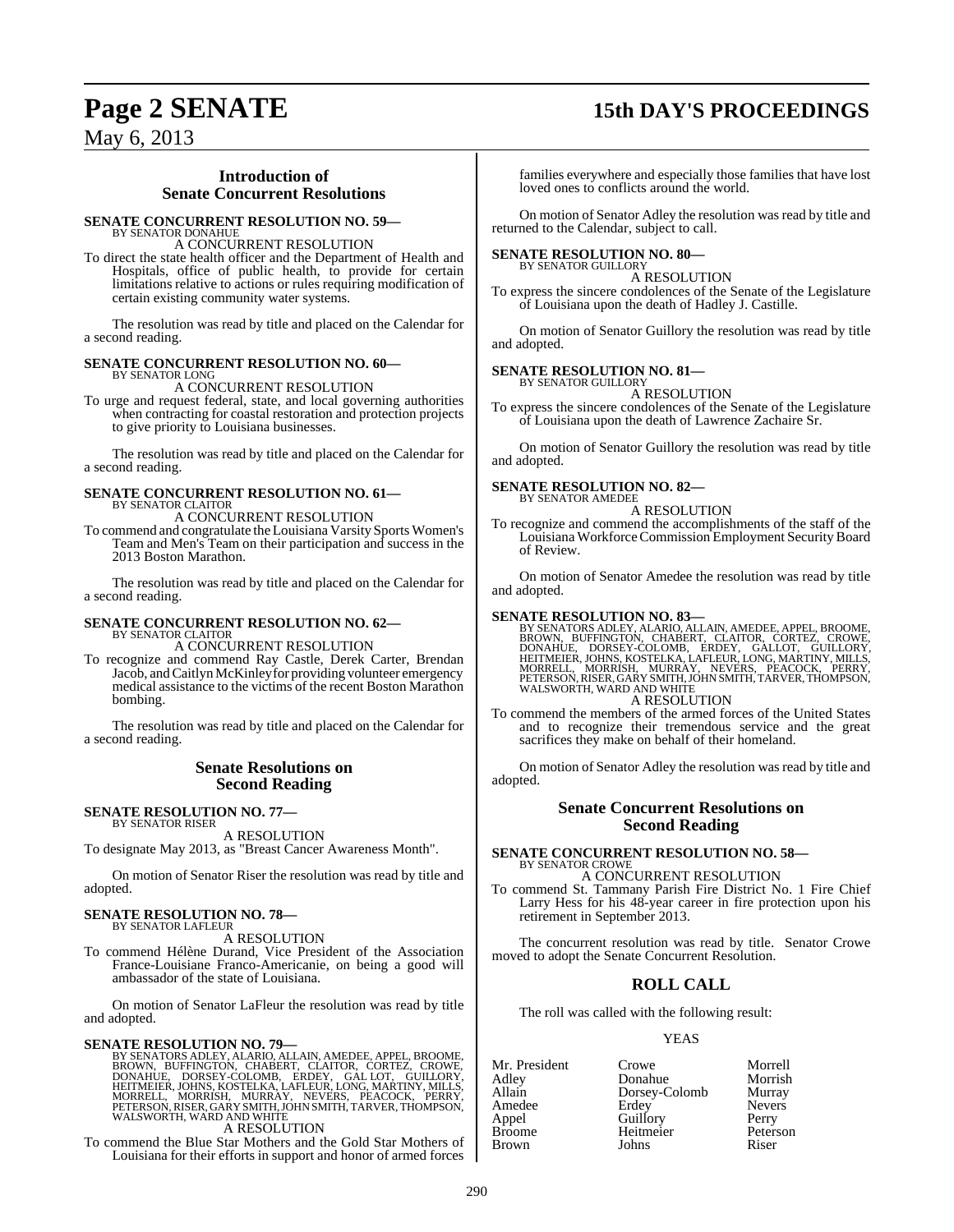# **15th DAY'S PROCEEDINGS Page 3 SENATE**

| <b>Buffington</b> | Kostelka    | Smith, G. |
|-------------------|-------------|-----------|
| Chabert           | Long        | Tarver    |
| <b>Claitor</b>    | Martiny     | Walsworth |
| Cortez            | Mills       | White     |
| Total $-33$       |             |           |
|                   | <b>NAYS</b> |           |

Total - 0

ABSENT

| Gallot    | Peacock   | Thompson |
|-----------|-----------|----------|
| LaFleur   | Smith, J. | Ward     |
| Total - 6 |           |          |

The Chair declared the Senate adopted the Senate Concurrent Resolution and ordered it sent to the House.

#### **Message from the House**

#### **ASKING CONCURRENCE IN HOUSE BILLS AND JOINT RESOLUTIONS**

#### May 6, 2013

To the Honorable President and Members of the Senate:

I am directed to inform your honorable body that the House of Representatives has finally passed and asks your concurrence in the following House Bills and Joint Resolutions:

| HB NO. 645        | <b>HB NO. 131</b> | <b>HB NO. 148</b> |
|-------------------|-------------------|-------------------|
| HB NO. 167        | <b>HB NO. 279</b> | <b>HB NO. 351</b> |
| <b>HB NO. 361</b> | <b>HB NO. 451</b> | <b>HB NO. 493</b> |
| <b>HB NO. 494</b> | <b>HB NO. 500</b> | <b>HB NO. 589</b> |
| <b>HB NO. 591</b> | <b>HB NO. 189</b> | <b>HB NO. 221</b> |
| HB NO. 349        | <b>HB NO. 292</b> | <b>HB NO. 364</b> |
| <b>HB NO. 471</b> | <b>HB NO. 145</b> | <b>HB NO. 321</b> |
| <b>HB NO. 287</b> | <b>HB NO. 288</b> | <b>HB NO. 410</b> |
| <b>HB NO. 504</b> | <b>HB NO. 554</b> |                   |

Respectfully submitted, ALFRED W. SPEER Clerk of the House of Representatives

#### **House Bills and Joint Resolutions on First Reading**

**HOUSE BILL NO. 131—** BY REPRESENTATIVE JAMES

A JOINT RESOLUTION

Proposing to amend Article III, Section 2(A)(3)(b) and  $(4)(\tilde{b})$ (introductory paragraph) of the Constitution of Louisiana, to provide for consideration of certain legislative instruments during regular sessions; to provide relative to subject matter restrictions for regular sessions; to provide for submission of the proposed amendment to the electors; and to provide for related matters.

The bill was read by title and placed on the Calendar for a second reading.

#### **HOUSE BILL NO. 145—**

BY REPRESENTATIVE JAY MORRIS AN ACT

To amend and reenact R.S.  $15:542.1.3(B)(2)(a)$  and to enact R.S.  $15:542.1.3(B)(2)(c)$ , relative to sex offender registration and notification; to provide relative to sex offenders convicted pursuant to the laws of another state; to provide for the duration of sex offender registration and notification for such offenders; to provide for the frequency of in-person registration renewals for such offenders; to provide for determinations made by the bureau with regard to such offenders; and to provide for related matters.

The bill was read by title and placed on the Calendar for a second reading.

**HOUSE BILL NO. 148—** BY REPRESENTATIVE PIERRE

AN ACT To amend and reenact R.S. 22:1283, relative to motorcycle liability insurance; to extend the time period in which a policyholder may provide proof of appropriate license endorsements; to extend the time in which an initial applicant for motorcycle liability insurance may provide proof of appropriate license endorsements; and to provide for related matters.

The bill was read by title and placed on the Calendar for a second reading.

#### **HOUSE BILL NO. 167—**



To amend and reenact R.S. 15:587.2(B), relative to criminal history information; to provide relative to the type of information provided to an institution of postsecondary education requesting criminal history information for an applicant or prospective employee; and to provide for related matters.

The bill was read by title and placed on the Calendar for a second reading.

#### **HOUSE BILL NO. 189—**

BY REPRESENTATIVE GAINES

AN ACT To amend and reenact R.S.  $14:27(D)(2)(c)(i)$ , relative to the attempt to commit theft; to amend the threshold amount of the taking relative to persons who attempt to commit the crime of theft; and to provide for related matters.

The bill was read by title and placed on the Calendar for a second reading.

# **HOUSE BILL NO. 221—** BY REPRESENTATIVE CONNICK

AN ACT

To enact R.S. 42:66(O), relative to dual officeholding and dual employment; to allow a member of the faculty or staff of a public higher education institution to also hold certain appointive office or employment in the government of the United States; and to provide for related matters.

The bill was read by title and placed on the Calendar for a second reading.

#### **HOUSE BILL NO. 279—**

BY REPRESENTATIVE HENRY AN ACT

To amend and reenact R.S. 15:1352(A), relative to the definition of racketeering activity; to add enumerated crimes to the definition of "racketeering activity"; and to provide for related matters.

The bill was read by title and placed on the Calendar for a second reading.

# May 6, 2013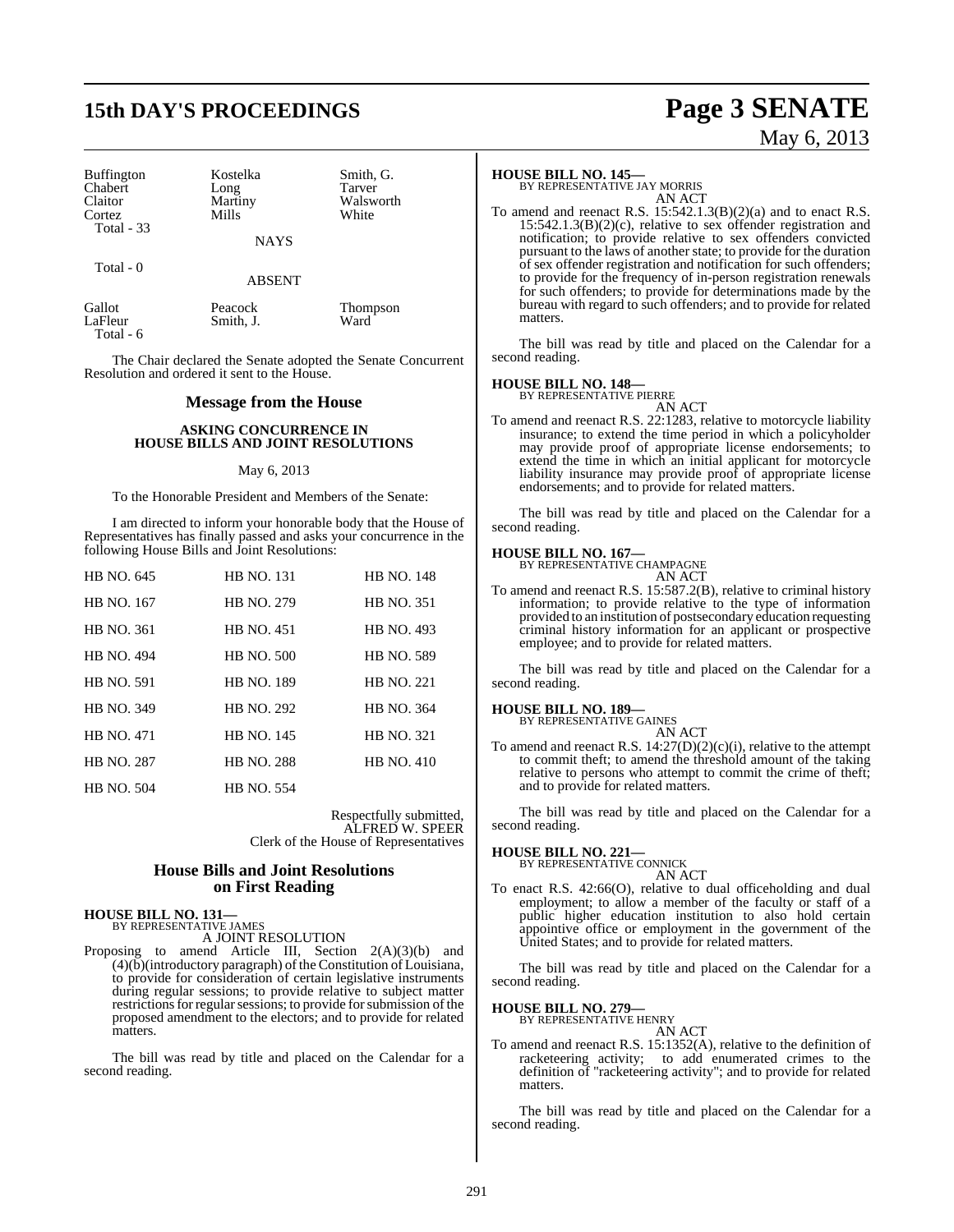# **Page 4 SENATE 15th DAY'S PROCEEDINGS**

## May 6, 2013

#### **HOUSE BILL NO. 287—** BY REPRESENTATIVE DANAHAY

AN ACT

To amend and reenact R.S. 40:1498(D), relative to Calcasieu Parish; to provide relative to fire protection districts within Calcasieu Parish; to increase the maximum per diem for board members; and to provide for related matters.

The bill was read by title and placed on the Calendar for a second reading.

# **HOUSE BILL NO. 288—** BY REPRESENTATIVE LEBAS

AN ACT

To enact R.S.  $40:1496(B)(5)(c)$ , relative to the Ward 5 Fire Protection District of the Parish of Evangeline; to provide for membership on its board of commissioners; and to provide for related matters.

The bill was read by title and placed on the Calendar for a second reading.

#### **HOUSE BILL NO. 292—** BY REPRESENTATIVES JEFFERSON AND SHADOIN

AN ACT

To authorize and provide for the transfer of certain state property; to authorize the transfer of certain state property in Lincoln Parish from Louisiana Tech University to the city of Ruston; to provide for the property description; to provide for reservation of mineral rights; to provide terms and conditions of such transfer; to provide an effective date; and to provide for related matters.

The bill was read by title and placed on the Calendar for a second reading.

**HOUSE BILL NO. 321—** BY REPRESENTATIVES HUVAL AND ABRAMSON AN ACT

To enact Code of Civil Procedure Articles 1553, 1571(A)(3), and 4872(C) and Chapter 8 of Title V of Book II of the Code of Civil Procedure, to be comprised of Articles 1815 through 1838, relative to expedited jury trials; to provide for the procedures for expedited jury trials; to provide for pretrial conferences; to provide for special assignment by court rule; to provide that motions of summary judgment be filed prior to trial; to provide for the number of jurors; to provide that a cash deposit for all costs associated with jury costs be timely made; to provide for the service, swearing, and examination of jurors; to provide for the selection of a foreperson; to provide for challenges for cause; to provide for peremptory challenges; to provide for a time limit for an expedited trial jury; to provide for expert witnesses, their fees, and the presentation of their evidence; to provide for the admittance of exhibits; to provide for charges to the jury; to provide for the use of juror notes; to authorize jurors to take evidence into the jury room; to provide for the number of jurors needed for the court to render a verdict; to provide for general verdicts; to provide for verdict forms and interrogatories; to provide for post-verdict relief; to provide for appeals; to prohibit transfer of certain actions to district court; and to provide for related matters.

The bill was read by title and placed on the Calendar for a second reading.

# **HOUSE BILL NO. 349—** BY REPRESENTATIVE PRICE

AN ACT

To amend and reenact R.S. 14:110(B)(1), relative to the crime of simple escape; to provide relative to simple escape by a participant in a work release program; to provide for sentencing for the crime of simple escape by participants in a work release program; and to provide for related matters.

The bill was read by title and placed on the Calendar for a second reading.

**HOUSE BILL NO. 351—** BY REPRESENTATIVES LEOPOLD AND WESLEY BISHOP AND SENATOR MORRELL AN ACT

To amend and reenact R.S. 48:229(B), relative to the highway priority construction program; to provide relative to priorities for bridges within the proposed program of construction for highways; and to provide for related matters.

The bill was read by title and placed on the Calendar for a second reading.

#### **HOUSE BILL NO. 361—** BY REPRESENTATIVE RITCHIE

AN ACT

To amend and reenact R.S. 14:323(C)(4), relative to prohibited uses of tracking devices; to provide relative to the crime prohibiting certain uses of tracking devices; to amend the exception for parents of a minor child; to require the consent of both parents of the minor child in certain situationsin order for the exception to apply; and to provide for related matters.

The bill was read by title and placed on the Calendar for a second reading.

#### **HOUSE BILL NO. 364—**

| BY REPRESENTATIVE BERTHELOT |  |
|-----------------------------|--|
| AN ACT                      |  |

To amend and reenact R.S. 32:1308 and to enact R.S. 14:72.6, relative to forgery of a motor vehicle inspection certificate; to provide relative to false certificates of motor vehicle inspection; to create the crime of forgery of a motor vehicle inspection certificate; to provide for the elements of the offense; to provide for criminal penalties; and to provide for related matters.

The bill was read by title and placed on the Calendar for a second reading.

**HOUSE BILL NO. 410—** BY REPRESENTATIVES TALBOT AND FANNIN AN ACT

To amend and reenact R.S. 23:1371.2, relative to workers' compensation; to provide for the submission deadlines to the Workers' Compensation Second Injury Fund; to extend the sunset date of the fund; and to provide for related matters.

The bill was read by title and placed on the Calendar for a second reading.

#### **HOUSE BILL NO. 451—**

BY REPRESENTATIVES BARROW, BADON, BROSSETT, BROWN,<br>CARTER,HUNTER, KATRINA JACKSON, JAMES, JEFFERSON, JONES,<br>NANCY LANDRY, MORENO, PRICE, SMITH, ST. GERMAIN, ALFRED<br>WILLIAMS, AND WILLMOTT AND SENATOR BROOME AN ACT

To amend and reenact R.S. 40:2022, relative to duties of licensed hospitals; to provide for legislative intent relative to the health of newborns; to require hospitals to offer the pertussis vaccine to parents of newborns; to provide for exceptions; to require provision of certain health care information under specified conditions; to provide for construction of provisions; and to provide for related matters.

The bill was read by title and placed on the Calendar for a second reading.

#### **HOUSE BILL NO. 471—**

BY REPRESENTATIVE IVEY AN ACT

To amend and reenact R.S. 15:1204.2(B)(8)(a) and (c), relative to the duties of the Louisiana Commission on Law Enforcement and the Administration of Criminal Justice; to provide with respect to an annual report containing criminal statistics; to provide for the distribution of such reports; and to provide for related matters.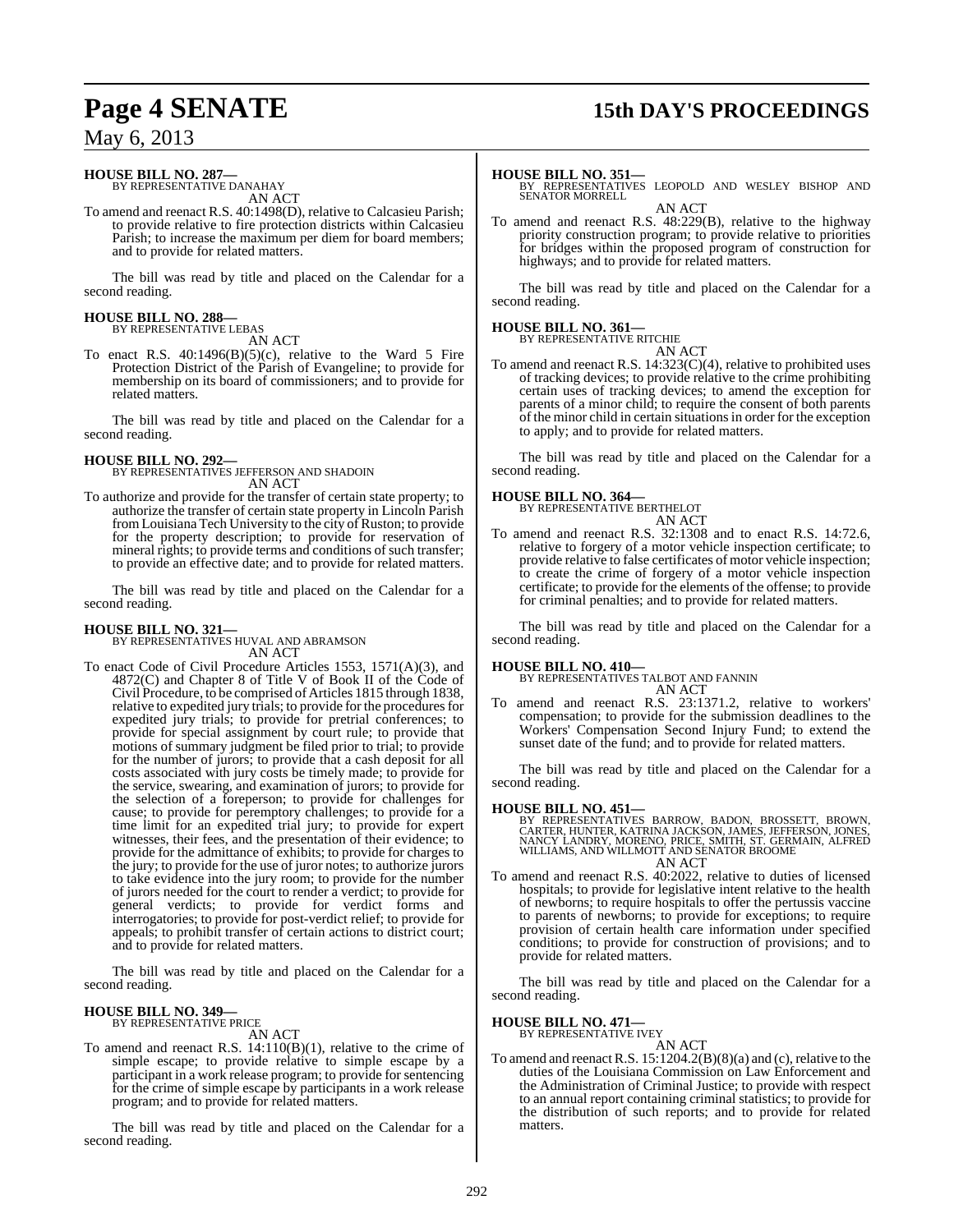# **15th DAY'S PROCEEDINGS Page 5 SENATE**

# May 6, 2013

The bill was read by title and placed on the Calendar for a second reading.

**HOUSE BILL NO. 493—**<br>BY REPRESENTATIVES ST. GERMAIN, ADAMS, ARNOLD, BADON,<br>BARRAS, BARROW, BERTHELOT, BILLIOT, WESLEY BISHOP, BROWN,<br>HENRY BURNS, TIM BURNS, BURRELL, CARTER, CHAMPAGNE,<br>CHANEY, CONNICK, COX, DIXON, DOVE, E PIERRE, POPE, PRICE, PUGH, PYLANT, REYNOLDS, RICHARD,<br>SCHEXNAYDER, SIMON, SMITH, THIBAUT, WHITNEY, AND<br>WILLMOTTAND SENATOR WARD

AN ACT

To enact R.S. 30:3(16) and (17) and 4(M), relative to injection wells and mined caverns; to provide for solution mining injection wells and solution mined caverns; to provide for definitions; to provide for the powers and duties of the assistant secretary and the commissioner of conservation; to authorize the adoption and promulgation of rules and regulations providing for solution mining injection wells and solution mined caverns; and to provide for related matters.

The bill was read by title and placed on the Calendar for a second reading.

**HOUSE BILL NO. 494—**<br>BY REPRESENTATIVES ST. GERMAIN, ADAMS, ANDERS, ARNOLD,<br>BADON, BARRAS, BARROW, BERTHELOT, WESLEY BISHOP,<br>BROSSETT, BROWN, TIM BURNS, BURRELL, CARTER, CHAMPAGNE,<br>CHANEY, CONNICK, COX, DIXON, EDWARDS, FR

#### AN ACT

To enact R.S. 9:3198(A)(2)(c) and R.S. 30:23.1, relative to salt domes; to require notification of the proximity of property to a salt dome in which there is solution mining and storage activity; to provide for certain penalties; and to provide for related matters.

The bill was read by title and placed on the Calendar for a second reading.

#### **HOUSE BILL NO. 500—** BY REPRESENTATIVE MORENO

AN ACT

To amend and reenact R.S. 18:402(F)(2) and 1300.33(A) and R.S.  $33:9100.21(B)(1)$  and  $(F)(2)(d)$ , relative to election dates; to provide for the election dates that may be used for elections relative to security or neighborhood improvement districts in certain parishes; to provide for definitions; and to provide for related matters.

The bill was read by title and placed on the Calendar for a second reading.

# **HOUSE BILL NO. 504—** BY REPRESENTATIVE MORENO

AN ACT

To enact R.S. 13:2500.4, relative to court costs; to provide for additional court costs in the New Orleans Municipal Court; to authorize the clerk of the municipal court of New Orleans to collect certain fees for certain copies and retrieval of files; and to provide for related matters.

The bill was read by title and placed on the Calendar for a second reading.

**HOUSE BILL NO. 554—** BY REPRESENTATIVES GAROFALO, BADON, BARROW, BERTHELOT, BILLIOT, WESLEY BISHOP, AND BROWN AN ACT

To enact R.S. 40:1503.1, relative to Orleans Parish; to create the Fort Pike Fire Protection District within the parish; to provide relative to the boundaries, purpose, governance, and powers and duties of the district; to provide relative to district funding, including the authority to levy ad valorem taxes; and to provide for related matters.

The bill was read by title and placed on the Calendar for a second reading.

#### **HOUSE BILL NO. 589—**

BY REPRESENTATIVE ABRAMSON AN ACT

To amend and reenact Code of Civil Procedure Articles 966(E) and (F), 1732(1), and 1915(B) and to enact Code of Civil Procedure Article 966(G) and 4553(D), relative to civil procedure; to provide for submission of and objections to evidence for motions for summary judgment; to provide for limitations on jury trial threshold amounts; to provide for the effect of a partial summary judgment; to provide for notice of certain postjudgment proceedings; and to provide for related matters.

The bill was read by title and placed on the Calendar for a second reading.

**HOUSE BILL NO. 591—** BY REPRESENTATIVE STUART BISHOP

AN ACT To amend and reenact R.S. 30:2418(A), (B), (C), (H)(3) and (6),  $(I)(1)$ ,  $(2)$ , and  $(3)(a)$ , and  $(N)$ , relative to waste tires; to provide for waste tires; to provide for the disposal of waste tires; to provide for waste tire collection centers; to provide for notifications by waste tire collections centers; to provide for the authority to promulgate certain rules and regulations; to provide for fees; to provide for payments to waste tire processors; to provide an effective date; and to provide for related matters.

The bill was read by title and placed on the Calendar for a second reading.

# **HOUSE BILL NO. 645—** BY REPRESENTATIVE CROMER

AN ACT

To enact R.S. 22:821(B)(36) and (37) and Chapter 18 of Title 22 of the Louisiana Revised Statutes of 1950, to be comprised of R.S. 22:2391 through 2453, and to repeal R.S.  $22:821(B)(28)$  and Subpart F of Part III of Chapter 4 of Title 22 of the Louisiana Revised Statutes of 1950, comprised of R.S. 22:1121 through 1144, relative to an internal claim and appeals process and external review procedures for health insurance issuers; to provide requirements for such process and procedures; to provide for definitions; to provide with respect to utilization review organizations and independent review organizations, including their licensure or certification by the commissioner of insurance; to provide for fees; to provide for compliance, penalties, and other regulatory matters; and to provide for related matters.

The bill was read by title and placed on the Calendar for a second reading.

#### **Message from the House**

#### **ASKING CONCURRENCE IN HOUSE CONCURRENT RESOLUTIONS**

#### May 6, 2013

To the Honorable President and Members of the Senate: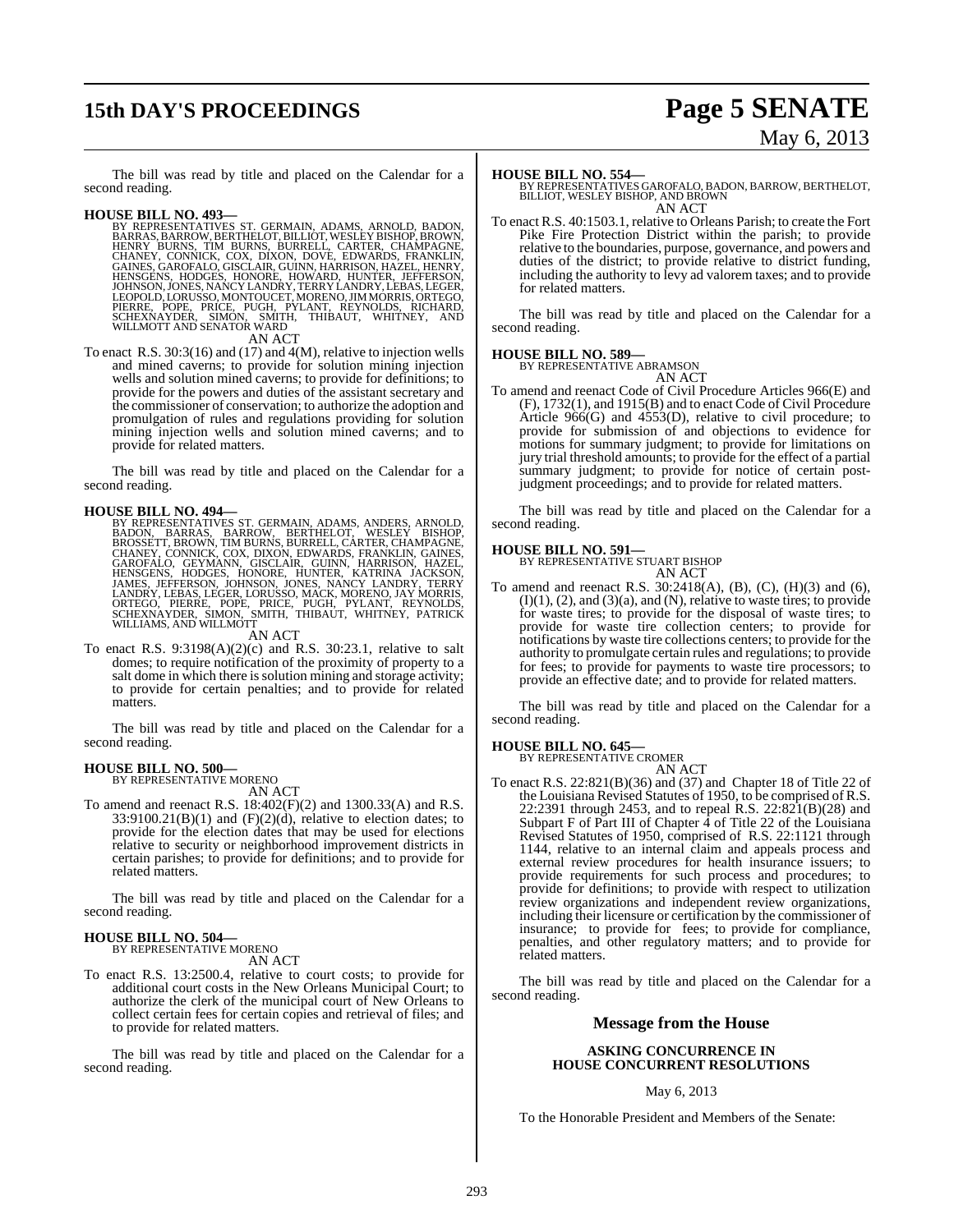I am directed to inform your honorable body that the House of Representatives has finally passed and asks your concurrence in the following House Concurrent Resolutions:

| HCR NO. 9         | <b>HCR NO. 67</b> | <b>HCR NO. 94</b> |
|-------------------|-------------------|-------------------|
| <b>HCR NO. 97</b> | <b>HCR NO. 98</b> | <b>HCR NO. 12</b> |
| <b>HCR NO. 18</b> | <b>HCR NO. 21</b> | <b>HCR NO. 53</b> |

HCR NO. 2

Respectfully submitted, ALFRED W. SPEER Clerk of the House of Representatives

#### **House Concurrent Resolutions on First Reading**

**HOUSE CONCURRENT RESOLUTION NO. 2—** BY REPRESENTATIVE HARRISON A CONCURRENT RESOLUTION

To suspend until July 1, 2014, the provisions of Chapter 7 of Subtitle II of Title 11 of the Louisiana Revised Statutes of 1950, comprised of R.S. 11:1399.1 through 1399.7, providing for a Cash Balance Plan in certain state retirement systems.

The resolution was read by title and placed on the Calendar for a second reading.

## **HOUSE CONCURRENT RESOLUTION NO. 9—** BY REPRESENTATIVES GUINN, GISCLAIR, AND ST. GERMAIN A CONCURRENT RESOLUTION

To amend the Department of Transportation and Development rules LAC 70:I.1501(C), 1515(D), (G), (H), (I), and (J), 1519(B), (C), and (D),  $1521(A)(2)$  and (a)(introductory paragraph), (4), and  $(5)$ ,  $(B)(1)$ ,  $(4)$ , and  $(5)$ , and  $(E)$ ,  $1529(\tilde{C})$ ,  $1531(\tilde{B})$ ,  $(C)$ ,  $(D)$ , and (E), 1533(E), 1535(B), and 1541(B), to enact LAC 70:I.1501(E), and to repeal LAC 70:I.1515(K) and 1531(F), which provide for requirements for access connection permits; to provide for access connection permit conditions and requirements; to provide for permit reapplication and modifications to existing commercial access connections; to provide for access connection design requirements; to provide for related matters; and to direct the Office of the State Register to print the amendments and enactments in the Louisiana Administrative Code.

The resolution was read by title and placed on the Calendar for a second reading.

# **HOUSE CONCURRENT RESOLUTION NO. 12—** BY REPRESENTATIVE SMITH A CONCURRENT RESOLUTION

To express the intent of the legislature regarding Act No. 181 of the 2012 Regular Session of the Legislature.

The resolution was read by title and placed on the Calendar for a second reading.

#### **HOUSE CONCURRENT RESOLUTION NO. 18—** BY REPRESENTATIVE ABRAMSON

A CONCURRENT RESOLUTION

To establish and request the Title Insurance Committee to study land title search periods provided by R.S. 22:512(17)(b)(vi)(gg), relative to the required search periods of mortgage and conveyance records for the issuance of policies of title insurance in the state of Louisiana, to develop recommendations to facilitate adequate safeguards for the issuance of policies of title insurance, while ensuring that the process is efficient and does not cause unnecessary expense or delay, and to report its findings to the legislature no later than February 1, 2014.

The resolution was read by title and placed on the Calendar for a second reading.

# **Page 6 SENATE 15th DAY'S PROCEEDINGS**

**HOUSE CONCURRENT RESOLUTION NO. 21—** BY REPRESENTATIVES TALBOT, CARMODY, GAROFALO, AND LORUSSO A CONCURRENT RESOLUTION

To direct the attorney general to review the laws relative to lobbying by public servants and the use of public funds for lobbying, public relations, and related purposes and to report thereon, including any recommendations related thereto, to the House Committee on House and Governmental Affairs and the Senate Committee on Senate and Governmental Affairs no later than September 15, 2013, and to request the House Committee on House and Governmental Affairs and the Senate Committee on Senate and Governmental Affairs to meet and to function as a joint committee to study and make recommendations relative to lobbying by public servants and the use of public funds for lobbying, public relations, and related purposes no later than thirty days prior to the convening of the 2014 Regular Session of the Legislature of Louisiana.

The resolution was read by title and placed on the Calendar for a second reading.

**HOUSE CONCURRENT RESOLUTION NO. 53—** BY REPRESENTATIVES CROMER, HUVAL, LORUSSO, SEABAUGH, AND THIBAUT

## A CONCURRENT RESOLUTION

To memorialize the United States Congress to take such actions as are necessary to repeal that portion of the federal health care reform legislation which imposes a health insurance tax.

The resolution was read by title and placed on the Calendar for a second reading.

**HOUSE CONCURRENT RESOLUTION NO. 67—**<br>BY REPRESENTATIVES LORUSSO, ADAMS, ARNOLD, BADON,<br>BARROW, BERTHELOT, WESLEY BISHOP, BROWN, HENRY BURNS,<br>TIM BURNS, CARTER, COX, CROMER, DIXON, GAROFALO, GISCLAIR,<br>GUINN, HARRISON, HILL

#### A CONCURRENT RESOLUTION

To direct the Department of Public Safety and Correctionsto imprint "Battle of New Orleans Bicentennial 1815-2015" on the license plates for private passenger motor vehicles and to issue such plates not later than January 2, 2014, through December 31, 2015, or until the Department of Public Safety and Corrections depletes its inventory of plates.

The resolution was read by title and placed on the Calendar for a second reading.

#### **HOUSE CONCURRENT RESOLUTION NO. 94—** BY REPRESENTATIVE DIXON A CONCURRENT RESOLUTION

To commend Reverend Frank J. Jackson on being named the pastor of St. Matthew Baptist Church and for his many years of dedicated service.

The resolution was read by title and placed on the Calendar for a second reading.

- HOUSE CONCURRENT RESOLUTION NO. 97—<br>BY REPRESENTATIVES DIXON, ADAMS, ARMÉS, BARROW, BERTHELOT, BILLIOT, STUART BISHOP, WESLEY BISHOP, BROWN, HENRY BURNS, FAILLOT, STUART BISHOP, WESLEY BISHOP, BROWN, HENRY BURNS, FAIXEL, C A CONCURRENT RESOLUTION
- To urge and request the board of directors of the Rapides Primary Health Care Center to rename the center in honor of the late Israel "Bo" Curtis, former state representative, of Alexandria.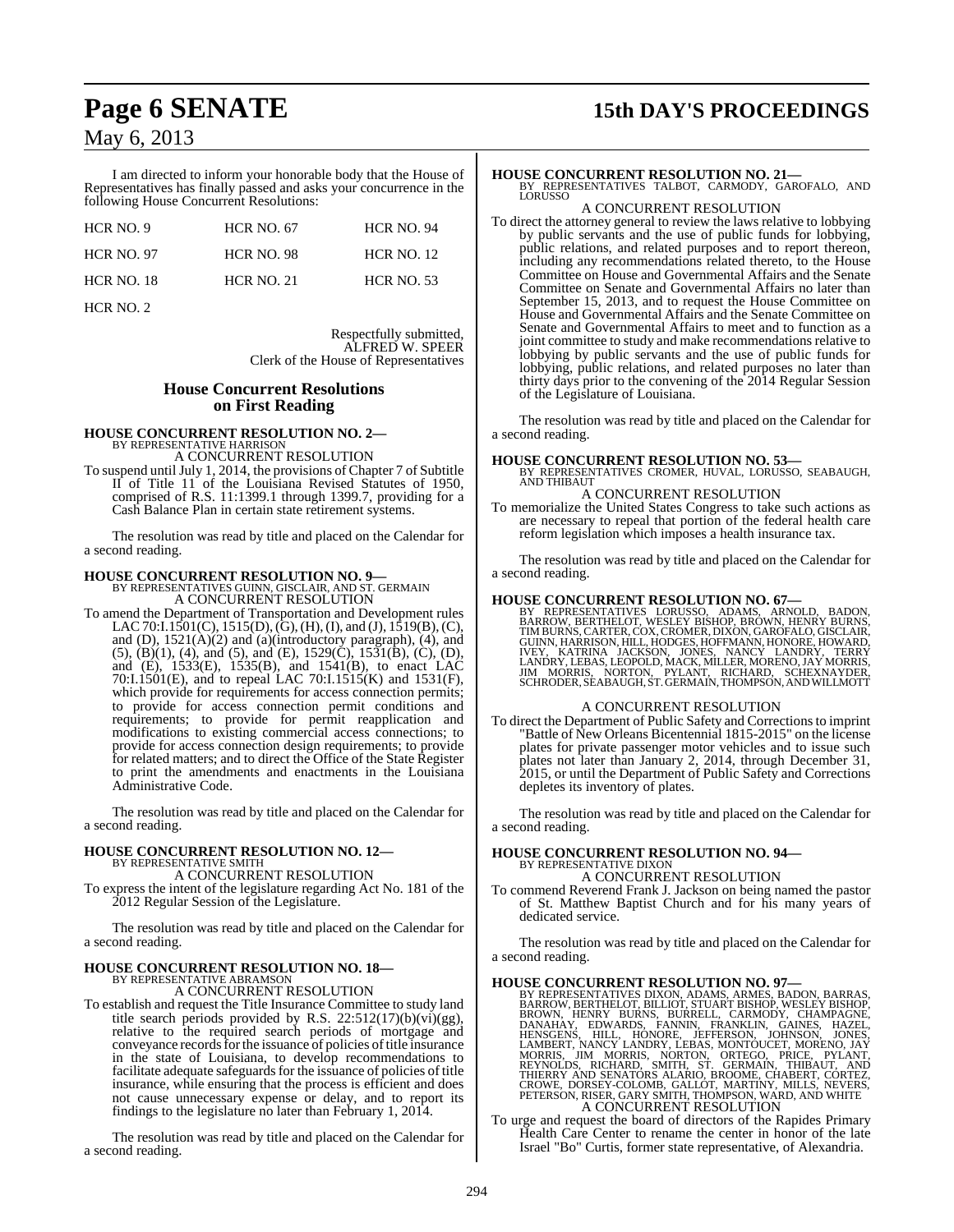# **15th DAY'S PROCEEDINGS Page 7 SENATE**

# May 6, 2013

The resolution was read by title and placed on the Calendar for a second reading.

# **HOUSE CONCURRENT RESOLUTION NO. 98—** BY REPRESENTATIVE CROMER

A CONCURRENT RESOLUTION

To recognize May 8, 2013, as National Aeronautics Space Administration (NASA) Day and to commend NASA for its scientific and technological contributions to the state of Louisiana and the United States of America.

The resolution was read by title and placed on the Calendar for a second reading.

#### **House Bills and Joint Resolutions on Second Reading**

# **HOUSE BILL NO. 59—** BY REPRESENTATIVE HONORE

AN ACT

To amend and reenact R.S. 15:828(B), relative to diminution of sentence; to provide relative to diminution of sentence for participation in certified treatment and rehabilitation programs; to increase the total number of credits that may be earned by an offender for participation in certified treatment and rehabilitation programs; and to provide for related matters.

The bill was read by title and referred by the President to the Committee on Judiciary C.

**HOUSE BILL NO. 75—** BY REPRESENTATIVE WESLEY BISHOP AN ACT

To amend and reenact R.S. 47:305.71, relative to sales and use tax exemptions; to provide for a state sales and use tax exemption for sales of certain property to the "St. Bernard Project, Inc."; to provide for an effective date; and to provide for related matters.

The bill was read by title and referred by the President to the Committee on Revenue and Fiscal Affairs.

# **HOUSE BILL NO. 105—** BY REPRESENTATIVE WHITNEY

AN ACT

To enact Code of Criminal Procedure Article 404(D), relative to jury commissions; to provide for the functions of the jury commission in Terrebonne Parish; and to provide for related matters.

The bill was read by title and referred by the President to the Committee on Judiciary C.

#### **HOUSE BILL NO. 118—**

BY REPRESENTATIVES CHAMPAGNE AND LEGER A JOINT RESOLUTION

Proposing to add Article VII, Section 10.2(G) of the Constitution of Louisiana, to provide for the deposit of any monies received by the state from violations of federal and state environmental and water quality laws associated with the Deepwater Horizon oil spill into the Coastal Protection and Restoration Fund; to provide for submission of the proposed amendment to the electors; and to provide for related matters.

The bill was read by title and referred by the President to the Committee on Finance.

# **HOUSE BILL NO. 188—** BY REPRESENTATIVE PONTI

AN ACT

To amend and reenact R.S. 37:1864.3(A)(2) and to enact R.S.  $37:1861(A)(8)$  and  $1864.3(A)(3)$ , relative to secondhand dealers; to define precious metal object; to prohibit the payment of cash by secondhand dealers for precious metal objects; and to provide for related matters.

The bill was read by title and referred by the President to the Committee on Commerce, Consumer Protection, and International Affairs.

**HOUSE BILL NO. 259—** BY REPRESENTATIVE TERRY LANDRY AN ACT

To amend and reenact R.S. 33:130.532(A), relative to the Hopkins Street Economic Development District in New Iberia; to provide relative to the membership of the district's board of commissioners; to provide for technical changes; and to provide for related matters.

The bill was read by title and referred by the President to the Committee on Local and Municipal Affairs.

# **HOUSE BILL NO. 280—** BY REPRESENTATIVE HODGES

AN ACT

To amend and reenact R.S. 2:319(A), relative to airport districts; to provide for the governing authority of airport districts; to provide for the membership of the board of commissioners of certain airport districts; and to provide for related matters.

The bill was read by title and referred by the President to the Committee on Transportation, Highways and Public Works.

**HOUSE BILL NO. 282—** BY REPRESENTATIVES WILLMOTT, ADAMS, BILLIOT, CONNICK, LEOPOLD, LORUSSO, STOKES, AND TALBOT AND SENATORS APPEL AND MARTINY

AN ACT

To enact R.S. 13:2575.1(C), relative to administrative adjudications in Jefferson Parish; to provide relative to appeals of administrative adjudication decisions regarding immovable property; and to provide for related matters.

The bill was read by title and referred by the President to the Committee on Judiciary A.

#### **HOUSE BILL NO. 286—**

BY REPRESENTATIVE BROSSETT AN ACT

To amend and reenact R.S.  $38:330.1(C)(2)(c)$  and  $(3)(a)$ , relative to the SoutheastLouisiana Flood Protection Authorities; to provide for the nominating committee; to provide for the authority of the nominating committee; to provide for the notice of committee vacancy; and to provide for related matters.

The bill was read by title and referred by the President to the Committee on Transportation, Highways and Public Works.

**HOUSE BILL NO. 303—** BY REPRESENTATIVE DIXON

- AN ACT To amend and reenact R.S. 23:1629(A) and to enact R.S. 23:1599, relative to unemployment compensation; to provide with respect
- to notice requirements; to waive the requirement that certain notices be sent by certified mail; to shorten notice time period for appeals; and to provide for related matters.

The bill was read by title and referred by the President to the Committee on Labor and Industrial Relations.

#### **HOUSE BILL NO. 323—**

BY REPRESENTATIVES BADON, BILLIOT, WESLEY BISHOP, AND HONORE

#### AN ACT

To enact R.S. 33:9091.21, relative to Orleans Parish; to create the Eastover Neighborhood Improvement and Security District within the parish; to provide relative to the purpose, governance, and powers and duties of the district; to provide for the imposition of a parcel fee and for the use thereof; and to provide for related matters.

The bill was read by title and referred by the President to the Committee on Local and Municipal Affairs.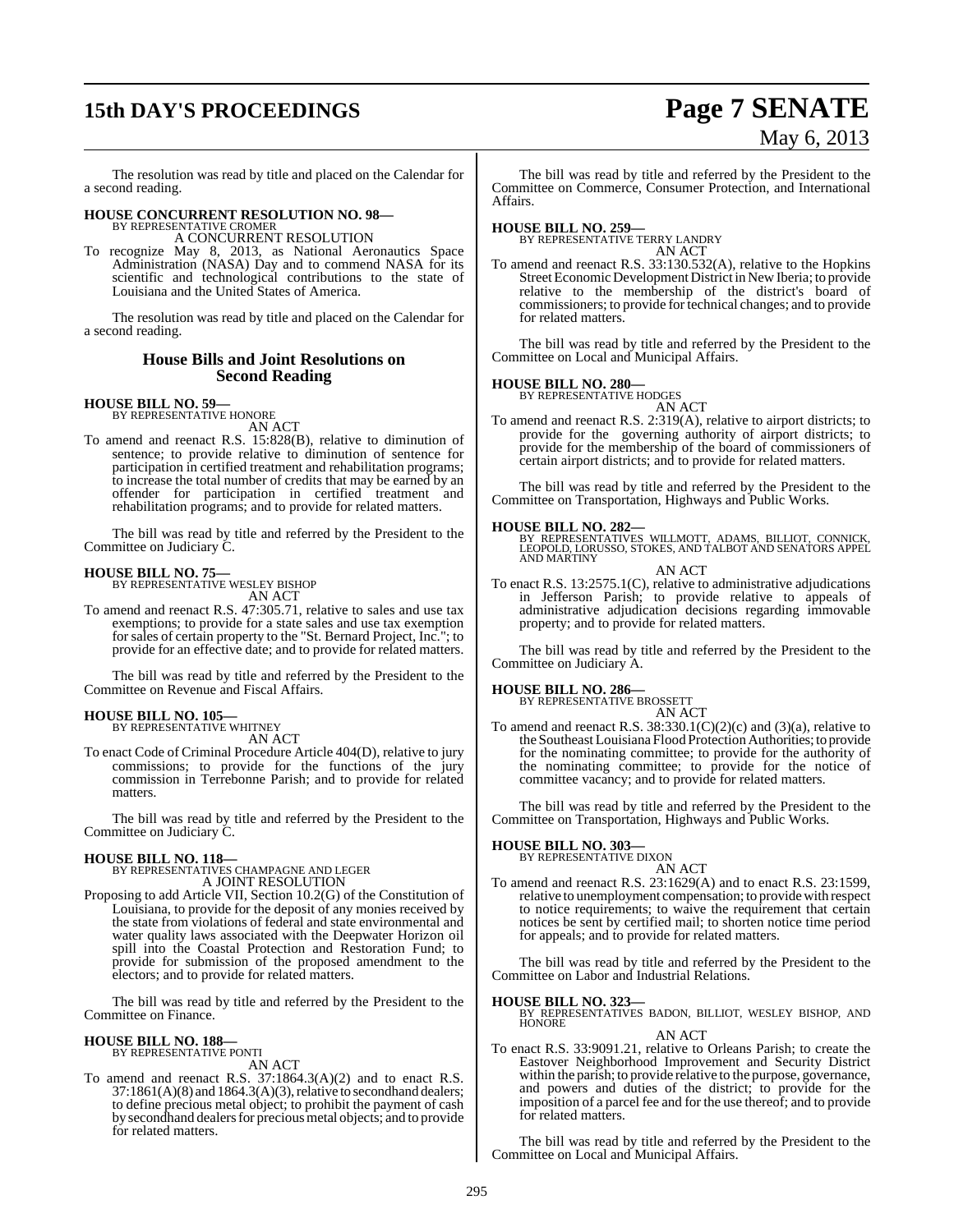# **Page 8 SENATE 15th DAY'S PROCEEDINGS**

## May 6, 2013

# **HOUSE BILL NO. 332—** BY REPRESENTATIVE GAROFALO

AN ACT

To amend and reenact R.S. 13:2590(A)(1) through (21) and (25) and to enact R.S.  $13:2590(A)(32)$ , relative to justice of the peace court costs; to provide for an increase in court costs collected by a justice of the peace for certain filings and services in civil matters; and to provide for related matters.

The bill was read by title and referred by the President to the Committee on Finance.

## **HOUSE BILL NO. 389—**

BY REPRESENTATIVE ABRAMSON AN ACT

To amend and reenact R.S. 33:9091.9(F)(1) and (3)(c) and to repeal R.S. 33:9091.9(F)(3)(b), relative to Orleans Parish; to provide relative to the Twinbrook Security District; to provide relative to the parcel fee imposed within the district; to change the amount and expiration date of the parcel fee; to provide relative to the renewal of the parcel fee; to provide relative to the parcel fee being imposed on the effective date of this Act; and to provide for related matters.

The bill was read by title and referred by the President to the Committee on Local and Municipal Affairs.

#### **HOUSE BILL NO. 395—** BY REPRESENTATIVE GUINN

AN ACT

To enact R.S. 32:412(L) and R.S. 40:1321(L), relative to driver's licenses and special identification cards; to authorize the inclusion of "situs inversus totalis" on driver's licenses and special identification cards; to provide for rules and regulations; and to provide for related matters.

The bill was read by title and referred by the President to the Committee on Transportation, Highways and Public Works.

# **HOUSE BILL NO. 409—** BY REPRESENTATIVE JOHNSON

AN ACT

To amend and reenact R.S. 32:1524 and to enact R.S. 32:1524.1, 1524.2, and 1524.3, relative to contract carriers transporting railroad employees; to provide for certain safety regulations for such contract carriers, including driver qualifications, alcohol and controlled substance testing, vehicle inspections, and records; to provide for violations and penalties; to provide for definitions; and to provide for related matters.

The bill was read by title and referred by the President to the Committee on Transportation, Highways and Public Works.

**HOUSE BILL NO. 415—** BY REPRESENTATIVESORTEGO,BARRAS, GUINN,JOHNSON,JONES, LEBAS, MILLER, MONTOUCET, ST. GERMAIN, THIBAUT, AND **THIERRY** 

## AN ACT

To amend and reenact R.S.  $32:235(A)(1)$  and to enact R.S.  $25:651(C)(7)$  and R.S.  $32:235(A)(3)$  and (4), relative to guide signs; to require the Department of Transportation and Development to adopt a supplement to the manual and specifications for a uniform system of traffic control devices that permits parish governing authorities to request bilingual guide signs on certain roads; to provide guidelines for the supplement to be adopted by the Department of Transportation and Development; to provide for additional authority for the Council for the Development of French in Louisiana; and to provide for related matters.

The bill was read by title and referred by the President to the Committee on Transportation, Highways and Public Works.

#### **HOUSE BILL NO. 422—**

BY REPRESENTATIVE TALBOT AN ACT

To amend and reenact R.S. 51:935.1(A), (B)(1), (2), (4), and (5), (D), and  $(E)(1)(a)$  and  $(3)$  and to repeal R.S.  $51:935.1(C)$ , relative to the unified economic development budget report; to require an annual report; to delete need for independent economist contract and consultation requirements; to require report submission to all members of the legislature; to simplify report contents by repealing certain content requirements; and to provide for related matters.

The bill was read by title and referred by the President to the Committee on Commerce, Consumer Protection, and International Affairs.

# **HOUSE BILL NO. 425—** BY REPRESENTATIVE HENRY

AN ACT

To enact R.S. 6:1013.1, relative to check cashing facilities; to provide for cashing certain government checks; to provide for records retention; and to provide for related matters.

The bill was read by title and referred by the President to the Committee on Commerce, Consumer Protection, and International Affairs.

# **HOUSE BILL NO. 462—** BY REPRESENTATIVE ARNOLD

AN ACT To amend and reenact R.S.  $26:80(A)(11)$ , (B), and (C)(2), relative to qualifications for high alcohol beverage permits; to provide for the definition of the term "spouse"; to provide relative to citizenship and residency requirements for manufacturer's permits; to provide for an effective date; and to provide for related matters.

The bill was read by title and referred by the President to the Committee on Judiciary B.

# **HOUSE BILL NO. 465—** BY REPRESENTATIVE SHADOIN

AN ACT To amend and reenact R.S.  $32:393(B)(2)$  and  $(C)(1)(b)$  and  $414.2(A)(1)(c)$  and to enact R.S. 32:414.2(A)(1)(d)(xi), relative to commercial driver's licenses; to provide for reports to be sent to the Department of Public Safety and Corrections regarding violations by holders of commercial driver'slicenses; to provide relative to the disqualification of commercial driver's licenses; to provide for definitions; and to provide for related matters.

The bill was read by title and referred by the President to the Committee on Transportation, Highways and Public Works.

#### **HOUSE BILL NO. 470—**

BY REPRESENTATIVE WILLMOTT AN ACT

To enact R.S. 32:284.1, relative to the transportation of dogs; to prohibit the transportation of dogs in pickup truck beds and utility trailers on certain roadways; to provide for penalties; and to provide for related matters.

The bill was read by title and referred by the President to the Committee on Transportation, Highways and Public Works.

#### **HOUSE BILL NO. 472—**

BY REPRESENTATIVE JAY MORRIS AN ACT

To amend and reenact Code of Civil Procedure Articles 591(A)(5) and  $592(A)(3)(b)$  through (d) and (E)(5) and to enact Code of Civil Procedure Article 592(A)(3)(e), relative to class actions; to provide relative to prerequisites required to maintain a class action; to provide for burden of proof to establish prerequisites; to prohibit courts from ordering class-wide trial on certain issues; and to provide for related matters.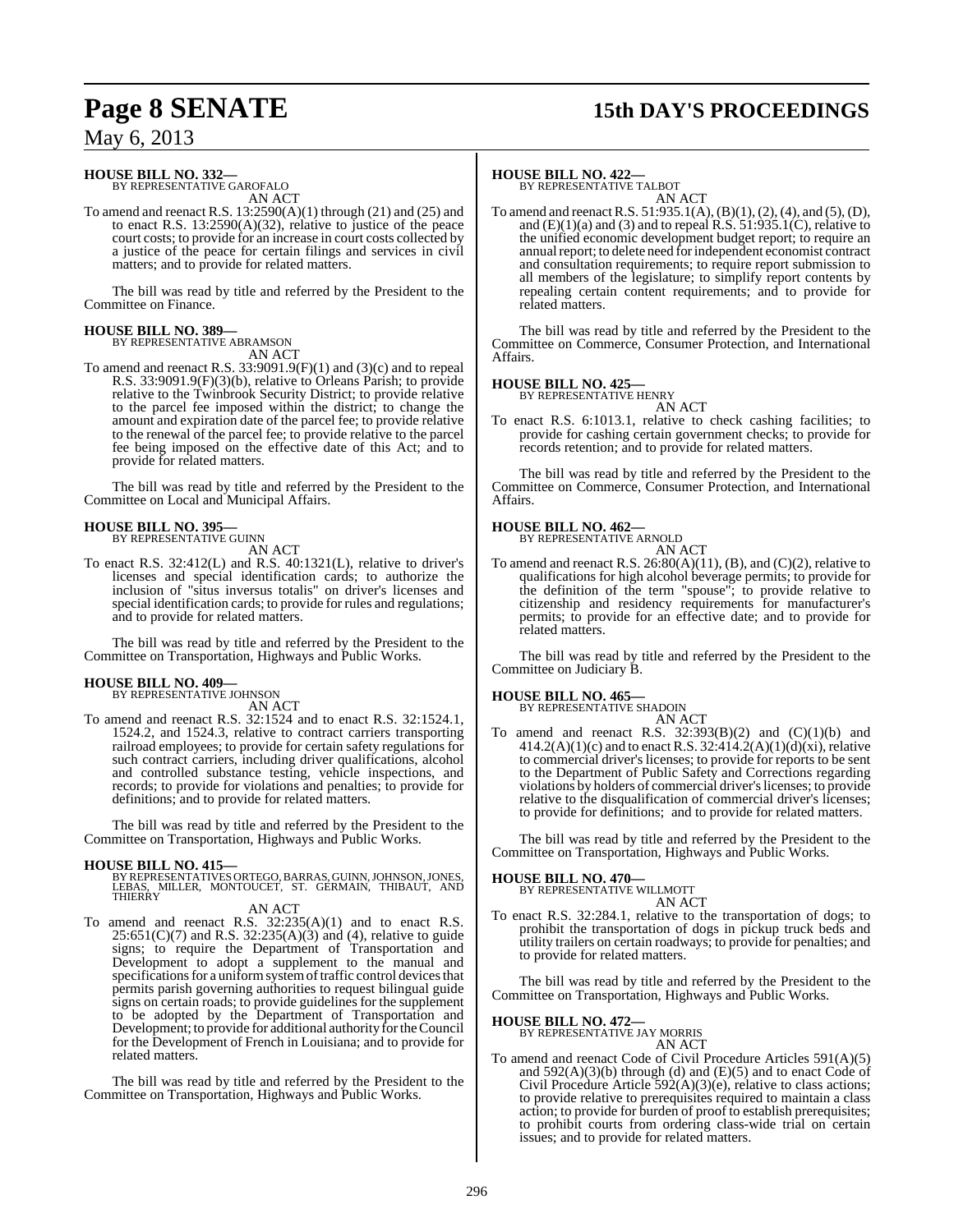# **15th DAY'S PROCEEDINGS Page 9 SENATE**

# May 6, 2013

The bill was read by title and referred by the President to the Committee on Judiciary A.

# **HOUSE BILL NO. 473—** BY REPRESENTATIVE PUGH

AN ACT

To amend and reenact R.S. 3:3403(J), relative to the Louisiana Agricultural Commodities Commission; to provide for commission meetings within each calendar year; and to provide for related matters.

The bill was read by title and referred by the President to the Committee on Agriculture, Forestry, Aquaculture, and Rural Development.

#### **HOUSE BILL NO. 489—** BY REPRESENTATIVE COX

AN ACT

To amend and reenact R.S. 26:73(H) and 272(H), relative to certain permits for local historic districts; to require the issuance of certain permits by the commissioner and the municipal or parish governing authority for the sale of low and high alcohol beverages in areas designated as local historic districts; and to provide for related matters.

The bill was read by title and referred by the President to the Committee on Judiciary B.

#### **HOUSE BILL NO. 510—**

BY REPRESENTATIVE CHANEY

AN ACT

To amend and reenact R.S. 3:2092(B) and 2092.1 and to enact R.S. 3:2092(C) and 2094, relative to the Louisiana Board of Animal Health; to provide for the qualifications of the state veterinarian employed by the board; to provide for venue of suits filed against the board; to provide for the powers of the state veterinarian; and to provide for related matters.

The bill was read by title and referred by the President to the Committee on Agriculture, Forestry, Aquaculture, and Rural Development.

#### **HOUSE BILL NO. 547—** BY REPRESENTATIVE PRICE

AN ACT

To amend and reenact R.S. 32:781(4), (7), and (14), 784(A)(introductory paragraph) and (5), 785, 790(B),  $792(A)$ (introductory paragraph), and  $794(A)(3)$  and to enact R.S. 32:784(A)(6) and 792( $\hat{A}$ )(5), relative to the regulation of used motor vehicles; to provide for definitions; to provide for rent-to-own dealers; to provide for used motor vehicle salespersons; to provide procedures for denial, suspension, or revocation of a license; to provide for notice, hearings, and appeals; to provide for abandonment of businesses; to increase the fine for violations of black market sales; to provide for grounds for denial of a license; to provide relative to wholesale motor vehicle auctions; and to provide for related matters.

The bill was read by title and referred by the President to the Committee on Transportation, Highways and Public Works.

**HOUSE BILL NO. 561—** BY REPRESENTATIVES TIM BURNS, ADAMS, BADON, BERTHELOT, WESLEY BISHOP, BROADWATER, BROSSETT, BURFORD, CARTER,<br>CROMER, GAROFALO, GISCLAIR, HENRY, HODGES, LEGER,<br>LEOPOLD, LORUSSO, MACK, MILLER, MORENO, PEARSON, RITCHIE,<br>SCHRODER, SIMON, ST. GERMAIN, TALBOT, THOMPSON, AND<br>WILLMOTT AN ACT

To enact R.S. 13:5725 and to repeal R.S. 13:5724, relative to the coroner of St. Tammany Parish; to require the governing authority of St. Tammany Parish to collect certain tax revenues levied for purposes of the St. Tammany Parish coroner's office; to require all collected revenues to be deposited into a special account for designated use; to require the governing authority to establish an annual salary for the St. Tammany Parish coroner; to require the governing authority to establish the salaries of

employees of the coroner's office; to provide for certain responsibilities of the governing authority relative to the use of the tax proceeds; to provide for an effective date; and to provide for related matters.

The bill was read by title and referred by the President to the Committee on Judiciary B.

**HOUSE BILL NO. 566—** BY REPRESENTATIVE DIXON

AN ACT

To amend and reenact R.S. 23:1665 and to enact R.S. 23:1665.1, 1665.2, and 1665.3, relative to unemployment compensation; to provide for reciprocal arrangements between federal and state agencies; to provide for a reciprocal overpayment recovery arrangement; to provide definitions; to provide with respect to duties and responsibilities of requesting and recovering states; to provide for recovery of combined wage claims; and to provide for related matters.

The bill was read by title and referred by the President to the Committee on Labor and Industrial Relations.

#### **HOUSE BILL NO. 603—**

BY REPRESENTATIVE ABRAMSON AN ACT

To amend and reenact R.S. 33:9091.11(E)(introductory paragraph) and (F)(introductory paragraph), (3)(c), and (4) and to repeal R.S. 33:9091.11(F)(3)(b), relative to Orleans Parish; to provide relative to the Hurstville Security and Neighborhood Improvement District; to provide relative to the parcel fee imposed within the district; to change the expiration date of the parcel fee; to provide relative to the renewal of the parcel fee; to prohibit the imposition of the fee on certain parcels; to provide relative to the parcel fee being imposed on the effective date of this Act; and to provide for related matters.

The bill was read by title and referred by the President to the Committee on Local and Municipal Affairs.

**HOUSE BILL NO. 631—** BY REPRESENTATIVES WESLEY BISHOP AND ABRAMSON AN ACT

To amend and reenact R.S. 47:299.2(1)(d), relative to the offset of individual income tax refunds against debt owed certain state agencies; to remove the exclusion of the city of New Orleans and the parish of Orleans from the definition of "agency"; and to provide for related matters.

The bill was read by title and referred by the President to the Committee on Revenue and Fiscal Affairs.

#### **HOUSE BILL NO. 633—**

BY REPRESENTATIVE LEBAS

AN ACT To amend and reenact R.S. 3:2137 and enact R.S. 3:2130, relative to preventing the spread of disease; redesignates provisions of current law; and to provide for related matters.

The bill was read by title and referred by the President to the Committee on Agriculture, Forestry, Aquaculture, and Rural Development.

#### **HOUSE BILL NO. 664—**

BY REPRESENTATIVE TERRY LANDRY AN ACT

To amend and reenact R.S. 3:1731 through 1735 and 1736(A), (B), and (E) and to enact R.S. 3:1733.1, 1733.2, 1735.1, 1737, and the headings for Parts III and III-A of Chapter 12 of Title 3 of the Louisiana Revised Statutes of 1950, relative to the sweet potato industry; to provide for sweet potato dealers permits; to provide for the requirements and applications for such permits; to provide for exceptions, denials, suspensions, revocations, and probation of such permits; to provide for definitions; to provide for shipment fees; to provide for rules and regulations; to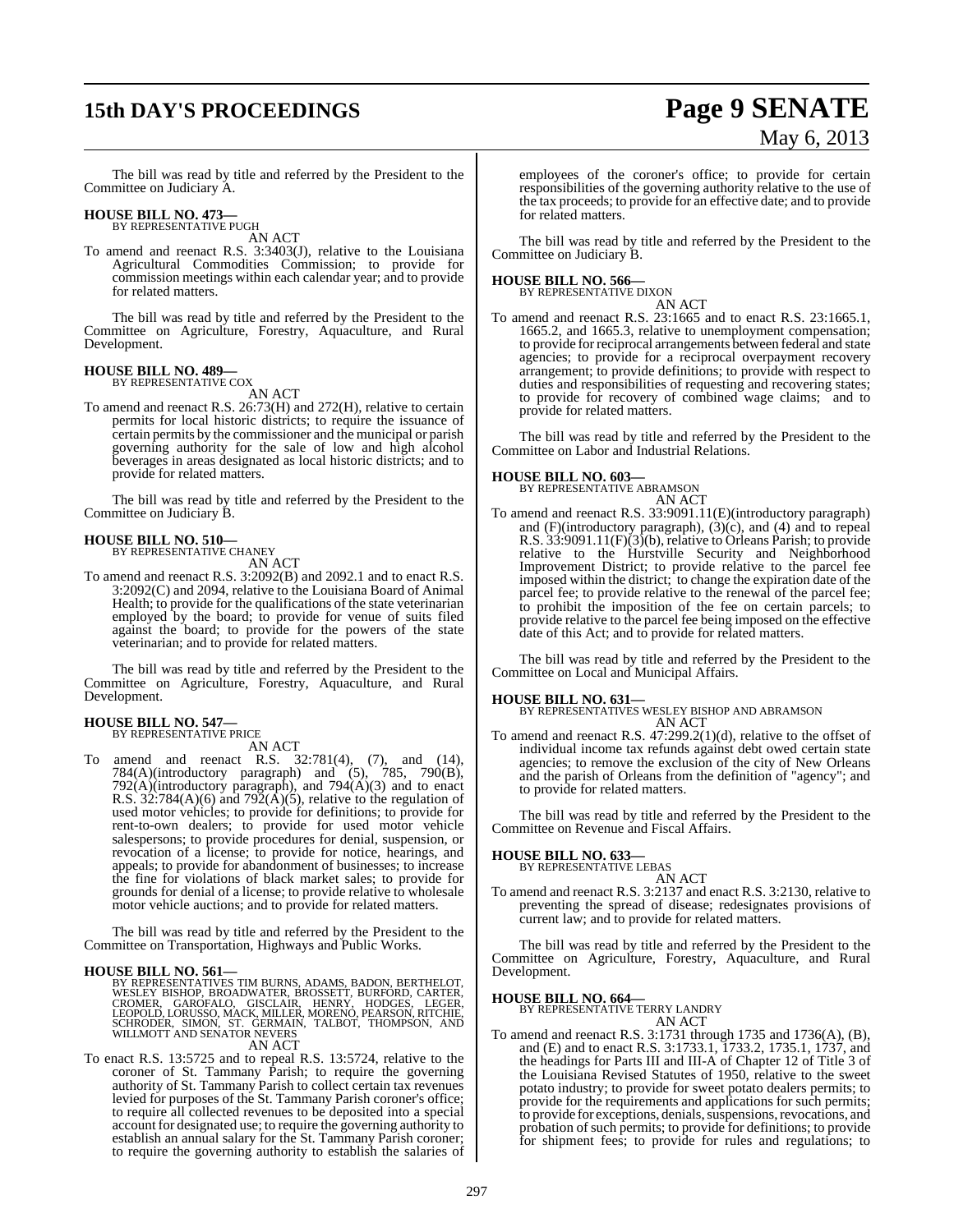#### provide for certificates of inspection; to provide for the disposition of funds; and to provide for related matters.

The bill was read by title and referred by the President to the Committee on Agriculture, Forestry, Aquaculture, and Rural Development.

#### **HOUSE BILL NO. 667—** BY REPRESENTATIVE GAINES

AN ACT

To enact R.S. 40:531(A)(3) and 537(A)(5), relative to local housing authorities; to provide relative to the governing boards of authoritieslocated in certain parishes; to provide that governing board members shall be appointed and removed by the chief elected official of the parish rather than the parish governing authority; and to provide for related matters.

The bill was read by title and referred by the President to the Committee on Local and Municipal Affairs.

# **HOUSE BILL NO. 678—** BY REPRESENTATIVE FANNIN

AN ACT

To appropriate funds and tomake certain reductions in appropriations from certain sources to be allocated to designated agencies and purposes in specific amounts for the making of supplemental appropriations and reductions for said agencies and purposes for Fiscal Year 2012-2013; to provide for an effective date; and to provide for related matters.

The bill was read by title and referred by the President to the Committee on Finance.

#### **House Concurrent Resolutions on Second Reading**

## **HOUSE CONCURRENT RESOLUTION NO. 6—**

BY REPRESENTATIVES JIM MORRIS AND GEYMANN A CONCURRENT RESOLUTION

To direct the commissioner of administration to change the expenditure limit for Fiscal Year 2013-2014.

The resolution was read by title and referred by the President to the Committee on Finance.

### **Reports of Committees**

The following reports of committees were received and read:

### **REPORT OF COMMITTEE ON**

### **EDUCATION**

Senator Conrad Appel, Chairman on behalf of the Committee on Education, submitted the following report:

#### May 1, 2013

To the President and Members of the Senate:

I am directed by your Committee on Education to submit the following report:

#### **SENATE CONCURRENT RESOLUTION NO. 28—** BY SENATOR NEVERS

A CONCURRENT RESOLUTION

To urge and request the Department of Education to plan and conduct a Teacher Empowerment, Learning and Leading Survey (La TELLS) Initiative.

Reported with amendments.

# **Page 10 SENATE 15th DAY'S PROCEEDINGS**

#### **SENATE BILL NO. 182—** BY SENATOR CORTEZ

AN ACT

To amend and reenact R.S. 17:176(A)(introductory paragraph) and (E) and to repeal R.S. 17:176(F), (G), (H), and (I) and 236.3, relative to cocurricular and extracurricular activities, including interscholastic athletics; to provide relative to the responsibilities of local schools and school systems and the State Board of Elementary and Secondary Education with respect to such activities; to provide relative to state and local policies, rules, and regulations governing student participation in such activities; to repeal statutory provisions declared unconstitutional by the courts; and to provide for related matters.

Reported favorably.

#### **SENATE BILL NO. 205—** BY SENATOR LAFLEUR

AN ACT

To enact R.S. 17:273.3, relative to foreign language immersion programs; to authorize local public school boards to establish foreign language immersion programs; to provide for a process whereby parents may petition a local public school board to establish a foreign language immersion program; and to provide for related matters.

Reported with amendments.

#### **SENATE BILL NO. 206—** BY SENATOR LAFLEUR

AN ACT

To enact Chapter 45 of Title 17 of the Louisiana Revised Statutes of 1950, to be comprised of R.S. 17:4051 through 4057, relative to empowered community schools; to provide for the designation of such schools; to provide for the authority of principals of such schools; to provide for the applicability of school board policies; to provide for funding, reports, and audits; to provide for the liability of school boards; and to provide for related matters.

Reported with amendments.

Respectfully submitted, CONRAD APPEL Chairman

#### **REPORT OF COMMITTEE ON**

### **FINANCE**

Senator Jack Donahue, Chairman on behalf of the Committee on Finance, submitted the following report:

#### May 6, 2013

To the President and Members of the Senate:

I am directed by your Committee on Finance to submit the following report:

**SENATE RESOLUTION NO. 42—** BY SENATOR PETERSON

A RESOLUTION

To denounce the Governor's Executive Budget for sweeping one hundred million dollars from the Morial Convention Center and to urge and request the Governor to restore these funds and support responsible budgeting through the use of stable, reoccurring funds and avoiding the reliance on one-time fund raids.

Reported with amendments.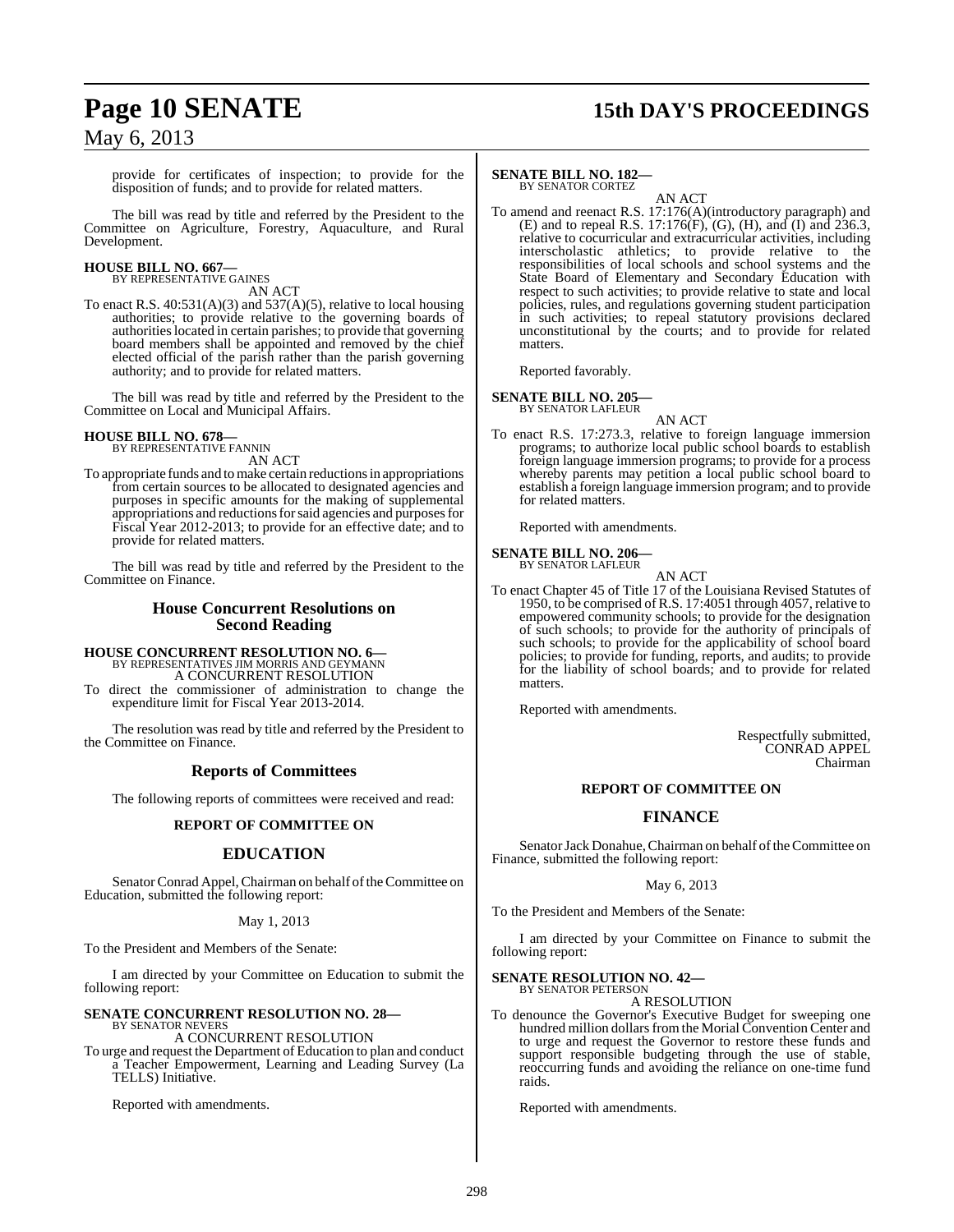# **15th DAY'S PROCEEDINGS Page 11 SENATE** May 6, 2013

#### **SENATE RESOLUTION NO. 53—** BY SENATOR PETERSON

A RESOLUTION

To direct the office of community development to follow certain recommendations of the legislative auditor and the Department of Housing and Urban Development, office of inspector general.

Reported favorably.

**SENATE BILL NO. 150—** BY SENATOR ADLEY

## AN ACT

To amend and reenact R.S. 40:1300.51(1), 1300.52(A), (B)(1), (C), (D)(2), and (E), the introductory paragraphs of 1300.53(A) and  $(B)$ , 1300.53 $(C)(1)$ , and 1300.55 and to enact R.S. 40:1300.57, relative to criminal history checks on nonlicensed persons and licensed ambulance personnel; to provide with respect to an authorized agency; to provide for the application and requirements for approval as an authorized agency; and to provide for related matters.

Reported without action.

# **SENATE BILL NO. 185—** BY SENATOR MURRAY

AN ACT

To enact Part XI of Chapter 3 of Title 46 of the Louisiana Revised Statutes of 1950, to be comprised of R.S. 46:460.31 through 460.72, relative to Medicaid; to provide for managed care organizations providing health care services to Medicaid beneficiaries; to provide for the standardized credentialing of providers; to provide for exemptions; to provide for prescription drugs; to provide for a standard form for the prior authorization of prescription drugs; to provide for procedures for utilizing step therapy and fail first protocols; to provide for standardized information to be provided with claim payments; to provide for services rendered to newborns; and to provide for related matters.

Reported with amendments.

#### **SENATE BILL NO. 252—** BY SENATOR CORTEZ

AN ACT

To amend and reenact R.S. 4:169(A)(2) and (B) and to enact R.S. 4:169(A)(3), relative to licenses, registrations, and fees for participating in racing; to provide for certain annual renewals; to provide for an effective date; and to provide for related matters.

Reported favorably.

Respectfully submitted, JACK DONAHUE Chairman

#### **REPORT OF COMMITTEE ON**

### **REVENUE AND FISCAL AFFAIRS**

Senator Neil Riser, Chairman on behalf of the Committee on Revenue and Fiscal Affairs, submitted the following report:

May 6, 2013

To the President and Members of the Senate:

I am directed by your Committee on Revenue and Fiscal Affairs to submit the following report:

**SENATE BILL NO. 45—**<br>BY SENATORS DORSEY-COLOMB, BROOME, BROWN AND WHITE<br>AND REPRESENTATIVES BERTHELOT, CARTER, HAVARD, JAMES,<br>POPE, PRICE, RICHARD, SMITH, ST. GERMAIN AND WHITNEY AN ACT

To enact R.S. 17:1994(E) and 3217.5, relative to community and technical colleges; to provide for the merger of the certain Louisiana Technical College campuses with Baton Rouge Community College; to provide relative to the transfer of the students, employees, funds, obligations, property, programs, facilities, and functions of such technical college campuses to Baton Rouge Community College; to provide relative to performance agreements with the Board of Regents; to provide for effectiveness; and to provide for related matters.

Reported favorably.

#### **SENATE BILL NO. 63—** BY SENATOR MILLS

AN ACT

To amend and reenact R.S. 47:1907(A)(1) and to enact R.S. 47:1907(K), relative to assessors; to authorize assessors to increase their compensation up to four percent for four calendar years; to provide for an effective date; and to provide for related matters.

Reported favorably.

#### **SENATE BILL NO. 96—** BY SENATOR ADLEY

A JOINT RESOLUTION

Proposing to amend Article VII, Section  $21(K)(1)$  of the Constitution of Louisiana, relative to providing an exemption of seven thousand five hundred dollars of the assessed valuation on property owned and occupied by a veteran with a certain service-connected disability rating; to extend the same exemption to surviving spouses of such totally disabled veterans; and to specify an election for submission of the proposition to electors and provide a ballot proposition.

Reported favorably.

#### **SENATE BILL NO. 165—** BY SENATOR MARTINY

- AN ACT
- To amend and reenactR.S. 47:6007(B)(10), (11), (12), (13), (14), the introductory paragraph of R.S.  $47:6007(D)(2)(a)$  and  $(D)(2)(c)$ and (d) and to enact R.S. 47:6007(B)(15) and (16), (G) and 6007.1, relative to the motion picture investor tax credit; to provide for submission of a qualified cost report prior to being certified as a state-certified production for application for the credit; to provide for a qualified cost report; and to provide for related matters.

Reported with amendments.

**SENATE BILL NO. 256—** BY SENATOR CLAITOR

AN ACT

To amend and reenact R.S. 47:6035(B)(3) and to repeal R.S. 47:6035(B)(2)(c), relative to tax credits for vehicles using alternative fuels; to clarify the definition of qualified cleanburning motor vehicle fuel property; to exclude the cost of certain property related to the delivery or storage of alternative fuels; to provide for an effective date; and to provide for related matters.

Reported with amendments.

Respectfully submitted, NEIL RISER Chairman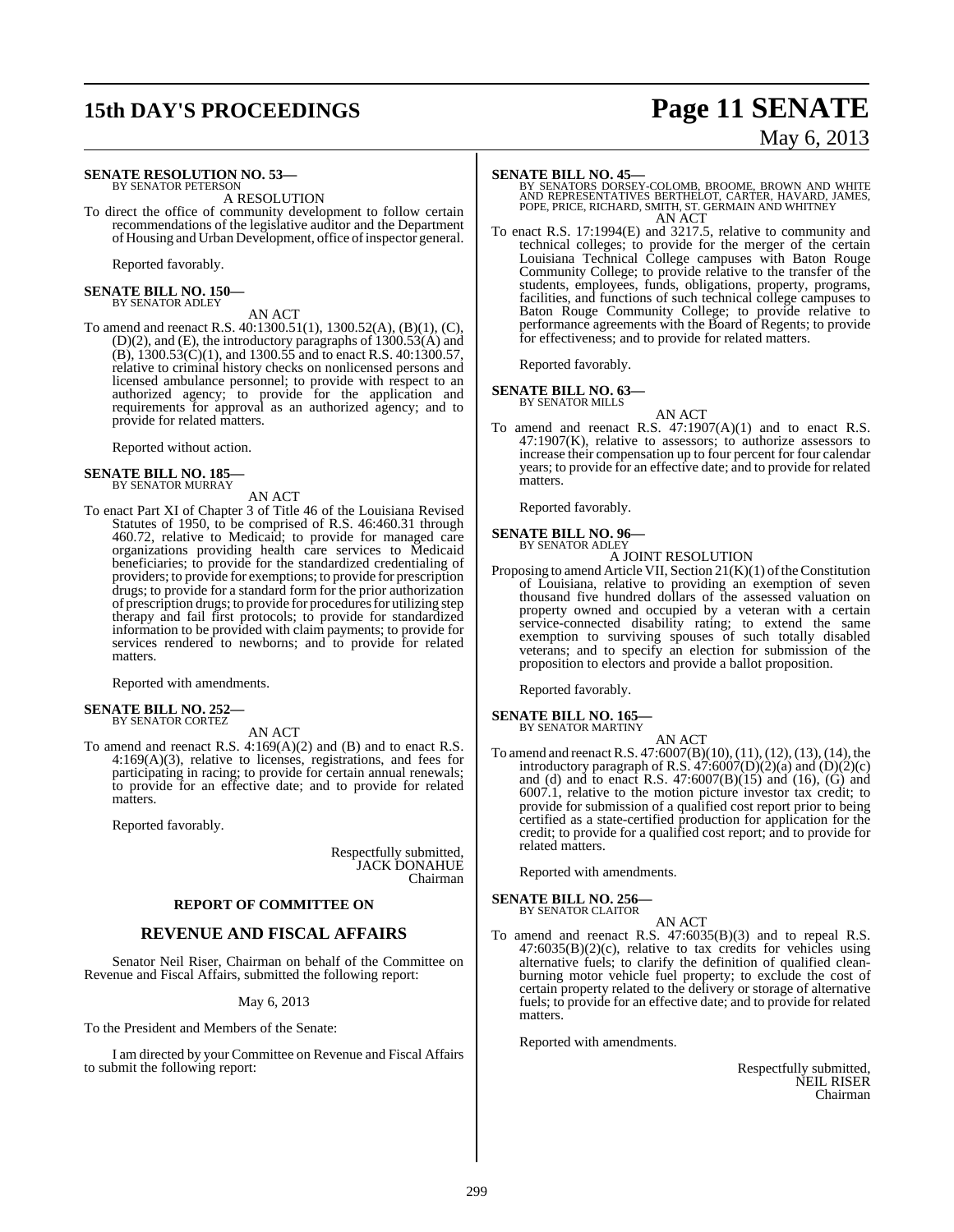# **Page 12 SENATE 15th DAY'S PROCEEDINGS**

May 6, 2013

## **Senate Bills and Joint Resolutions on Second Reading Reported by Committees**

#### **SENATE BILL NO. 33—** BY SENATOR BROWN

AN ACT

To amend and reenact R.S. 44:4.1(B)(11) and to enact R.S. 22:31(7), relative to the division of minority affairs; to authorize a survey relative to the hiring practices of insurance companies; to provide for applicability of public records exemptions to the survey; and to provide for related matters.

Reported with amendments by the Committee on Senate and Governmental Affairs.

#### **SENATE COMMITTEE AMENDMENTS**

Amendments proposed by Senate Committee on Senate and Governmental Affairs to Original Senate Bill No. 33 by Senator Brown

#### AMENDMENT NO. 1

On page 1, line 2, between "reenact" and "R.S." insert "R.S. 22:31 and" and delete "and to enact R.S. 22:31(7)"

#### AMENDMENT NO. 2

On page 1, line 7, change ""(7) is hereby enacted" to "is hereby amended and reenacted"

#### AMENDMENT NO. 3

On page 1, at the beginning of line 9, add "**A.**"

#### AMENDMENT NO. 4

On page 1, delete line 11, and insert the following:

"(1) To assist in coordinating the activities of the Advisory Committee on Equal Opportunity.

(2) To maintain a list of a contact person within each insurance company transacting business in this state who is specifically charged with a duty by the company to respond to inquiries from members of minority groups regarding opportunities for employment, appointment as producers, and contracting for services with insurance companies.

(3) In cooperation with insurance companies transacting business in the state, to establish educational and informational services to foster a greater awareness of the opportunities available in the insurance industry and of the skills, training, and education necessary to prepare for opportunities in employment, appointment as producers, and contracting for services with insurance companies.

(4) To assist members of minority groups in obtaining employment, producer or agency contracts, and contracting for services with insurance companies transacting business in Louisiana.

(5) To submit an annual report by April first of each year to the House and Senate insurance committees relative to educational and informational services made available to minorities, the number and types of inquiries, and all available relevant information from applicants and producers.

(6)(a) To develop a pilot program which seeks to address the needs and concerns of minority and women producers in this state. The pilot program, at a minimum, shall provide training for producers in all areas of agency management, training and education for agency personnel, and automation support for the producers in the pilot program. The commissioner of insurance may adopt rules and regulations necessary for the implementation of the provisions of this Section **Subsection**.

(b) This Paragraph shall not apply to producers who exclusively sell insurance for one company or a group of companies under common management which already has a training program in place for all producers."

#### AMENDMENT NO. 5

On page 1, line 12, change "**(7)**" to "**B.**"

#### AMENDMENT NO. 6

On page 1, line 16, change "**Act, R.S. 44:1 et seq.,**" to "**Law**"

AMENDMENT NO. 7 On page 2, line 10, change "**31(7)**" to "**31(B)**"

On motion of Senator Amedee, the committee amendment was adopted. The amended bill was read by title, ordered engrossed and passed to a third reading.

#### **SENATE BILL NO. 58—**

BY SENATORS BUFFINGTON, ALLAIN, CLAITOR, DORSEY-COLOMB,<br>GUILLORY, HEITMEIER, MILLS, NEVERS AND RISER AND<br>REPRESENTATIVE THOMPSON AN ACT

To enact R.S. 40:4.13, relative the Sanitary Code; to provide exceptions to the Sanitary Code; to allow a not-for-profit entity or charitable organization to receive or use certain meats or fish for food or meal distribution at no cost to an individual; and to provide for related matters.

Reported with amendments by the Committee on Health and Welfare.

#### **SENATE COMMITTEE AMENDMENTS**

Amendments proposed by Senate Committee on Health and Welfare to Original Senate Bill No. 58 by Senator Buffington

#### AMENDMENT NO. 1

On page 1, line 13, delete "**and**" and insert "**or**"

On motion of Senator Heitmeier, the committee amendment was adopted. The amended bill was read by title, ordered engrossed and passed to a third reading.

# **SENATE BILL NO. 91—** BY SENATOR PEACOCK

AN ACT To enact Part 6 of Chapter 13 of Title 31 of the Louisiana Revised Statutes of 1950, comprised of R.S. 31:218, relative to mineral rights and interests; to provide relative to certain unsolicited offers for lease or purchase of mineral rights or interests; to provide certain terms, conditions, requirements, and effects of such unsolicited offers; and to provide for related matters.

Reported by substitute by the Committee on Natural Resources. The bill was read by title; the committee substitute bill was read.

#### **SENATE BILL NO. — (Substitute of Senate Bill No. 91 by Senator Peacock)**

BY SENATOR PEACOCK

#### AN ACT

To enact Part VI of Chapter 13 of Title 31 of the Louisiana Revised Statutes of 1950, comprised of R.S. 31:218, relative to mineral rights and interests; to provide relative to certain offers for lease or purchase of mineral rights or interests; to provide certain terms, conditions, and requirements, and effects of the offers; and to provide for related matters.

Be it enacted by the Legislature of Louisiana:

Section 1. Part VI of Chapter 13 of Title 31 of the Louisiana Revised Statutes of 1950, comprised ofR.S. 31:218 is hereby enacted to read as follows:

#### **PART VI. THE FAIR PRACTICES IN SOLICITATION FOR TRANSFER OF MINERAL RIGHTS ACT**

**§218. Solicitations for transfer of mineral rights; requirements; limitations; effects**

**A.(1) As used in this Article, "payment" shall mean cash, a check, a draft or other form of payment.**

**(2) In the case of payment made by a check, draft or other similar form of payment, "acceptance" shall not be deemed to occur until funds have been transferred pursuant to a check, draft, or other similar form of payment.**

**B.(1) Whenever a landowner or an owner of mineral rights receives payment related to an offer to lease, buy, or otherwise acquire all or any portion of his mineral rights, or any interest**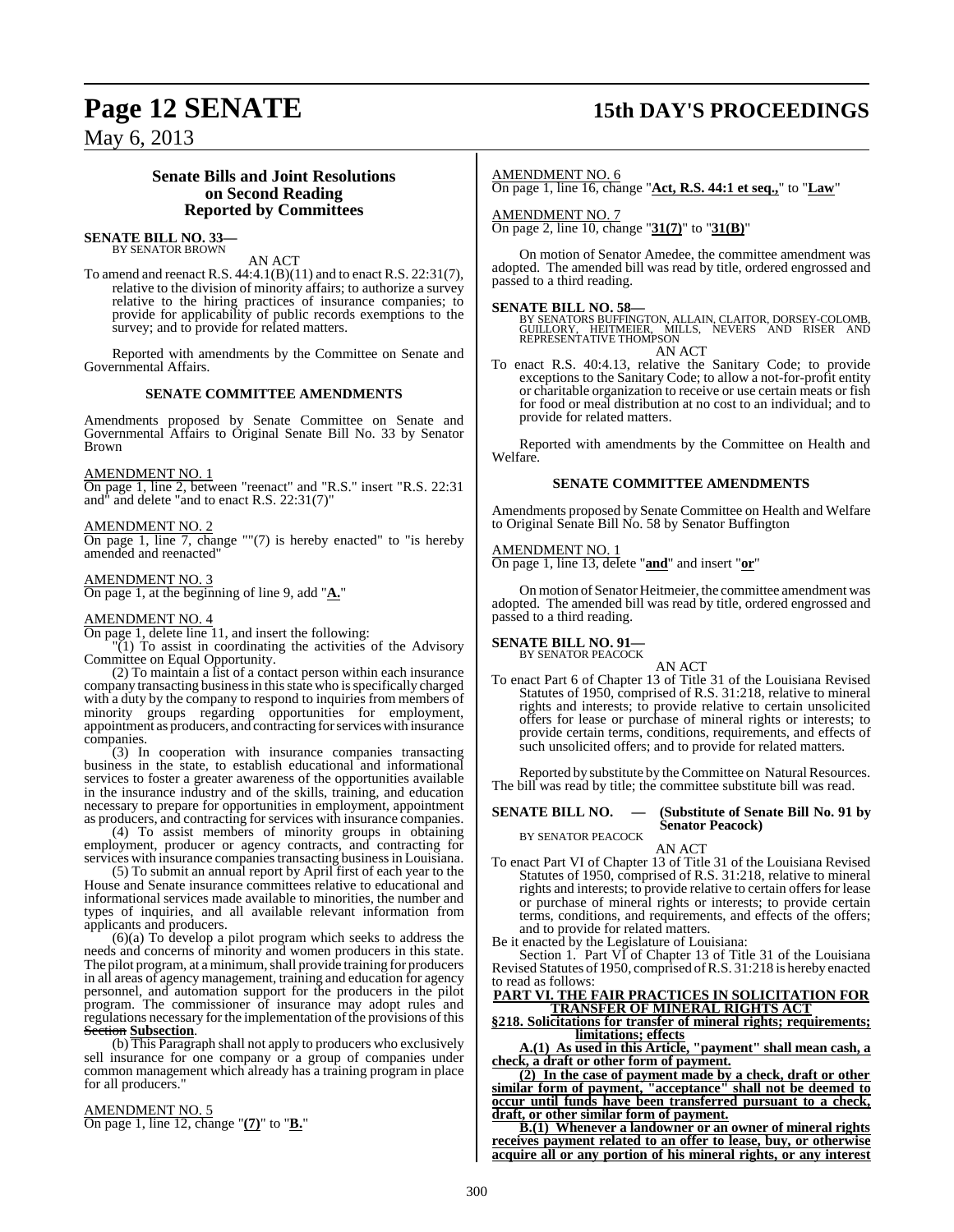# **15th DAY'S PROCEEDINGS Page 13 SENATE**

# May 6, 2013

**therein, notwithstanding anything contained in the offer, the acceptance, whether intentional or unintentional, of the payment by the landowner or owner of mineral rights, with or without the execution of a written agreement to enter into a mineral lease or of a sale or transfer of mineral rights, shall not create or act as a mineral lease, sale, or transfer of mineral rights. In addition, the acceptance shall not constitute an agreement by the landowner or owner of mineral rights to grant a mineral lease or to sell or transfer any mineral rights.**

**(2) The party tendering or delivering the payment in connection with the offer to lease, buy, or otherwise acquire a mineral right shall not have, nor acquire, any cause of action to require the landowner or owner of mineral rights to grant a mineral lease or to sell or transfer mineral rights as a result of the acceptance of said payment.**

**C.(1) Whenever a landowner or owner of mineral rights accepts payment but does not execute a written agreement to enter into a mineral lease or a sale or transfer of mineral rights, or any interest therein, for which the payment was tendered, the party making the offer and tendering the payment shall have a cause of action against the landowner or owner of mineral rights to recover the payment.**

**(2) The action by a party to recover the payment made to a landowner or an owner of mineral rights and accepted without the execution of any agreement, lease, or transfer shall be subject to a liberative prescription of one hundred eighty days from the receipt of payment by the landowner or owner of mineral rights. The landowner or owner of mineral rights shall have one year from the date of notice of the cause of action to submit payment.**

On motion of Senator Long, the committee substitute bill was adopted and becomes Senate Bill No. 260 by Senator Peacock, substitute for Senate Bill No. 91 by Senator Peacock.

#### **SENATE BILL NO. 260— (Substitute of Senate Bill No. 91 by Senator Peacock)**

BY SENATOR PEACOCK AN ACT

To enact Part VI of Chapter 13 of Title 31 of the Louisiana Revised Statutes of 1950, comprised of R.S. 31:218, relative to mineral rights and interests; to provide relative to certain offersfor lease or purchase of mineral rights or interests; to provide certain terms, conditions, and requirements, and effects of the offers; and to provide for related matters.

The bill was read by title and placed on the Calendar for a second reading.

#### **SENATE BILL NO. 125—**

BY SENATOR PETERSON AN ACT

To enact Chapter 8-B of Title 46 of the Louisiana Revised Statutes of 1950, to be comprised of R.S. 46:979.1 through 979.5, relative to the medical assistance program; to provide for eligibility for benefits of the medical assistance program; to require state participation in the medical assistance program expansion provided in federal law; to provide for duties of the secretary of the Department of Health and Hospitals; to provide relative to the medical assistance program state plan; to authorize promulgation of rules; to require reports concerning the medical assistance program to the legislative committees on health and welfare and the governor; to specify the minimum required content of such reports; and to provide for related matters.

Reported with amendments by the Committee on Health and Welfare.

#### **SENATE COMMITTEE AMENDMENTS**

Amendments proposed by Senate Committee on Health and Welfare to Original Senate Bill No. 125 by Senator Peterson

#### AMENDMENT NO. 1

**On page 1, line 3, delete "979.5" and insert "979.6"** 

#### AMENDMENT NO. 2

On page 1, delete lines 6 through 10, and insert "to provide for definitions; to provide for legislative findings and intent; to provide for reform of the Medicaid program in Louisiana; to provide for termination; and to provide for related matters."

#### AMENDMENT NO. 3

On page 1, line 13, delete "979.5" and insert "979.6"

#### AMENDMENT NO. 4

On page 1, line 14, after "**8-B.**" delete the remainder of the line and all of lines 15 and 16 and insert the following:

"**LOUISIANAHEALTHCAREINDEPENDENCEPROGRAM §979.1. Title**

**This Chapter shall be known and may be cited as the "Louisiana Health Care Independence Act". §979.2. Definitions**"

AMENDMENT NO. 5

On page 2, between lines 14 and 15, insert:

"**(5) "Health insurance marketplace" means the federal vehicle created to help individuals, families, and small businesses shop for and select health insurance coverage in a way that permits comparison of available qualified health plans based upon price, benefits, services, and quality, regardless of the governance structure of the marketplace.**

**(6) "Premium" means a charge that must be paid as a condition of enrolling in health care coverage.**

**(7) "Program" means the Louisiana Health Care Independence Program established by this Chapter.**

**(8) "Qualified health plan" means a federally certified individual health insurance plan offered by a carrier through the federal Health Insurance Marketplace.**

**(9) "Independence account" means individual financing structures that operate similar to a health savings account or a medical savings account.**

**(10) "Cost sharing" means the portion of the cost of a covered medical service that must be paid by or on behalf of eligible individuals, consisting of copayments or coinsurance, but not deductibles.**"

AMENDMENT NO. 6

On page 2, delete line 15, and insert: "**§979.3. Legislative findings; purpose**"

AMENDMENT NO. 7 On page 3, delete lines 3 through 19

AMENDMENT NO. 8 On page 3, line 20, delete "**(6)**" and insert "**(4)**"

AMENDMENT NO. 9 On page 3, delete lines 23 through 29

AMENDMENT NO. 10 On page 4, delete lines 1 through 6

AMENDMENT NO. 11 On page 4, at the beginning of line 7, insert "**B.**"

AMENDMENT NO. 12

On page 4, delete lines 25 through 29, and insert:

Expansion of Medicaid eligibility in Louisiana; **administration of the Louisiana Health Care Independence Program by the Department of Health and Hospitals**

**A. The Department of Health and Hospitals shall create and administer the Louisiana Health Care Independence Program within the department. After receiving the approval of the Senate and House Committees on Health and Welfare, the**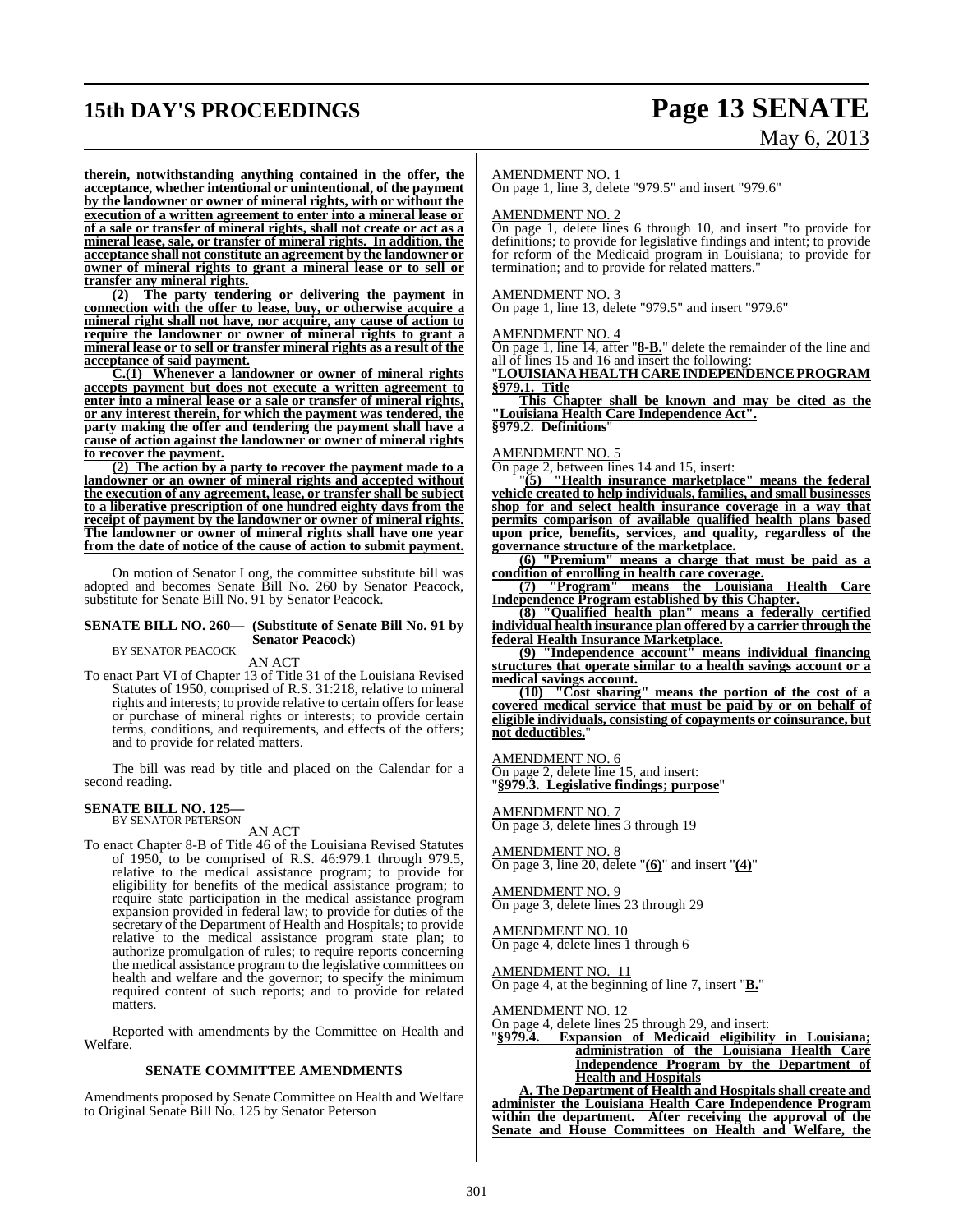**department shall on or before September 1, 2013, submit and apply for all of the following:**

**(1) Federal waivers necessary to implement the program in a manner consistent with this Chapter, including without limitation approval for a comprehensive waiver under Section 1115 of the Social Security Act, 42 U.S.C. 1315.**

**(2) Medicaid state plan amendments necessary to implement the program in a manner consistent with this Chapter.**

**(3) Those Medicaid state plan amendments that are optional and therefore may be revoked by the state at its discretion.**

**B.(1) As part of its actionsthe department shall confirm that employers shall not be subject to the penalties, including without limitation an assessable payment, under Section 1513 of Pub. L. No. 111-148, as existing on January 1, 2013, concerning shared responsibility, for employees who are eligible individuals if the employees meet either of the following criteria.**

**(a) Are enrolled in the program.**

**(b) Enroll in a qualified health plan through the federal health insurance marketplace.**

**(2) If the department is unable to confirm provisions under this Section, the program shall not be implemented.**

**C.(1) Implementation of the program shall be conditioned upon the receipt of necessary federal approvals.**

**(2) If the department does not receive the necessary federal approvals, the program shall not be implemented.**

**D.The programshall include premium assistance for eligible individuals to enable their enrollment in a qualified health plan through the federal health insurance marketplace.**

**E.(1) The department shall be specifically authorized to pay premiums and supplemental cost-sharing subsidies directly to the federally qualified health plans for enrolled eligible individuals.**

**(2) The intent of the payments under this Subsection is to increase participation in the health insurance market, intensify price pressures, and reduce costs for both publicly and privately funded health care.**

**F. The department shall accomplish the following to the extent allowable by law:**

**(1) The department shall pursue strategies that promote insurance coverage of children in their parents' or caregivers' plan, including children eligible for the LaCHIP, the Louisiana Children's Health Insurance Program.**

**(2) The department shall develop and implement a strategy to inform Medicaid recipient populations whose needs would be reduced or better served through participation in the federal health insurance marketplace.**

**G. The program authorized under this Chapter shall terminate within one hundred twenty days after a reduction in any of the following federal medical assistance percentages:**

**(1) One hundred percent in 2014, 2015, or 2016.**

**(2) Ninety-five percent in 2017.**

**(3) Ninety-four percent in 2018.**

**(4) Ninety-three percent in 2019.**

**(5) Ninety percent in 2020 or any year after 2020.**

**H. An eligible individual enrolled in the program shall affirmatively acknowledge the existence of all of the following facts:**

**(1) The program shall not be a perpetual federal or state right or a guaranteed entitlement.**

**(2) The program shall be subject to cancellation upon appropriate notice.**

**(3) The program shall not be an entitlement program.**

**I.(1) The department shall develop a model and seek from the Center for Medicare and Medicaid Services all necessary waivers and approvals to allow nonaged, nondisabled programeligible participants to enroll in a program that shall create and utilize independence accounts that operate similar to a health savings account or medical savings account during the calendar year 2015.**

**(2) The independence accounts shall accomplish both of the following:**

**(a) Allow a participant to purchase cost-effective highdeductible health insurance.**

**(b) Promote independence and self-sufficiency.**

**(3) The state shall implement cost sharing and copays and, as a condition of participation, earningsshall exceed fifty percent of the applicable federal poverty level.**

**(4) Participants may receive rewards based on healthy living and self-sufficiency.**

**(5)(a) At the end of each fiscal year, if there are funds remaining in the account, a majority of the state's contribution shall remain in the participant's control as a positive incentive for the responsible use of the health care system and personal responsibility of health maintenance.**

**(b) Uses of the funds may include, without limitation, rolling the funds into a private sector health savings account for the participant according to rules promulgated by the department.**

**(c) The department shall promulgate rules to implement this Section in accordance with the Administrative Procedure Act. State obligations for uncompensated care shall be projected, tracked, and reported to identify potential incremental future decreases.**

**(d) The department shall recommend appropriate adjustments in funding to the legislature.**

**(e) Adjustments shall be made by the legislature as appropriate.**

**J. On a quarterly basis, the department shall report to the Joint Legislative Committee on the Budget, within two weeks of the end of each quarter, information regarding the following aspects of the program:**

**(1) Program enrollment.**

**(2) Patient experience.**

**(3) Economic impact including enrollment distribution. (4) Carrier competition.**

**(5) Success in avoiding uncompensated care.**"

AMENDMENT NO. 13

On page 5, delete lines 1 through 8

AMENDMENT NO. 14

On page 6, between lines 14 and 15, insert:

"**§979.6. Termination**

**The provisions of this Chapter shall terminate and become null and void on and after July 1, 2017.**"

On motion of Senator Heitmeier, the committee amendment was adopted. The amended bill was read by title, ordered engrossed and recommitted to the Committee on Finance.

**SENATE BILL NO. 126—**

BY SENATOR GARY SMITH AN ACT

To amend and reenact R.S. 22:972, Subpart D of Part III of Chapter 4 of Title 22 of the Louisiana Revised Statutes of 1950, comprised of R.S. 22:1091 through 1097, and R.S. 44:4.1(B)(11), and to enactR.S. 22:821(B)(34), 1098, and 1099, relative to health insurance rate review and approval; to provide for definitions; to provide for rate filings and rate increases; to provide relative to form approval; to provide relative to rating factors, risk pools, and individual market plan and calendar year requirements; to provide with respect to review and subsequent approval or disapproval of proposed rate filings and rate changes; to provide for fees; to provide for exceptions to the Public Records Law; to provide for implementation and enforcement; to provide for the frequency of rate increase limitations; to provide relative to the prohibition of discrimination in rates due to severe disability; and to provide for related matters.

Reported with amendments by the Committee on Insurance.

#### **SENATE COMMITTEE AMENDMENTS**

Amendments proposed by Senate Committee on Insurance to Original Senate Bill No. 126 by Senator Gary Smith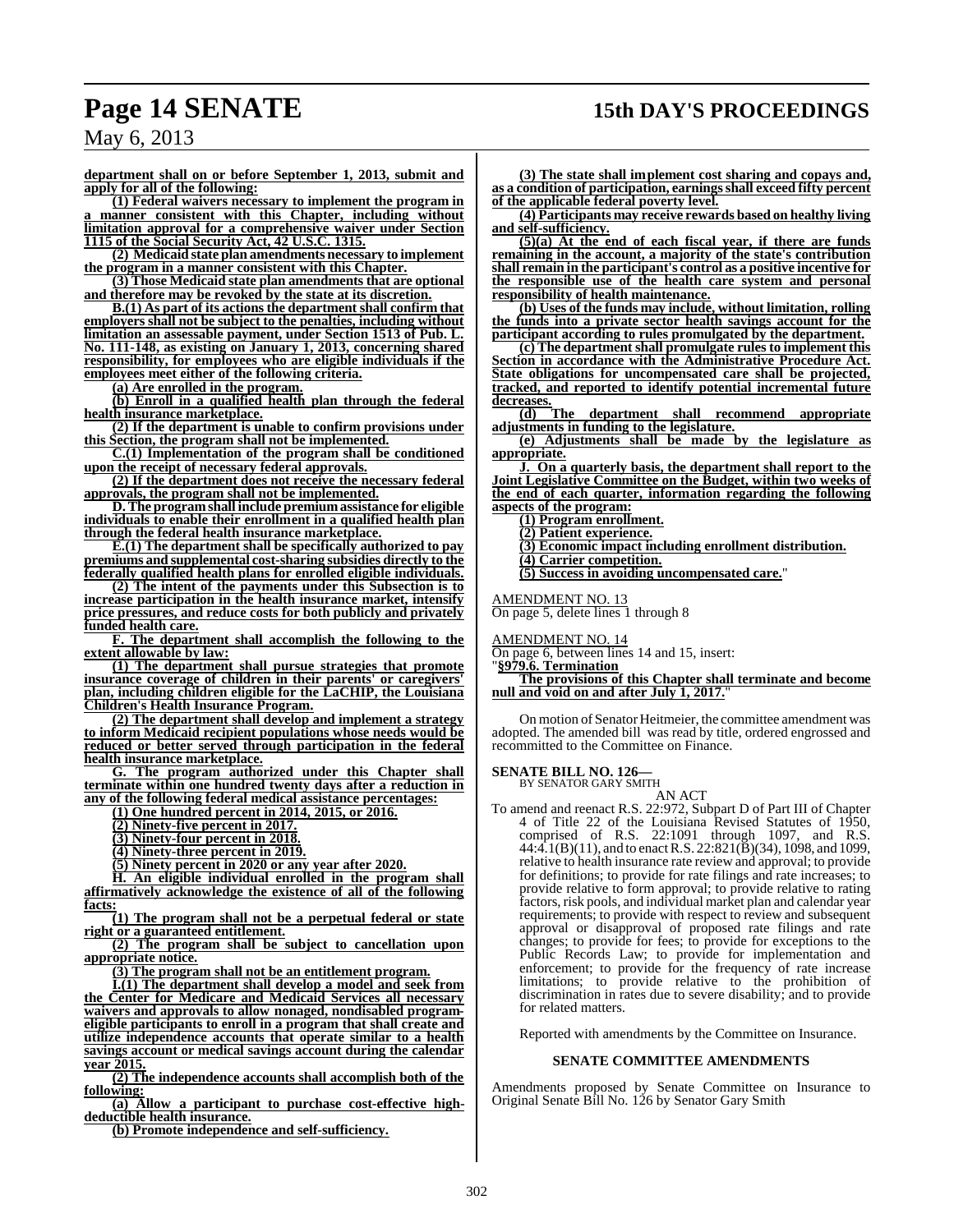# **15th DAY'S PROCEEDINGS Page 15 SENATE**

# May 6, 2013

#### AMENDMENT NO. 1

On page 1, line 4, after "R.S. 22:821(B)(34)," and before "1098," insert "1092.1,"

AMENDMENT NO. 2

On page 1, line 17, after "R.S. 22:821(B)(34)," and before "1098," insert "1092.1,"

#### AMENDMENT NO. 3

On page 3, line 28, after "**in the**" delete the remainder of the line and insert "**small group market or individual market**"

#### AMENDMENT NO. 4

On page 17, between lines 21 and 22, insert:

"**§1092.1. Grandfathered health coverage; rating practices; loss of status**

**A. The rating practices and rating methods, and the rating restrictions imposed by law upon grandfathered health coverage in the individual market and small group market that are extant on the day that this Section takes effect, including the restrictions on rate increases and required notices for such increases, shall remain binding upon such grandfathered health coverage. Such grandfathered coverage is exempt from the provisions of this Subpart, unless specifically provided for otherwise.**

**B. Any grandfatheredhealthplanthat violatesthe provisions of this Section with respect to the rating restrictions imposed by law and that were in effect on the day this Section takes effect, shall be deemed to have surrendered grandfathered statusfor the purposes of this Title. The loss of grandfathered status under this Section shall not result from de minimis violations, but from a pattern or practice of violations. The surrender of grandfathered status under this Section shall be determined by the commissioner and shall be based upon an actuarial determination. Any health insurance issuer that offers grandfathered health coverage that is surrendered pursuant to this Section may petition for a de novo review of a determination by the commissioner that such grandfathered status has been surrendered pursuant to this Section in the Nineteenth Judicial District Court.**

**C. The loss of grandfathered status pursuant to this Section does not interfere, interrupt, or terminate a grandfathered health plan's grandfathered status under federal law unless specifically provided for by federal law. A grandfathered health plan that surrenders its status pursuant to this Section shall be subject to the provisions of this Part, except that no grandfathered health plan that retains its grandfathered status under federal law shall be subject to the single risk pool requirement of this Subpart.**"

#### AMENDMENT NO. 5

On page 21, line 24, change "**2014**" to "**2015**"

#### AMENDMENT NO. 6

On page 26, delete lines 24 through 26 and insert "**experience. No insurance company shall unfairly**"

#### AMENDMENT NO. 7

On page 27, line 10, after "**company**" delete the remainder of the line and at the beginning of line 11 delete "**this Subpart,**"

#### AMENDMENT NO. 8

On page 27, line 15, after "**company**"delete the remainder of the line and insert "**shall**"

On motion of Senator Morrish, the committee amendment was adopted. The amended bill was read by title, ordered engrossed and recommitted to the Committee on Finance.

#### **SENATE BILL NO. 131—** BY SENATOR JOHN SMITH

AN ACT

To amend and reenact R.S. 37:1973(A) and (C), relative to scrap metal recyclers; to provide for the forms of payment for copper or other metals; to provide terms and conditions; and to provide for related matters.

Reported with amendments by the Committee on Commerce, Consumer Protection, and International Affairs.

#### **SENATE COMMITTEE AMENDMENTS**

Amendments proposed by Senate Committee on Commerce, Consumer Protection and International Affairs to Original Senate Bill No. 131 by Senator John Smith

#### AMENDMENT NO. 1

On page 1, delete lines 11 through 13, and insert the following: "the purchase of copper. Payment **After five business daysfromthe date of the transaction, payment** for copper shall be made in the form of a check made payable to the **name and address of the** seller of the metal **or a loadable payment card and shall be tendered to the seller in either of the following manners:**

**(a) By mail to the address recorded on the photo identification of the seller.**

### **(b) In person at the place of business of the operator.**"

On motion of Senator Martiny, the committee amendment was adopted. The amended bill was read by title, ordered engrossed and passed to a third reading.

#### **SENATE BILL NO. 139—**

BY SENATOR WARD AND REPRESENTATIVE ST. GERMAIN AN ACT

To amend and reenact R.S. 30:148.9(B) and to enact R.S. 30:18(A)(6), relative to underground caverns for hydrocarbon storage or solution mining; to provide for penalties for violations of laws, regulations, or orders relative to drilling or use of such underground caverns; to provide factors for determining penalties; and to provide for related matters.

Reported with amendments by the Committee on Natural Resources.

#### **SENATE COMMITTEE AMENDMENTS**

Amendments proposed by Senate Committee on Natural Resources to Original Senate Bill No. 139 by Senator Ward

#### AMENDMENT NO. 1

On page 2, delete lines 3 through 7, and insert: "**However, such person may be liable for an additional penalty of not more than one million dollars when any such violation is done intentionally, willfully, or knowingly; and either results in a discharge or disposal which causes irreparable or severe damage to the environment, or involves the discharge of a substance which endangers human life or health.**"

#### AMENDMENT NO. 2

On page 2, line 15, after "**person**" insert "**related to the drilling or use of such underground caverns for hydrocarbon storage or solution mining**"

On motion of Senator Long, the committee amendment was adopted. The amended bill was read by title, ordered engrossed and passed to a third reading.

#### **SENATE BILL NO. 148—** BY SENATOR LAFLEUR

AN ACT

To amend and reenact R.S. 42:1102(18)(b), relative to public employees and the Code of Governmental Ethics; to provide an exception to the definition of public employee; to provide for professional services as a certified public accountant; and to provide for related matters.

Reported with amendments by the Committee on Senate and Governmental Affairs.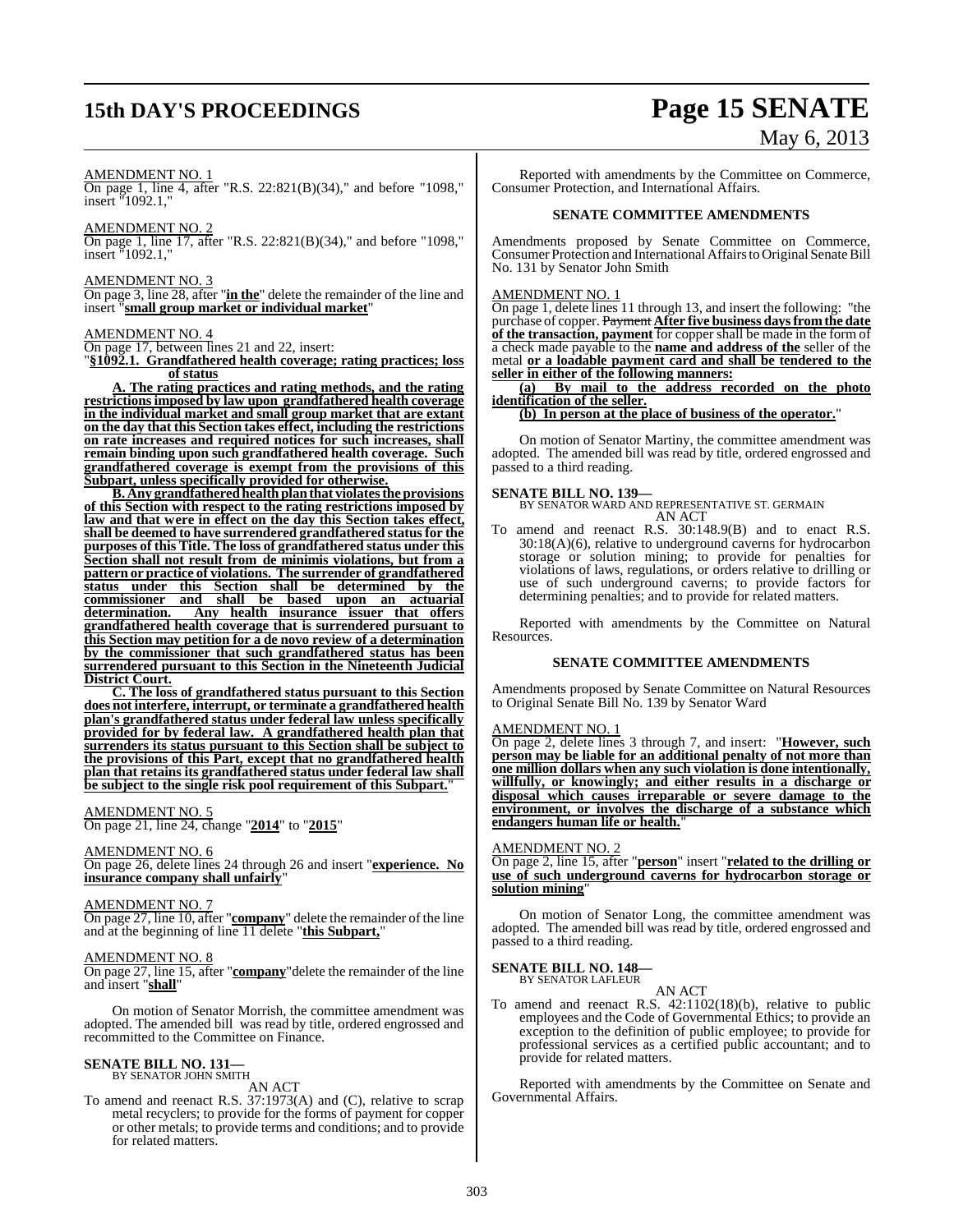# **Page 16 SENATE 15th DAY'S PROCEEDINGS**

## May 6, 2013

#### **SENATE COMMITTEE AMENDMENTS**

Amendments proposed by Senate Committee on Senate and Governmental Affairs to Original Senate Bill No. 148 by Senator LaFleur

AMENDMENT NO. 1 On page 1, line 2, delete "public employees and"

AMENDMENT NO. 2 On page 1, line 16, change "**To** periodic" to "p**P**eriodic"

AMENDMENT NO. 3 On page 1, line 17, change "**To a**" to "**A**"

AMENDMENT NO. 4

On page 2, between lines 1 and 2, insert the following: "\* \* \*"

On motion of Senator Amedee, the committee amendment was adopted. The amended bill was read by title, ordered engrossed and passed to a third reading.

#### **SENATE BILL NO. 153—** BY SENATOR MURRAY

AN ACT

To enact Chapter 6-A of Title 23 of the Louisiana Revised Statutes of 1950, to be comprised of R.S. 23:661 through 668, relative to payment of wages; to provide for definitions; to provide for prohibited acts constituting unequal pay; to provide for a complaint procedure; to provide for damages; to limit actions of employees; to require certain records be kept by employers; and to provide for related matters.

Reported with amendments by the Committee on Senate and Governmental Affairs.

#### **SENATE COMMITTEE AMENDMENTS**

Amendments proposed by Senate Committee on Senate and Governmental Affairs to Original Senate Bill No. 153 by Senator Murray

AMENDMENT NO. 1

On page 1, delete lines 14 through 17, delete pages 2 through 5 in their entirety and insert the following:

"**§662. Declaration of public policy**

**The public policy of this state is declared to be that the practice of paying wages to employees of one sex at a lesser rate than the rate paid to employees of the opposite sex for comparable work on jobs which have comparable requirements unjustly discriminates againstthe personreceiving the lesser rate, leads to low worker morale, threatens the well-being of citizens of this state, and adversely affects the general welfare. It is therefore declared to be the policy of this state through the exercise of its police power to correct and, as rapidly as possible, to eliminate discriminatory wage practices based on sex.**

**§663. Definitions**

**As used in this Chapter, the following terms shall have the definitions ascribed in this Section unless the context indicates otherwise:**

**(1) "Commission" means the Louisiana Commission on Human Rights.**

**(2) "Employee" means any individual permitted to work** by an employer.<br> **(3)** "Employer"

means an individual, partnership, **corporation, association, business, trust, person, labor organization as defined in this Section, or other entity employing fifteen or more employees within the state and includes the state, any state officer or agent, any state department or agency, and any unit of local government, and school district within the state.**

**(4) "Labor organization" means any organization which existsfor the purpose, in whole or in part, of collective bargaining or of dealing with employers concerning grievances, terms or conditions of employment, or other mutual aid or protection in** **connection with employment, or any agent acting for such an organization.**

**§664. Prohibited acts**

**A. No employer may discriminate against an employee on the basis ofsex by paying wagesto an employee at a rate less than that paid in the same establishment to another employee of a different sex for the same or substantially similar work on jobs in which the employee's performance requires equal skill, effort, education, and responsibility and which are performed under similar working conditionsincluding time workedin the position.**

**B. No labor organization or its agent representing employees of an employer shall cause or attempt to cause an employer to discriminate against an employee in violation of this Chapter.**

**C. Nothing in Subsection A or B of this Section shall prohibit the payment of different wage rates to employees where such payment is made pursuant to any of the following:**

**(1) A seniority system. (2) A merit system.**

**(3) A system that measures earnings by quantity or**

**quality of production. (4)(a) A differential based on a bona fide factor other than sex, such as education, training, or experience, provided that both:**

**(i) The employer demonstrates that such factor is related to the job position in question.**

**(ii) No alternative employment practice would serve the same legitimate business purpose, without producing such a differential.**

**(b) However, the employer may not claim such a differential serves a legitimate business purpose, if the employee demonstrates both:**

**(i) The existence of an alternative employment practice that would serve the same business purpose without producing such differential.**

**(ii) That the employer has refused to adopt such alternative practice.**

**D. An employer who is paying wages in violation of this Chapter may not, in order to comply with this Chapter, reduce the wages of any other employee.**

**E. It shall be unlawful for an employer to interfere with, restrain, or deny the exercise of, or attempt to exercise, any right provided under this Chapter. It shall be unlawful for any employer to discriminate, retaliate, or take any adverse employment action, including but not limited to termination or in any other manner discriminate against any employee for inquiring about, disclosing, comparing, or otherwise discussing the employee's wages or the wages of any other employee, or aiding or encouraging any other employee to exercise his or her rights under this Chapter.**

**F. It shall be unlawful for an employer subject to this Chapter to discriminate, retaliate, or take any adverse employment action, including but not limited to termination against an employee because, in exercising or attempting to exercise the employee's rights under this Chapter, such employee:**

**(1) Has filed any complaint or has instituted or caused to be instituted any proceeding to enforce the employee's rights under this Chapter, or both.**

**(2) Has provided or will provide any information in connection with any inquiry or proceeding relating to any right afforded to an employee pursuant to this Chapter.**

**(3) Has testified or will testify in any inquiry or proceeding relating to any right afforded to an employee pursuant to this Chapter.**

**§665. Complaint procedure**

**A. An employee who in good faith believes that the employee's employer is in violation of this Chapter shall submit written notice of the alleged violation to the employer. An employer who receives such written notice from an employee shall have sixty days from receipt of the notice to investigate the matter and remedy any violation of this Chapter. If an employer remedies the violation in a manner that complies with the statute and within the time provided herein, the employee may not bring**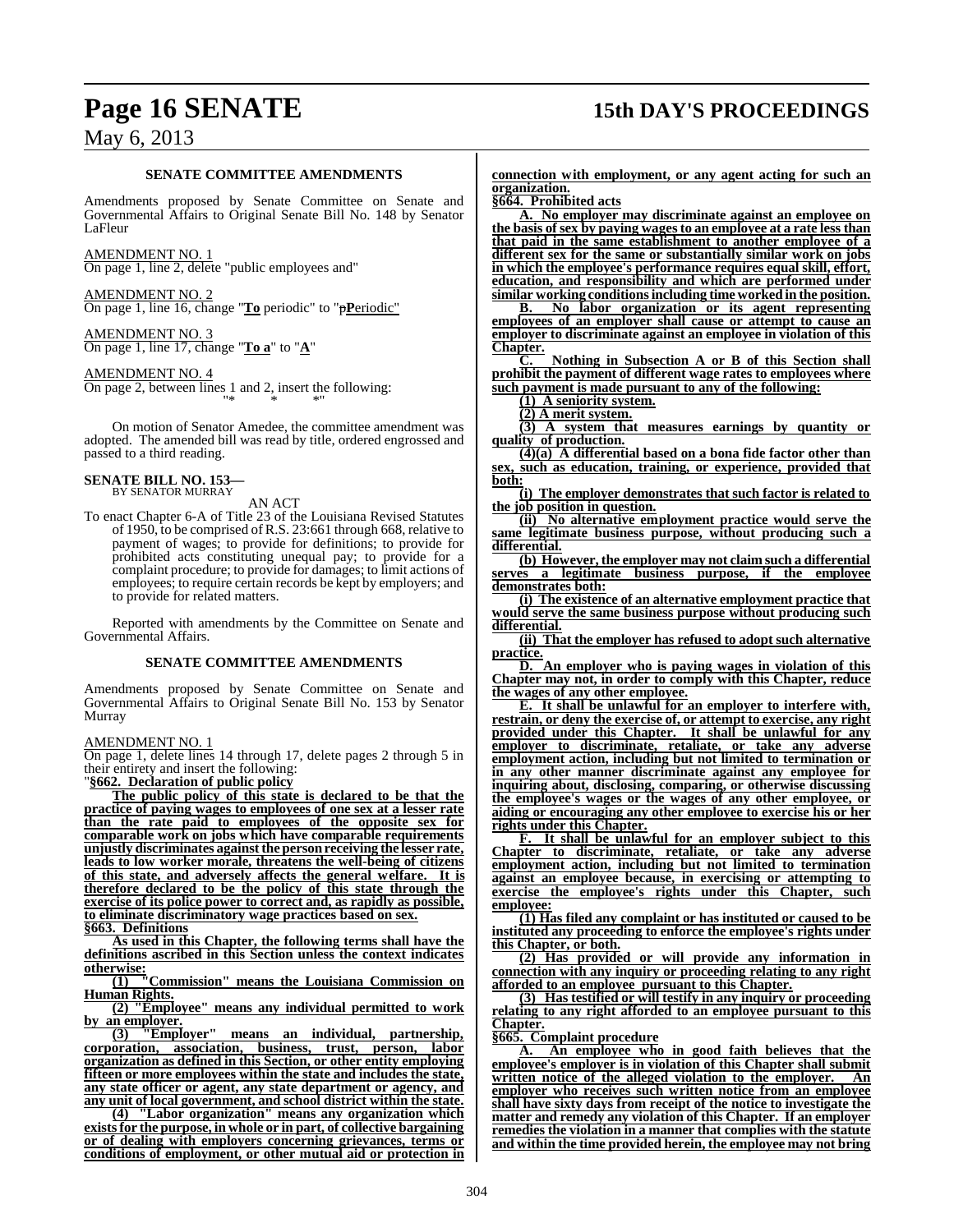# **15th DAY'S PROCEEDINGS Page 17 SENATE**

# May 6, 2013

**any action against the employer pursuant to this Chapter except as provided in Subsections B and C of this Section.**

**B. If an employer fails to resolve the dispute to the satisfaction ofsuch employee within the time provided herein, the employee may file a complaint with the commission requesting an investigation of the complaint pursuant to R.S. 23:301.**

**C. If the commission finds evidence of discriminatory, retaliatory or other adverse employment action on the part of the employer in violation of this Chapter but is unable to resolve or mediate the dispute, or fails to render a decision as to the dispute, or issues a finding of no discrimination on the part of the employer, the employee may institute a civil suit in a district court of competent jurisdiction.**

**§666. Liquidated damages**

**A. An employer who violates the provisions of this Chapter shall be liable to the affected employees in the amount of the employee's unpaid wages, liquidated damages in an amount of one-half of such unpaid wages, and reasonable attorney fees and costs.**

**B. In addition to the relief provided for in Subsection A of this Section, an employer who violates the provisions of this Chapter may also be liable to the affected employees for reinstatement, promotion, any benefits lost, or any combination of these.**

**C. The award of monetary relief shall be limited to those violations which have occurred within a thirty-six-month period prior to the employee's written notice to the employer, as required in R.S. 23:665(A).**

**D. In cases where suit is filed in the district court, no monetary relief may be awarded the employee for losses incurred between the date that the district court rendered its final judgment and the date upon which all appeals of that judgment have been exhausted.**

**E. Interim earnings by the employee discriminated against shall operate to reduce the monetary relief otherwise allowable under this Chapter.**

**F. Nothing in this Chapter prevents the settlement of a claim by agreement of the employer and employee for a lesser amount than the employee alleges the employee is due.**

**G. An employee found by a court to have brought a frivolous claim under this Chapter shall be held liable to the employer or any agent of the employer who was named a defendant in the suit, or both, for reasonable damages, reasonable attorney fees, and court costs incurred as a result of the claim.**

**§667. Limitation of actions**

**A. Any action filed in a district court to recover unpaid wages, liquidated damages, or any other form of relief for a violation of this Chapter shall be commenced within one year of the date that an employee is aware or should have been aware that the employee's employer is in violation of this Chapter.**

**B. This one-year prescriptive period shall be suspended during the sixty-day period allowed the employer by this Chapter to respond to the employee's written notice, during the pendency of any administrative review or investigation of the employee's claim by the commission or the United States Department of Labor, or both.**

**§668. Records to be kept by employers**

**An employer subject to this Chapter shall create and preserve records reflecting the name, address, and occupation of each employee, and all wages paid to each employee. These records shall be preserved for a period of not less than three years from the employee's last date of employment with the employer.** 

On motion of Senator Amedee, the committee amendment was adopted. The amended bill was read by title, ordered engrossed and passed to a third reading.

**SENATE BILL NO. 184—** BY SENATOR LONG AND REPRESENTATIVE DOVE AN ACT

To amend and reenact R.S. 36:610(E) and 901(A), and R.S. 56:578.2(E), the introductory paragraph of 578.3, and 578.12(A) and the introductory paragraph of (B), and to repeal R.S.

36:802.5, relative to the Louisiana Seafood Promotion and Marketing Board; to provide for certain appointive authority retained; to provide for the powers, duties, and functions of the board; to provide relative to the Louisiana Oyster Task Force and Shrimp Task Force; to provide certain terms, conditions and requirements; and to provide for related matters.

Reported with amendments by the Committee on Senate and Governmental Affairs.

#### **SENATE COMMITTEE AMENDMENTS**

Amendments proposed by Senate Committee on Senate and Governmental Affairs to Original Senate Bill No. 184 by Senator Long

#### AMENDMENT NO. 1

On page 1, line 2, after "R.S. 36:610(E)" delete the remainder of the line and delete line 3, and insert "and  $\frac{801.1(A)}{80.1(A)}$ , and R.S. 56:10(B)(3), 578.2(A)(1) and (E), 578.3(10), 578.4 and 578.7, and to enact R.S. 56:578.3(11) and (12), and to"

#### AMENDMENT NO. 2

On page 1, line 5, delete "to provide for certain appointive authority retained;" and insert "to provide for the transfer and retention of all functions:"

#### AMENDMENT NO. 3

On page 1, lines 6 and 7, delete "to provide relative to the Louisiana Oyster Task Force and Shrimp Task Force;" and on line 9, change "901(A)" to "801.1(A)"

#### AMENDMENT NO. 4

On page 1, line 17, delete "**36:901**." and insert "**36:801.1**. **The Louisiana Seafood Promotion and Marketing Board shall be a separate budget unit within the Department of Wildlife and Fisheries. The Department of Wildlife and Fisheries shall not be responsible for providing office space, equipment, or personnel for the board.**"

#### AMENDMENT NO. 5

On page 2, delete lines 2 through 29 and insert:

"§801.1. Transfer; retention of all functions

A. The agencies transferred by the provisions of R.S.  $36:4(B)(1)(dd), (B)(18)$ , and (D),  $4.1(C)$  and (G),  $53(H), 209(R)$ , 259(J), 409(N), 509(O), **610(E),** 651(D), **and** 725(A), and 769(J) shall continue to be comprised and selected as provided by law. \* \* \*"

#### AMENDMENT NO. 6

On page 3, delete lines 1 through 27 and insert: "Section 2. R.S. 56:10(B)(3), 578.2(A)(1) and (E), 578.3(10),

578.4 and 578.7 are amended and reenacted and R.S. 56:578.3(11) and (12) are hereby enacted to read as follows:

§10. Annual report to governor; estimate of proposed expenditures; particular funds; warrants; vouchers; surplus funds \* \* \*

## B. \* \* \*

(3) The monies in the Seafood Promotion and Marketing Fund shall be used by the Seafood Promotion and Marketing Board to implement the duties and functions of that board relating to the promotion and marketing of seafood as provided in R.S. 56:578.3 in the amounts appropriated each year to the Department of Wildlife and Fisheries by the legislature for the use by the board.

\* \* \* §578.2.Louisiana Seafood Promotion and Marketing Board; creation and organization

A.(1) There is hereby created in the office of fisheries of the Department of Wildlife and Fisheries the Louisiana Seafood Promotion and Marketing Board **that will act independently of the secretary**. The agency shall have its domicile in Baton Rouge **New Orleans** and shall be governed by a board of trustees composed of fourteen members, thirteen members appointed by the governor from persons engaged in the commercial seafood, crawfish and alligator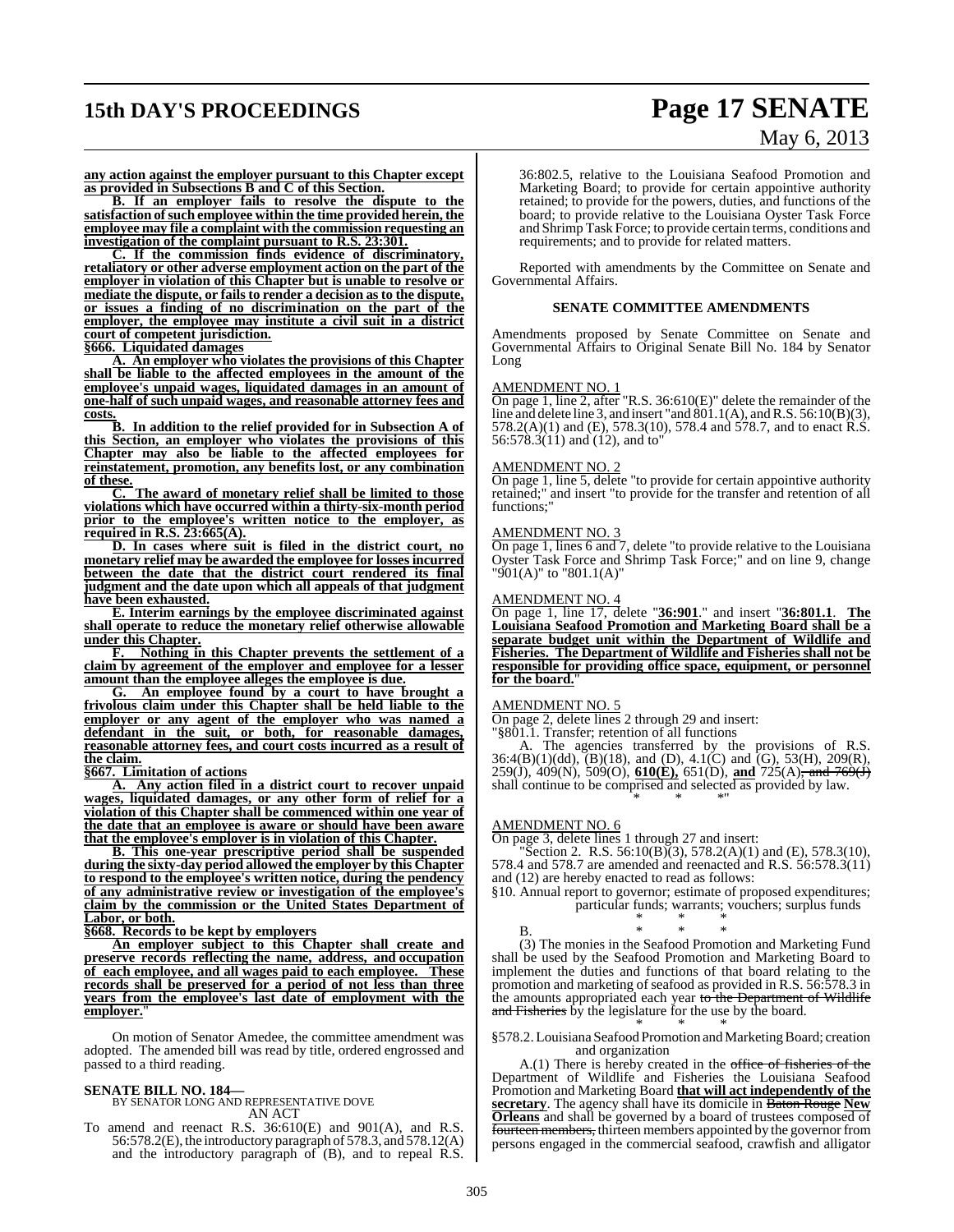# **Page 18 SENATE 15th DAY'S PROCEEDINGS**

May 6, 2013

industry in Louisiana and the fourteenth member to be the secretary of the Department of Wildlife and Fisheries or his designated representative, who shall serve as an ex officio nonvoting member. \* \* \*

E. The board may employ a director and assistant director who shall be appointed by the board<del>, subject to the approval of the</del> secretary of the Department of Wildlife and Fisheries. The director and assistant director shall be in the unclassified service. The secretary may employ such other personnel for the board as he deems necessary and appropriate.

\* \* \* §578.3. Powers, duties, and functions

The board shall have the following powers, duties, and functions:

\* \* \* (10) To adopt rules and regulations**, in accordance with the Administrative Procedure Act,** necessary to carry out the purposes % of the board.<br> $(11)$ 

**(11) To perform accounting and budget control, procurement and contract management, management and program analysis, data processing, personnel management, and grants management.**

**(12) To make and enter into contracts, conveyances, mortgages, deeds or trusts, and leases in the carrying out of its powers, duties, functions, and objectives.**

§578.4. Advertising, contracts and sales offices

A. The board<del>, working with the Department of Wildlife and</del> Fisheries, shall plan and conduct a campaign for advertising, publicizing, and promoting the increased consumption of Louisiana seafood, and may contract for any advertising, publicity, and sales promotion services. The board is further empowered to take any other action which it deems necessary to promote and to improve the well-being of the commercial seafood industry. The secretary is hereby authorized and empowered to carry out any and all contracts entered into by the board.

\* \* \* §578.7. Appropriations; warrants; records

Funds made available by the legislature from the Seafood Promotion and Marketing Fund as provided in R.S. 56:10 or from any other source shall be used solely for the programs and purposes provided for in this Subpart. The <del>Department of Wildlife and</del> Fisheries **board** shall maintain records of the sources of money received and the purpose therefor, as well as the person or persons to whom money is paid and the purpose therefor. Vouchers or receipts shall be kept for all money paid out. Money appropriated or otherwise made available to the department for authorized purposes shall be withdrawn from the treasury on warrant of the secretary of the department."

#### AMENDMENT NO. 7

On page 3, delete line 29 and insert "Section 4. This Act shall become effective on July 1, 2013."

#### AMENDMENT NO. 8

On page 4, delete lines 1 through 5

On motion of Senator Amedee, the committee amendment was adopted. The amended bill was read by title, ordered engrossed and passed to a third reading.

# **SENATE BILL NO. 186—** BY SENATOR GALLOT

AN ACT

To amend and reenact R.S. 33:130.166(B)(2), relative to the Grant Parish Economic and Industrial Development District; to provide for funding of the district; to provide for exemptions; and to provide for related matters.

Reported favorably by the Committee on Local and Municipal Affairs. The bill was read by title, ordered engrossed and passed to a third reading.

#### **SENATE BILL NO. 195—**

BY SENATORS GALLOT, KOSTELKA AND LONG AN ACT

To enact R.S. 33:130.153(10), relative to the Grant Economic Development District; to provide for powers of the district; to provide for the levy and collection of a sales and use tax not to exceed two percent; to provide for exemptions; to require an election; and to provide for related matters.

Reported favorably by the Committee on Local and Municipal Affairs. The bill was read by title, ordered engrossed and passed to a third reading.

#### **SENATE BILL NO. 200—** BY SENATOR MILLS

AN ACT

To enact R.S. 30:23.1, relative to minerals, oil and gas; to provide for allowing certain types of activities near salt domes; to expand the requirements for new or existing permits to conduct such operations in or near salt domes; to provide for authority to promulgate such requirements; to require a performance bond to conduct such activities; and to provide for related matters.

Reported with amendments by the Committee on Natural Resources.

#### **SENATE COMMITTEE AMENDMENTS**

Amendments proposed by Senate Committee on Natural Resources to Original Senate Bill No. 200 by Senator Mills

#### AMENDMENT NO. 1

On page 1, line 2, after "relative to" delete the remainder of the line and delete lines 3 through 6 and insert: "permits for solution mined cavern wells; to provide for the prohibition of certain permits on state owned water bottoms; to provide terms, conditions, and requirements; and to provide for related matters."

#### AMENDMENT NO. 2

On page 1, delete lines 9 through 12 and insert:

"**§23.1 Permits for solution mined caverns near salt domes; prohibition on state leases of state owned water bottoms acreage**"

#### <u>AMENDMENT NO. 3</u>

On page 1, between lines 12 and 13, insert:

"**A. For the purposes of this Section, "solution mined cavern" means a cavity created within the salt stock by dissolution with water.**"

#### AMENDMENT NO. 4

On page 1, line 13, change "**A.**" to "**B.**"

#### AMENDMENT NO. 5

On page 1, at the end of line 16, delete "**The**" and delete line 17 and insert:

"**C. In order to protect our precious water resources, the commissioner of conservation shall not authorize or issue any permits for the creation of a solution mined cavern or to convert a solution mined cavern to storage or waste disposal in any area where the salt stock underlying a state owned water bottom has structurally failed if that failure was man made.**

**D. The provisions of this Section shall not apply to the United States Strategic Petroleum Reserve or any entity regulated by the Offshore Terminal Authority.**"

#### AMENDMENT NO. 6

On page 2, delete lines 1 through 28

#### **AMENDMENT NO. 7**

On page 3, delete lines 1 through 29 and insert:

"Section 2. This Act shall become effective upon signature by the governor or, if not signed by the governor, upon expiration of the time for bills to become law without signature by the governor, as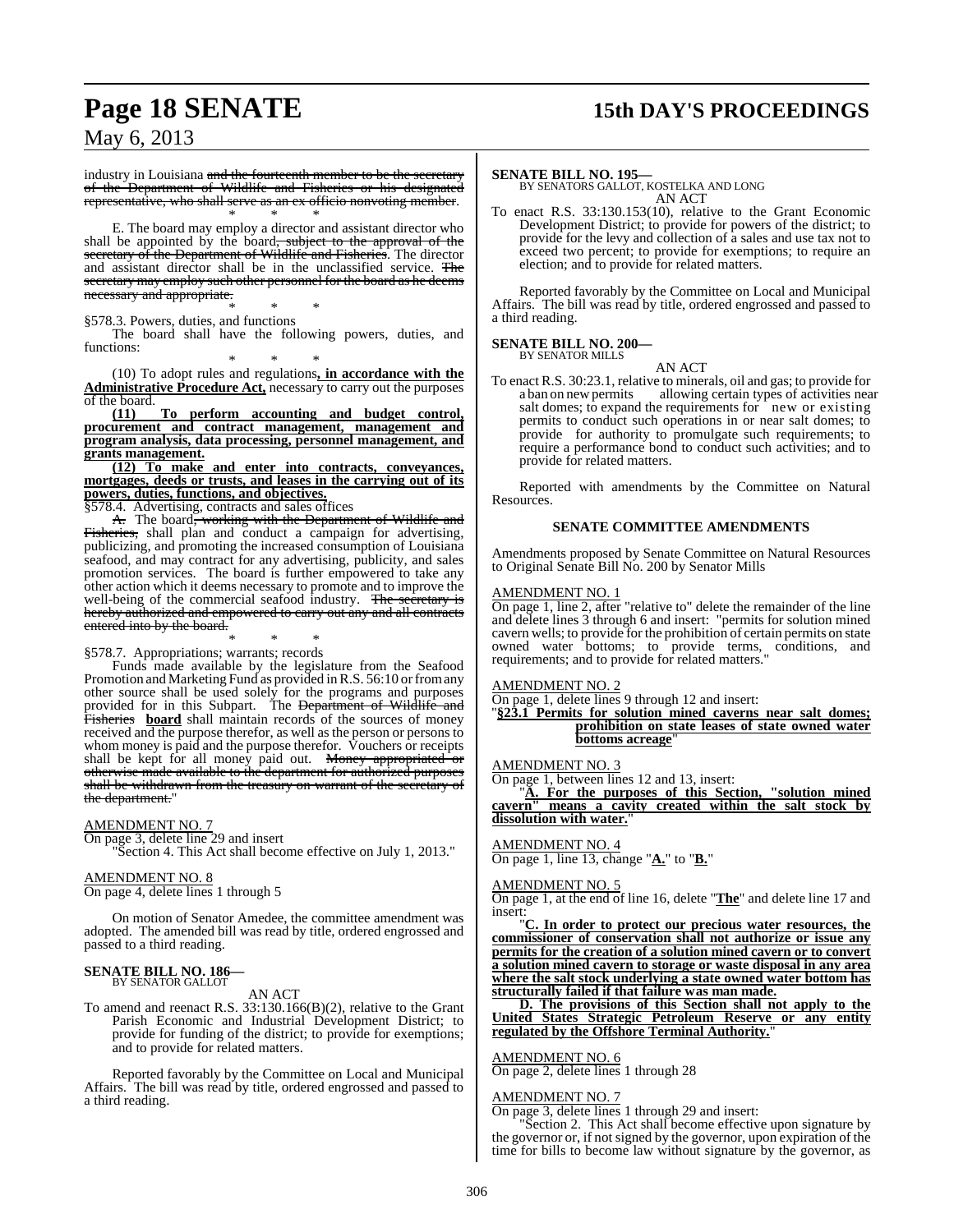# **15th DAY'S PROCEEDINGS Page 19 SENATE**

# May 6, 2013

provided by Article III, Section 18 of the Constitution of Louisiana. If vetoed by the governor and subsequently approved by the legislature, this Act shall become effective on the day following such approval."

On motion of Senator Long, the committee amendment was adopted. The amended bill was read by title, ordered engrossed and passed to a third reading.

#### **SENATE BILL NO. 201—** BY SENATOR MILLS

## AN ACT

To enact R.S. 32:412(L) and R.S. 40:1321(L), relative to "I'm a Cajun" on a driver's license and identification card; to provide for the exhibition of the designation "I'm a Cajun" on a driver's license and identification card; to authorize collection of a fee for the "I'm a Cajun" designation; to provide for the disbursement of fees collected to the Council for the Development of French in Louisiana; and to provide for related matters.

Reported with amendments by the Committee on Transportation, Highways and Public Works.

#### **SENATE COMMITTEE AMENDMENTS**

Amendments proposed by Senate Committee on Transportation, Highways and Public Works to Original Senate Bill No. 201 by Senator Mills

#### AMENDMENT NO. 1

On page 2, at the end of line 9, insert "**The monies received from the additional five dollar fee shall be disbursed solely to fund scholarships for the "La Fondation Louisiane for the Escadrille Louisiane" scholarship program of the Council for the Development of French in Louisiana.**"

#### AMENDMENT NO. 2

On page 3, at the end of line 1, insert "**The monies received from the additional five dollar fee shall be disbursed solely to fund scholarships for the "La Fondation Louisiane for the Escadrille Louisiane" scholarship program of the Council for the Development of French in Louisiana.**"

On motion of Senator Adley, the committee amendment was adopted. The amended bill was read by title, ordered engrossed and passed to a third reading.

#### **SENATE BILL NO. 209—** BY SENATOR LAFLEUR

AN ACT

To amend and reenact R.S. 33:4562.3 and to repeal R.S. 33:4562.4, relative to the Evangeline-Ville Platte Recreation District; to provide for a board of commissioners; to provide for the appointments of the commissioners; to provide for duties of the board of commissioners; to provide for the allocation of revenue; to authorize advisory committees; to provide for an effective date; and to provide for related matters.

Reported with amendments by the Committee on Local and Municipal Affairs.

#### **SENATE COMMITTEE AMENDMENTS**

Amendments proposed by Senate Committee on Local and Municipal Affairs to Original Senate Bill No. 209 by Senator LaFleur

AMENDMENT NO. 1

On page 1, line 2, after "33:4562.3" and before "and" insert "(C), (E), and  $(F)$ , to enact R.S. 33:4562.3(H)"

AMENDMENT NO. 2 On page 1, line 10, change "is" to " $(C)$ ,  $(E)$ , and  $(F)$  are"

#### AMENDMENT NO. 3

On page 1, line 10, between "reenacted" and "to read" insert "and R.S. 33:4562.3(H) is hereby enacted"

AMENDMENT NO. 4 On page 1, delete lines 13 to 17, and insert asterisks "\* \* \*"

AMENDMENT NO. 5 On page 2, delete lines 1 through 8

AMENDMENT NO. 6 On page 2, delete lines 26 through 29, and insert asterisks "\* \* \*"

AMENDMENT NO. 7 On page 3, delete lines 1 and 2

#### AMENDMENT NO. 8

On page 3, delete lines 15 through 29, and insert asterisks "\* \* \*"

On motion of Senator Dorsey-Colomb, the committee amendment was adopted. The amended bill was read by title, ordered engrossed and passed to a third reading.

# **SENATE BILL NO. 212—** BY SENATOR GARY SMITH

AN ACT

To amend and reenact R.S. 42:23(A) and to enact R.S. 44:36(F), relative to public meetings; to require proceedings to be video or tape recorded, filmed or broadcast live; to provide for the preservation of certain records; and to provide for related matters.

Reported with amendments by the Committee on Senate and Governmental Affairs.

#### **SENATE COMMITTEE AMENDMENTS**

Amendments proposed by Senate Committee on Senate and Governmental Affairs to Original Senate Bill No. 212 by Senator Gary Smith

#### AMENDMENT NO. 1

On page 1, line 3, after "proceedings" insert "of certain boards and commissions"

AMENDMENT NO. 2 On page 1, line 8, change "**shall**" to "may"

#### AMENDMENT NO. 3

On page 1, at the end of line 9, insert: "**However, any board or commission that has the authority to expend, disburse, or invest ten thousand dollars or more of funds in a fiscal year shall video or tape record, film, or broadcast live, all proceedings in a public meeting.**"

On motion of Senator Amedee, the committee amendment was adopted. The amended bill was read by title, ordered engrossed and passed to a third reading.

# **SENATE BILL NO. 223—** BY SENATOR MILLS

AN ACT To enact Chapter 51 of Title 34 of the Louisiana Revised Statutes of 1950, comprised of R.S. 34:3551 through 3552, and R.S. 36:509(U), relative to ports; to create the Coastal Port Advisory Authority; to provide for the authority's membership and its officers; to provide for the duties and functions of the authority; and to provide for related matters.

Reported with amendments by the Committee on Transportation, Highways and Public Works.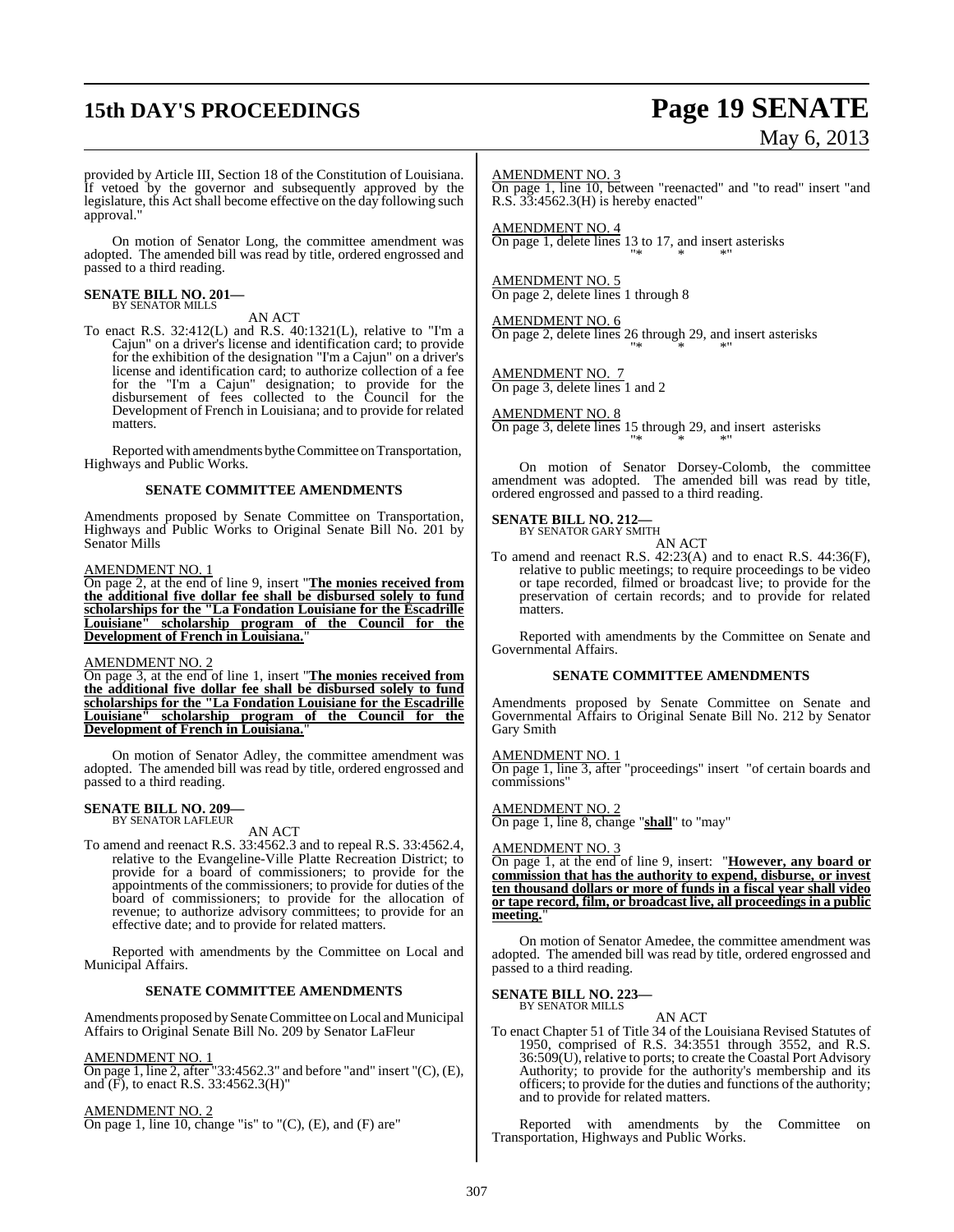# **Page 20 SENATE 15th DAY'S PROCEEDINGS**

## May 6, 2013

#### **SENATE COMMITTEE AMENDMENTS**

Amendments proposed by Senate Committee on Transportation, Highways and Public Works to Original Senate Bill No. 223 by Senator Mills

AMENDMENT NO. 1 On page 2, line 7, change "**the shale**" to "**shallow**"

AMENDMENT NO. 2 On page 2, line 11, change "**deeper**" to "**deep**"

AMENDMENT NO. 3 On page 2, line 16, change "**manufacturing**" to "**fabrication**"

AMENDMENT NO. 4 On page 3, delete lines 16 and 17

AMENDMENT NO. 5 On page 3, line 18, change "**(7)**" to "**(6)**"

AMENDMENT NO. 6 On page 3, delete lines 20 through 23, and insert: "**(7) One member from each of Louisiana's coastal ports**

**appointed by each port's executive director. (8) One member from each of Louisiana's deep draft ports**

**appointed by each port's executive director.**"

AMENDMENT NO. 7 On page 3, line 29, after "**(2)**" insert "**(a)**"

#### AMENDMENT NO. 8

On page 4, between lines 9 and 10, insert:

"**(b)The authority shall not be eligible to apply for or receive funding from the Port Construction and Development Priority Program as provided in R.S. 34:3451 et seq.**

**(c) The authority shall be prohibited from advising on any matter related to the Port Construction and Development Priority Program.** 

#### AMENDMENT NO. 9

On page 4, line 10, after "**(3)**" delete "**The**" and insert "**Not later than May 1, 2015, and not later than May 1 annually thereafter, the**" and delete "**periodically**"

#### AMENDMENT NO. 10

On page 4, between lines 12 and 13, insert:

"**(4) The authority may call upon the expertise of others with knowledge of Gulf of Mexico deep water exploration and production, including but not limited to, the Louisiana Mid-Continent Oil and Gas Association, the Louisiana Oil and Gas Association, the American Petroleum Institute, the National Ocean Industries Association, the Gulf Economic Survival Team, Chambers of Commerce, Louisiana universities, fabrication companies, and port organizations.**

**(5) Executive agencies and departments of the state represented on the authority may enter into interagency agreements to share costs necessary to perform authority duties, functions, and responsibilities.**"

#### AMENDMENT NO. 11

On page 4, between lines 21 and 22, insert:

"**F. The provisions of this Chapter shall terminate on June 30, 2018.**"

On motion of Senator Adley, the committee amendment was adopted. The amended bill was read by title, ordered engrossed and passed to a third reading.

# **SENATE BILL NO. 236—** BY SENATOR DORSEY-COLOMB

AN ACT

To enact R.S.  $38:2212(A)(1)(b)(ii)(cc)$ , relative to the public bid process; to provide for bidding on public work projects let by East Baton Rouge Parish; to provide for implementation of

certain rules; to provide for inclusion of certain documents; and to provide for related matters.

Reported favorably by the Committee on Local and Municipal Affairs. The bill was read by title, ordered engrossed and passed to a third reading.

#### **SENATE BILL NO. 238—** BY SENATOR CHABERT

AN ACT

To enact Chapter 35 of Title 25 of the Louisiana Revised Statutes of 1950, to be comprised of R.S. 25:1321 through 1326, relative to establishing the Leeville Fishing Village and Cultural Preservation Commission; to provide for legislative intent; to provide for membership and domicile; to provide for powers and duties; to provide for donations and grants; to provide for operating funds; to provide for rules; and to provide for related matters.

Reported with amendments by the Committee on Local and Municipal Affairs.

#### **SENATE COMMITTEE AMENDMENTS**

Amendments proposed by Senate Committee on Local and Municipal Affairs to Original Senate Bill No. 238 by Senator Chabert

## AMENDMENT NO. 1

On page 3, delete line 26 in its entirety

On motion of Senator Dorsey-Colomb, the committee amendment was adopted. The amended bill was read by title, ordered engrossed and passed to a third reading.

#### **SENATE BILL NO. 239—** BY SENATOR WARD

AN ACT

To amend and reenact R.S. 40:1503 (A)(6), (B), (E)(1), (F)(1) and (2), (H)(3) and (5), (I)(5), (6)(a), (9)(a) and (K)(1) and (3)(c), and to enact (M) relative to West Baton Rouge Fire Protection District No. 1; to provide for certain powers of the board of commissioners; to provide for the allocation of certain revenues; to provide specific dates to recalculate assessments; and to provide for related matters.

Reported with amendments by the Committee on Local and Municipal Affairs.

#### **SENATE COMMITTEE AMENDMENTS**

Amendments proposed by Senate Committee on Local and Municipal Affairs to Original Senate Bill No. 239 by Senator Ward

#### AMENDMENT NO. 1

On page 1, delete line 2 and insert

"To amend and reenact R.S.  $40:1503(A)$ ,  $(B)$ ,  $(E)(1)$ , and  $(F)$ , and to repeal R.S. 40:1503 (G), (H), (I), (J), (K) and (L);"

#### AMENDMENT NO. 2

On page 1, at the beginning of line 3, delete  $"(6)(a)$ ,  $(9)(a)$  and  $(K)(1)$ and  $(3)(c)$ , and to enact  $(M)$ "

#### AMENDMENT NO. 3

On page 1, delete lines 9 thru 11 in their entirety and insert Section 1. R.S.  $40:1503(A)$ , (B), (E)(1), and (F) are hereby amended and reenacted to read as follows:"

#### AMENDMENT NO. 4

On page 1, delete lines 15 thru 17 in their entirety and insert the following:

#### "(1) "Board" means the board of commissioners of West Baton Rouge Parish Fire Protection District No. 1 **"Council" means the West Baton Rouge Parish Council**.

(2) "District" means West Baton Rouge Parish Fire Protection District No. 1.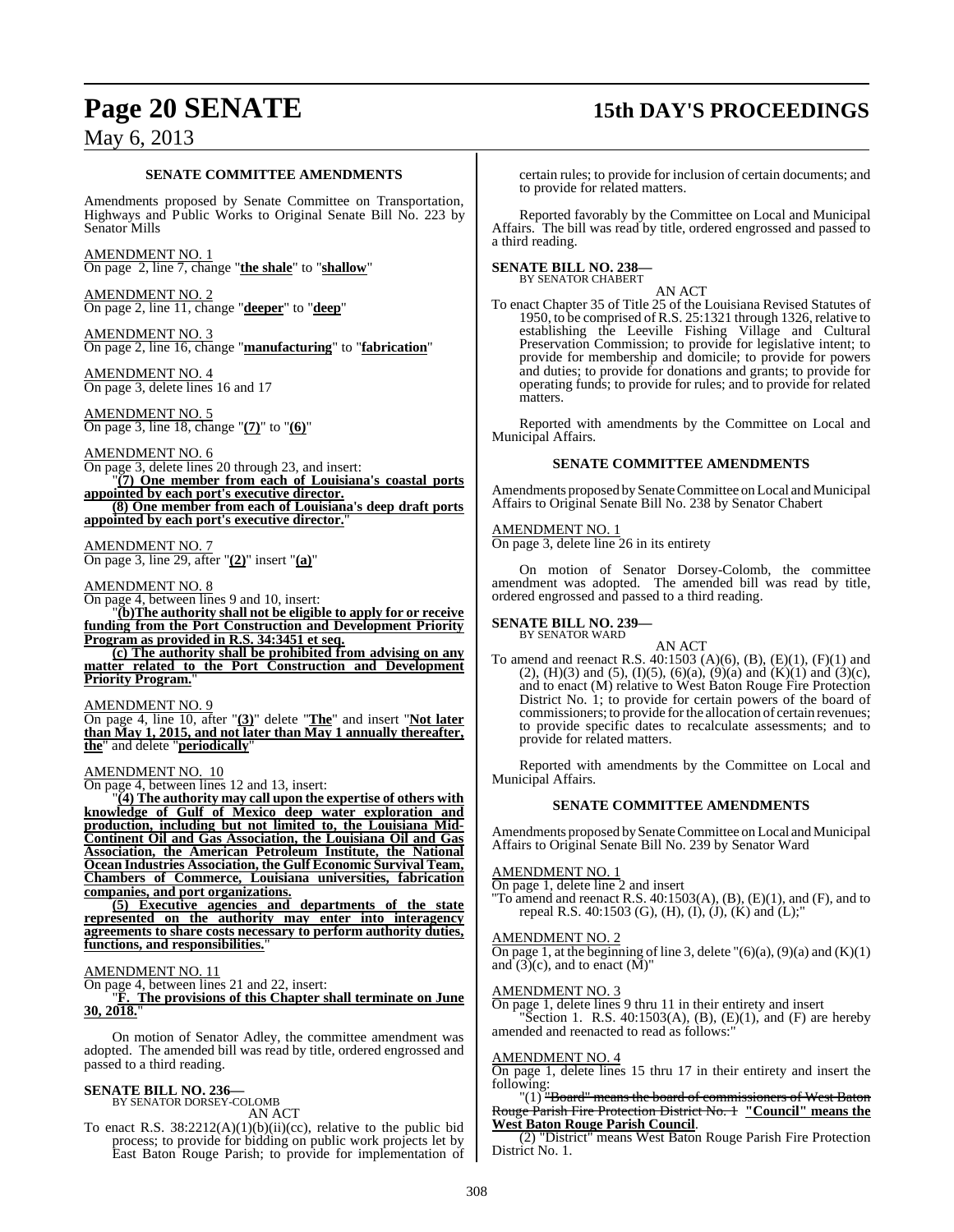# **15th DAY'S PROCEEDINGS Page 21 SENATE**

# May 6, 2013

(3) "Fire protection service"means, but is not necessarily limited

(a) Acquiring and maintaining land for a fire station site; (b) Acquiring, constructing, maintaining, and operating fire

protection facilities;

(c) Acquiring, maintaining, and operating fire trucks and other fire protection or emergency equipment;

(d) Obtaining water for fire protection purposes, including charges for fire hydrant rentals and service; and

(e) Paying salaries of firemen.

(4) "Municipal governing authority" means the board of aldermen of any municipality in the parish.

(5) **(4)** "Parish" means West Baton Rouge Parish.

(6) "Police jury" means the West Baton Rouge Parish Police Jury.

(7) "Subdistrict" means any subdistrict of West Baton Rouge Parish Fire Protection District No. 1."

#### AMENDMENT NO. 5

to:

On page 2, delete line 1 in its entirety

#### AMENDMENT NO. 6

On page 2, line 5, after "and" and before "include" insert "**may**"

#### AMENDMENT NO. 7

On page 2, delete lines 15 thru 29 in their entirety and insert the following:

 $\overline{F \cdot (1)}$  At the place and time specified in the notice provided for in Subsection E, the police jury **council** shall hold a public hearing concerning the creation of the proposed district and the proposed boundaries of the subdistricts. At this hearing, the police jury may change the boundaries of the proposed subdistricts.

 $(2)$  After the hearing, the police jury may adopt an ordinance creating the district and fixing the boundaries of each subdistrict. The ordinance shall:

(a) Contain the method or formula by which the district's revenues shall be allocated to the subdistricts for fire protection purposes.

(b) Provide that any subsequent revision of the method of formula of allocation, or termination thereof, shall occur only upon adoption of an ordinance setting forth the proposed action by the police jury and upon concurrence, by resolution, of each municipal governing authority in the parish.

(c) Provide that the entire area of any municipality shall be included within one subdistrict.

(d) Provide that any area annexed by a municipality that is not within the same subdistrict as the annexing municipality shall be included within the same subdistrict as the municipality. The police jury shall adopt an ordinance changing the boundaries of the subdistricts only to the extent necessary to comply with this Subparagraph.

(e) Not become effective until it has been concurred in, by resolution, by each municipal governing authority in the parish.

(3) Thereafter, notice of the formation of the district and the subdistricts shall be given immediately by one publication in the parish's official journal."

#### AMENDMENT NO. 8

Delete pages 3 and 4 in their entirety

## <u>AMENDMENT NO. 9</u>

On page 5, delete lines 1 thru 25 in their entirety

#### AMENDMENT NO. 10

On page 5, between lines 25 and 26, insert the following:

"Section 2. R.S. 40:1503 (G) through (L) are hereby repealed. Section 3. Notwithstanding any other provisions of law to the contrary, the West Baton Rouge Parish Council shall, on or before July 1, 2014, enact an ordinance providing for West Baton Rouge Fire Protection District No.1 as authorized by this Act."

#### AMENDMENT NO. 11

On page 5, at the beginning of line 26, change "Section 2." to "Section 4."

On motion of Senator Dorsey-Colomb, the committee amendment was adopted. The amended bill was read by title, ordered engrossed and passed to a third reading.

# **SENATE BILL NO. 241—** BY SENATOR JOHN SMITH

AN ACT

To enact R.S. 33:2740.70.2, relative to economic development in Vernon Parish; to create and provide forthe Leesville Economic Development District; to provide relative to the powers, duties, boundaries, and governance of the district; to provide relative to district plans; to provide for funding; and to provide for related matters.

Reported with amendments by the Committee on Local and Municipal Affairs.

#### **SENATE COMMITTEE AMENDMENTS**

Amendments proposed bySenate Committee on Local and Municipal Affairs to Original Senate Bill No. 241 by Senator John Smith

#### AMENDMENT NO. 1

On page 5, line 2, after "**(F)**" and before the "**;**"insert "**, except for the power to expropriate property**"

On motion of Senator Dorsey-Colomb, the committee amendment was adopted. The amended bill was read by title, ordered engrossed and passed to a third reading.

#### **SENATE BILL NO. 243—** BY SENATOR PERRY

AN ACT

To enact R.S.  $33:4574.1.1(Q)(4)$ , relative to Vermilion Parish Tourist Commission; to provide for expenditure of funds; to provide relative to certain municipalities; to provide for an effective date; and to provide for related matters.

Reported favorably by the Committee on Local and Municipal Affairs. The bill was read by title, ordered engrossed and passed to a third reading.

#### **SENATE BILL NO. 247—** BY SENATOR NEVERS

AN ACT

To enact R.S. 47:338.183.1, relative to sales and use taxes; to authorize the levy of an additional sales and use tax not to exceed one-half of one percent in certain parishes; to require voter approval of the parish ordinance authorizing the tax; to require that proceeds from the tax be deposited into the parish general fund; and to provide for related matters.

Reported favorably by the Committee on Local and Municipal Affairs. The bill was read by title, ordered engrossed and passed to a third reading.

#### **House Bills and Joint Resolutions on Second Reading Reported by Committees**

## **HOUSE BILL NO. 159—** BY REPRESENTATIVE TERRY LANDRY AN ACT

To enact R.S. 47:463.160, relative to motor vehicle special prestige plates; to provide for the creation, issuance, and design of such license plates; to provide relative to the fee and distribution of fees for such plates; to authorize the promulgation of rules and regulations relative to the creation and implementation of a special prestige license plate; and to provide for related matters.

Reported with amendments by the Committee on Transportation, Highways and Public Works.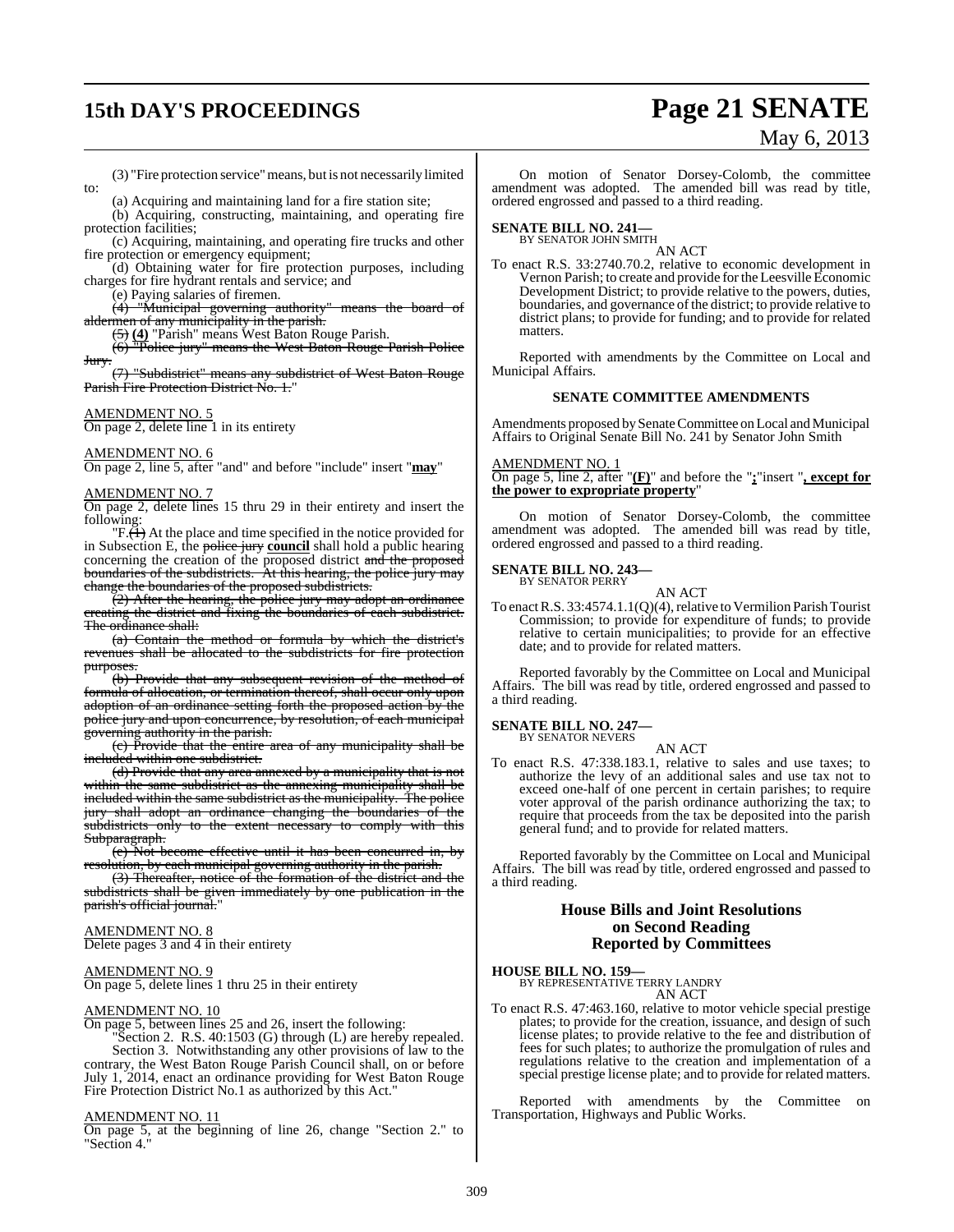# **Page 22 SENATE 15th DAY'S PROCEEDINGS**

## May 6, 2013

#### **SENATE COMMITTEE AMENDMENTS**

Amendments proposed by Senate Committee on Transportation, Highways and Public Works to Engrossed House Bill No. 159 by Representative Terry Landry

### AMENDMENT NO. 1

On page 1, line 2, after "prestige" insert "license"

On motion of Senator Adley, the committee amendment was adopted. The amended bill was read by title and referred to the Legislative Bureau.

#### **HOUSE BILL NO. 172—**

BY REPRESENTATIVES DOVE, GAROFALO, AND WHITNEY AN ACT

To enact R.S. 49:149.63, relative to naming state buildings; to name the bivalve hatchery located on Grand Isle; and to provide for related matters.

Reported favorably by the Committee on Senate and Governmental Affairs. The bill was read by title and referred to the Legislative Bureau.

**HOUSE BILL NO. 198—** BY REPRESENTATIVE JAY MORRIS

- AN ACT
- To amend and reenact R.S.  $22:550.17(C)$ , relative to captive insurers; to allow the commissioner of insurance to grant reinsurance credits to captive insurers under certain conditions; and to provide for related matters.

Reported favorably by the Committee on Insurance. The bill was read by title and referred to the Legislative Bureau.

**HOUSE BILL NO. 218—** BY REPRESENTATIVES NORTON AND PATRICK WILLIAMS AN ACT

To amend and reenact R.S. 32:1(1.1) and 190(D) and to enact R.S. 32:401(24) and 408(C)(3), relative to autocycles; to amend the definition of autocycle; to provide for a helmet exemption for operators and passengers of certain autocycles; to provide for an exemption for certain driver's license endorsements for operators of certain autocycles; to provide for an effective date; and to provide for related matters.

Reported favorably by the Committee on Transportation, Highways and Public Works. The bill was read by title and referred to the Legislative Bureau.

# **HOUSE BILL NO. 227—** BY REPRESENTATIVE LORUSSO

AN ACT

To amend and reenact R.S. 22:1460(B)(2)(introductory paragraph) and (h), (3), and (E) and to repeal R.S.  $22:1460(D)(3)$ , relative to the Property Insurance Association of Louisiana; to change membership requirements; to change requirements of operation; and to provide for related matters.

Reported favorably by the Committee on Insurance. The bill was read by title and referred to the Legislative Bureau.

#### **HOUSE BILL NO. 291—**

BY REPRESENTATIVES PRICE AND BURRELL AN ACT

To amend and reenact R.S. 22:32(A)(1)(introductory paragraph), (i), (l), and (n) and (3), relative to the AdvisoryCommittee on Equal Opportunity within the Department of Insurance; to require the deputy commissioner of the division of minority affairs to serve as the committee chairperson; to make changes to the list of associations that may submit nominees to be considered for appointment to the committee; and to provide for related matters.

Reported with amendments by the Committee on Insurance.

#### **SENATE COMMITTEE AMENDMENTS**

Amendments proposed by Senate Committee on Insurance to Engrossed House Bill No. 291 by Representative Price

#### AMENDMENT NO. 1

On page 1, line 2, after "(3)" and before the comma insert "and to enact  $\overline{R}$ .S. 22:32(A)(1)(r) and (4)"

#### AMENDMENT NO. 2

On page 1, line 10, after "reenacted" insert "and R.S.  $22:32(A)(1)(r)$ and  $(4)$  are hereby enacted"

#### AMENDMENT NO. 3

On page 1, delete line 14, and insert "committee shall be composed of twenty-three twenty-five members. Twenty-two Twenty-four members shall"

#### AMENDMENT NO. 4

On page 1, line 16, after "the" and before "member" change "twentythird" to "twenty-fifth"

## AMENDMENT NO. 5

On page 1, delete line 17, and insert "Four"

#### AMENDMENT NO. 6

On page 2, line 1, after "People," and before "and" insert "the Monroe chapter of the National Association for the Advancement of Colored People,"

#### AMENDMENT NO. 7

On page 2, between lines 16 and 17, insert: "(r) Greater Southwest LouisianaBlackChamber ofCommerce. \* \* \*"

AMENDMENT NO. 8 On page 2, at the end of line 17, insert "for"

#### AMENDMENT NO. 9

On page 2, delete lines 18 and 19, and insert "compensation for mileage and, meals, and necessary lodging expenses incurred in"

#### AMENDMENT NO. 10

On page 2, between lines 21 and 22, insert:

"(4) For the conducting of business, a quorum shall mean a simple majority of members appointed with no fewer than ten members present."

On motion of Senator Morrish, the committee amendment was adopted. The amended bill was read by title and referred to the Legislative Bureau.

#### **Rules Suspended**

Senator Mills asked for and obtained a suspension of the rules to recall Senate Concurrent Resolution No. 7 from the Committee on Judiciary B.

#### **SENATE CONCURRENT RESOLUTION NO. 7—**

BY SENATOR MILLS A CONCURRENT RESOLUTION

To urge the Louisiana Lottery Corporation to create a new lottery ticket for the benefit of soldiers and veterans.

On motion of Senator Mills the resolution was read by title and withdrawn from the files of the Senate.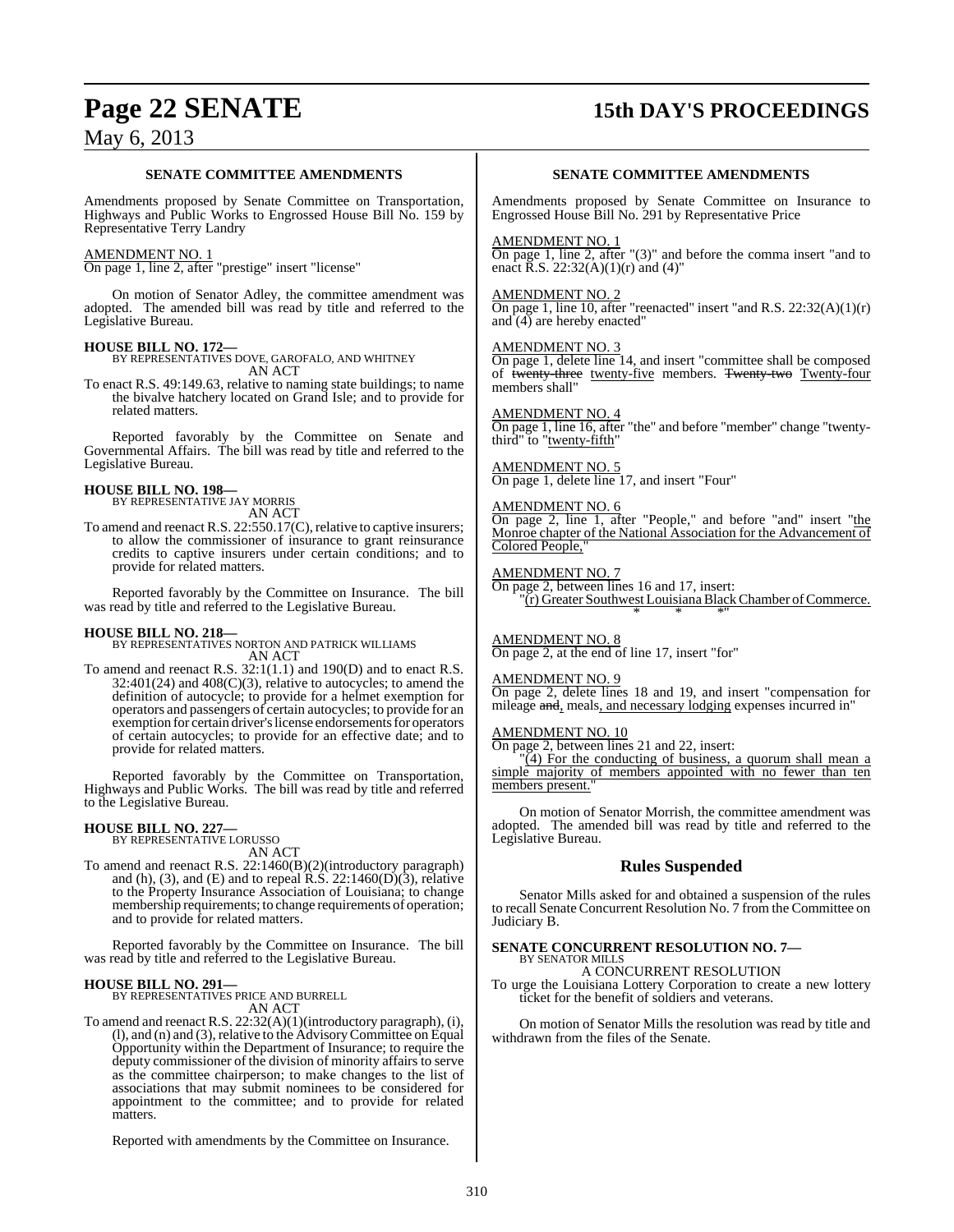# **15th DAY'S PROCEEDINGS Page 23 SENATE**

#### **Senate Resolutions on Second Reading Reported by Committees**

#### **SENATE RESOLUTION NO. 39—** BY SENATOR GALLOT

A RESOLUTION

To urge and request the Senate Committee on Local and Municipal Affairs to study the laws applicable to local public entities in the purchase of vehicles for law enforcement purposes.

Reported favorably by the Committee on Local and Municipal Affairs.

On motion of Senator Murray the resolution was read by title and returned to the Calendar, subject to call.

#### **Senate Resolutions on Second Reading Reported by Committees, Subject to Call**

#### **Called from the Calendar**

Senator Allain asked that Senate Resolution No. 40 be called from the Calendar.

#### **SENATE RESOLUTION NO. 40—** BY SENATOR ALLAIN

A RESOLUTION

To urge and request the Louisiana State Law Institute to study the feasibility of authorizing tax lien sales as a replacement or alternative to tax sale certificates.

Reported favorably by the Committee on Judiciary A.

On motion of Senator Allain the resolution wasread by title and adopted.

#### **Senate Concurrent Resolutions on Second Reading Reported by Committees**

#### **SENATE CONCURRENT RESOLUTION NO. 6—** BY SENATOR CROWE

A CONCURRENT RESOLUTION

To urge and request the Louisiana State Law Institute to study and make recommendations on the feasibility of requiring clerks of court to accept electronic signatures on documents for filing.

Reported favorably by the Committee on Senate and Governmental Affairs.

The resolution was read by title. Senator Crowe moved to adopt the Senate Concurrent Resolution.

## **ROLL CALL**

The roll was called with the following result:

#### YEAS

| Mr. President<br>Adley<br>Allain<br>Amedee<br>Appel<br><b>Broome</b><br><b>Brown</b><br><b>Buffington</b><br>Chabert | Dorsey-Colomb<br>Erdey<br>Guillory<br>Heitmeier<br>Johns<br>LaFleur<br>Long<br>Martiny<br>Mills | <b>Nevers</b><br>Peacock<br>Perry<br>Peterson<br>Riser<br>Smith. G.<br>Tarver<br>Thompson<br>Walsworth |
|----------------------------------------------------------------------------------------------------------------------|-------------------------------------------------------------------------------------------------|--------------------------------------------------------------------------------------------------------|
| Claitor                                                                                                              | Morrell                                                                                         | White                                                                                                  |
|                                                                                                                      |                                                                                                 |                                                                                                        |

May 6, 2013

Cortez Morrish Murray Total - 34 **NAYS** Total - 0

ABSENT

Donahue Kostelka Ward<br>Gallot Smith, J. Smith, J. Total - 5

The Chair declared the Senate had adopted the Senate Concurrent Resolution and ordered it sent to the House.

#### **SENATE CONCURRENT RESOLUTION NO. 10—** BY SENATOR WARD

A CONCURRENT RESOLUTION To designate the Smokin' Oldies Cook-Off in West Baton Rouge Parish as an official Louisiana State barbeque championship.

Reported favorably by the Committee on Senate and Governmental Affairs.

On motion of Senator Murray the resolution was read by title and returned to the Calendar, subject to call.

## **SENATE CONCURRENT RESOLUTION NO. 12—** BY SENATORS AMEDEE AND WALSWORTH A CONCURRENT RESOLUTION

To create the State Capitol Complex Task Force to study and make recommendations to the legislature for the capitol park with respect to the state capitol building, traffic congestion, Capitol Lake, and the surrounding infrastructure.

Reported favorably by the Committee on Senate and Governmental Affairs.

#### **Floor Amendments**

Senator Amedee proposed the following amendments.

#### **SENATE FLOOR AMENDMENTS**

Amendments proposed by Senator Amedee to Original Senate Concurrent Resolution No. 12 by Senator Amedee

#### AMENDMENT NO. 1

On page 2, between lines 15 and 16, insert the following:

 $\overline{(11)}$  The director of the Downtown Development District of the City of Baton Rouge.

(12) The director of the Department of Public Works for East Baton Rouge Parish."

On motion of Senator Amedee, the amendments were adopted.

The resolution was read by title. Senator Amedee moved to adopt the amended Senate Concurrent Resolution.

### **ROLL CALL**

The roll was called with the following result:

#### YEAS

Mr. President Dorsey-Colomb Murray<br>Adley Erdey Nevers Adley Erdey Nevers Allain Guillory Peacc<br>
Amedee Heitmeier Perry Amedee Heitmeier<br>
Appel Johns Appel Johns Peterson<br>Broome Kostelka Riser Broome Kostelka<br>Brown LaFleur Buffington Long<br>Chabert Martiny

Smith, G.<br>Tarver Thompson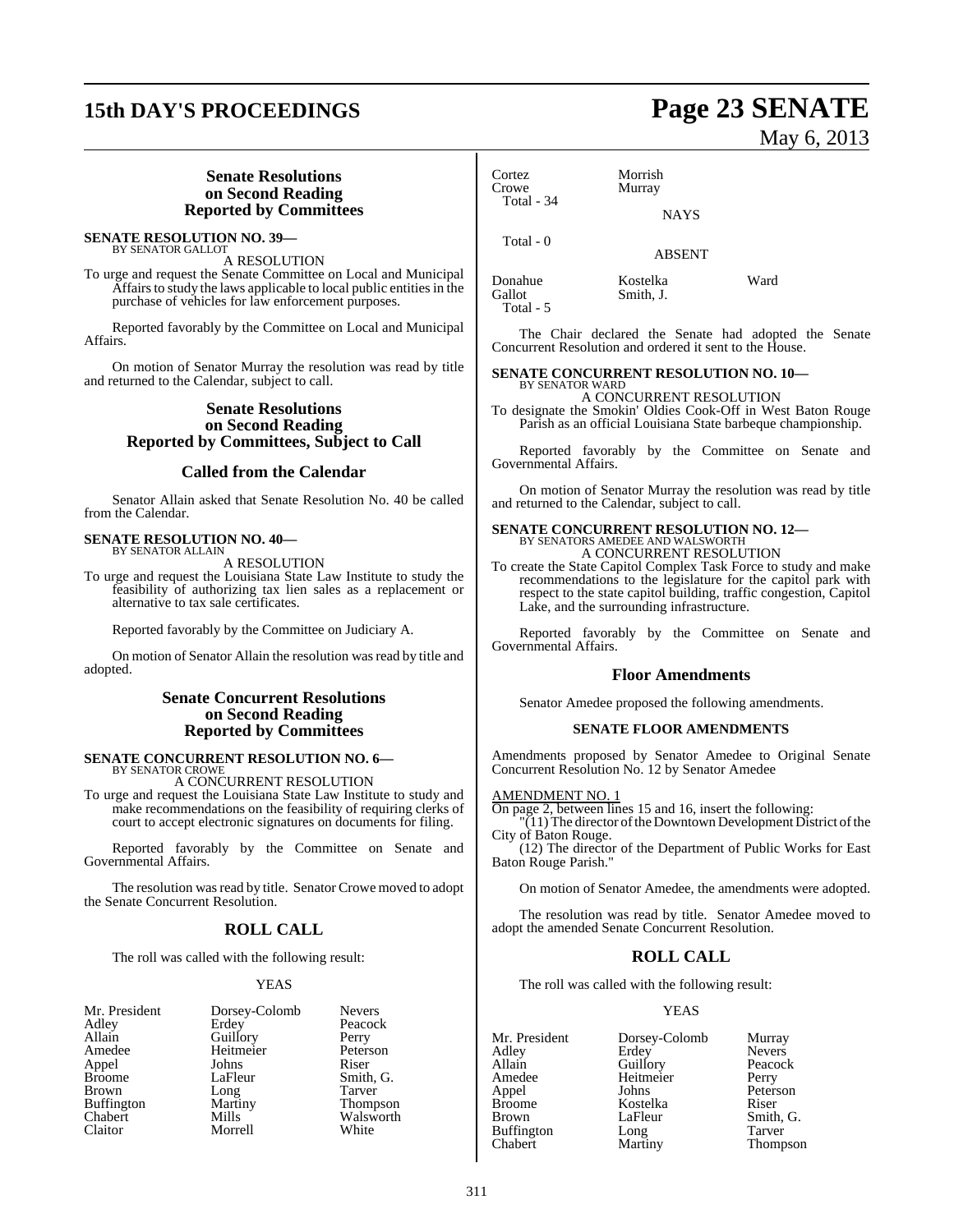Gallot Ward

Total - 4

| Claitor<br>Cortez<br>Crowe | Mills<br>Morrell<br>Morrish | Walsworth<br>White |
|----------------------------|-----------------------------|--------------------|
| Total $-35$                | <b>NAYS</b>                 |                    |
| Total - 0                  | <b>ABSENT</b>               |                    |
| Donahue                    | Smith, J.                   |                    |

The Chair declared the Senate had adopted the amended Senate Concurrent Resolution and ordered it engrossed and sent to the House.

## **SENATE CONCURRENT RESOLUTION NO. 39—**

BY SENATOR MORRISH A CONCURRENT RESOLUTION To authorize and provide for a comprehensive study and evaluation of Louisiana's levee districts and other water resource boards.

Reported favorably by the Committee on Natural Resources.

The resolution was read by title. Senator Morrish moved to adopt the Senate Concurrent Resolution.

#### **ROLL CALL**

The roll was called with the following result:

#### YEAS

| Mr. President<br>Adley<br>Allain<br>Amedee<br>Appel<br><b>Broome</b><br>Brown<br><b>Buffington</b><br>Chabert<br>Claitor<br>Cortez | Donahue<br>Dorsey-Colomb<br>Erdey<br>Guillory<br>Heitmeier<br>Johns<br>Kostelka<br>LaFleur<br>Long<br>Martiny<br>Mills | Morrish<br>Murray<br><b>Nevers</b><br>Peacock<br>Perry<br>Peterson<br>Riser<br>Smith, G.<br>Tarver<br>Thompson<br>Walsworth |
|------------------------------------------------------------------------------------------------------------------------------------|------------------------------------------------------------------------------------------------------------------------|-----------------------------------------------------------------------------------------------------------------------------|
| Crowe<br>Total - 36                                                                                                                | Morrell<br><b>NAYS</b>                                                                                                 | White                                                                                                                       |
| Total - 0                                                                                                                          | <b>ABSENT</b>                                                                                                          |                                                                                                                             |
| Gallot<br>Total - 3                                                                                                                | Smith, J.                                                                                                              | Ward                                                                                                                        |

The Chair declared the Senate had adopted the Senate Concurrent Resolution and ordered it sent to the House.

### **Senate Concurrent Resolutions on Third Reading, Subject to Call**

#### **Called from the Calendar**

Senator Cortez asked that Senate Concurrent Resolution No. 1 be called from the Calendar.

#### **SENATE CONCURRENT RESOLUTION NO. 1—** BY SENATOR CORTEZ

A CONCURRENT RESOLUTION To suspend until July 1, 2014, the provisions of Chapter 7 of Subtitle II of Title 11 of the Louisiana Revised Statutes of 1950, comprised of R.S. 11:1399.1 through 1399.7.

# **Page 24 SENATE 15th DAY'S PROCEEDINGS**

#### **Floor Amendments**

Senator Martiny sent up floor amendments.

#### **SENATE FLOOR AMENDMENTS**

Amendments proposed by Senator Martiny on behalf of the Legislative Bureau to Engrossed Senate Concurrent Resolution No. 1 by Senator Cortez

AMENDMENT NO. 1

On page 2, line 11, following "of" and before "2012" insert "the"

On motion of Senator Martiny, the amendments were adopted.

The amended concurrent resolution was read by title. Senator Cortez moved to adopt the Senate Concurrent Resolution.

#### **ROLL CALL**

The roll was called with the following result:

#### YEAS

| Mr. President<br>Allain<br>Amedee<br>Appel<br>Broome<br>Brown<br>Buffington<br>Chabert<br>Claitor<br>Cortez<br>Crowe<br>Donahue<br>Total - 34 | Dorsey-Colomb<br>Erdey<br>Guillory<br>Heitmeier<br>Johns<br>Kostelka<br>LaFleur<br>Long<br>Martiny<br>Mills<br>Morrell<br>Morrish<br><b>NAYS</b> | Murray<br>Peacock<br>Perry<br>Peterson<br>Riser<br>Smith, G.<br>Tarver<br>Thompson<br>Walsworth<br>White |
|-----------------------------------------------------------------------------------------------------------------------------------------------|--------------------------------------------------------------------------------------------------------------------------------------------------|----------------------------------------------------------------------------------------------------------|
| Total - 0                                                                                                                                     | <b>ABSENT</b>                                                                                                                                    |                                                                                                          |
| Adley<br>Gallot<br>Total - 5                                                                                                                  | <b>Nevers</b><br>Smith, J.                                                                                                                       | Ward                                                                                                     |

The Chair declared the Senate adopted the amended Senate Concurrent Resolution and ordered it reengrossed and sent to the House.

#### **Senate Bills and Joint Resolutions on Third Reading and Final Passage**

#### **SENATE BILL NO. 4—** BY SENATOR GUILLORY

AN ACT

To amend and reenact R.S. 11:22(B)(6) and (13), 102.1(B)(4) and (C)(4), 102.2(B)(4) and (C)(4),  $542(A)(2)(a)$  and (F), and  $883.1(A)(2)(a)$  and  $(G)$ , relative to actuarial valuation methods; to provide relative to the method utilized by the Louisiana State Employees' Retirement System and the Teachers' Retirement System of Louisiana; to change such method from projected unit credit to entry age normal; to provide for an effective date; and to provide for related matters.

On motion of Senator Guillory, the bill was read by title and returned to the Calendar, subject to call.

#### **SENATE BILL NO. 38—** BY SENATOR CORTEZ

#### AN ACT

To enact R.S. 4:183(B)(3), relative to horse racing; to provide for the distribution of certain monies as purses; and to provide for related matters.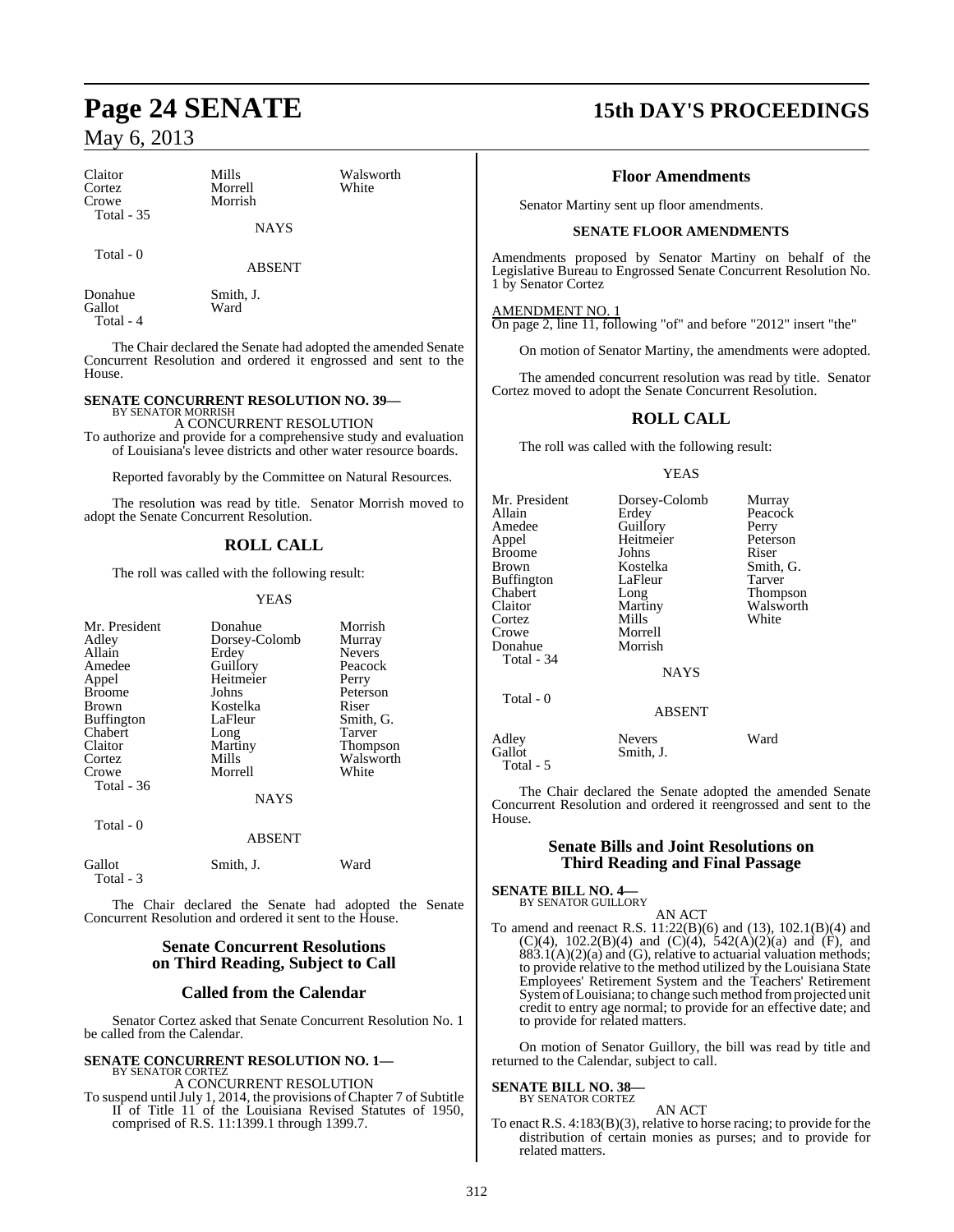# **15th DAY'S PROCEEDINGS Page 25 SENATE**

#### **Floor Amendments**

Senator Cortez proposed the following amendments.

#### **SENATE FLOOR AMENDMENTS**

Amendments proposed by Senator Cortez to Engrossed Senate Bill No. 38 by Senator Cortez

AMENDMENT NO. 1 On page 1, line 2, after  $"({\rm B})(3)"$  insert "and  $(4)"$ 

#### AMENDMENT NO. 2

On page 1, line 5, after  $"({\rm B})(3)"$  insert "and (4) are" and delete "is"

AMENDMENT NO. 3

On page 1, delete line 16 and insert the following: "**the provisions of this Paragraph shall only apply to thoroughbred race meetings at any facility where the purse revenue derived**"

#### AMENDMENT NO. 4 On page 2, line 2, after "**horses at**" insert "**thoroughbred**"

AMENDMENT NO. 5 On page 2, at the end of line 11, after "**next**" insert "**thoroughbred race**"

#### AMENDMENT NO. 6

On page 2, line 14, after "**Section.**" delete the remainder of the line and delete lines 15 through 17 and insert the following:

"**(4) For the purposes of this Subsection, "average daily purse distribution" means all sources of funds available for use as a purse or purse supplement that are required by law to be distributed during a race meeting.**"

On motion of Senator Cortez, the amendments were adopted.

The bill was read by title. Senator Cortez moved the final passage of the amended bill.

### **ROLL CALL**

The roll was called with the following result:

#### YEAS

| Mr. President<br>Adley<br>Allain<br>Amedee<br>Appel<br><b>Brown</b><br><b>Buffington</b><br>Chabert<br>Claitor<br>Cortez<br>Crowe | Donahue<br>Dorsey-Colomb<br>Erdey<br>Guillory<br>Heitmeier<br>Johns<br>Kostelka<br>LaFleur<br>Long<br>Martiny<br>Mills | Morrell<br>Morrish<br>Murray<br>Peacock<br>Perry<br>Riser<br>Smith, G.<br>Tarver<br><b>Thompson</b><br>Walsworth<br>White |
|-----------------------------------------------------------------------------------------------------------------------------------|------------------------------------------------------------------------------------------------------------------------|---------------------------------------------------------------------------------------------------------------------------|
| Total - 33                                                                                                                        | <b>NAYS</b>                                                                                                            |                                                                                                                           |
| Total - 0                                                                                                                         |                                                                                                                        |                                                                                                                           |

|        | . . <i>.</i>  |           |
|--------|---------------|-----------|
| Broome | <b>Nevers</b> | Smith. J. |
| Gallot | Peterson      | Ward      |

Total - 6

The Chair declared the amended bill was passed, ordered reengrossed and sent to the House. Senator Cortez moved to reconsider the vote by which the bill was passed and laid the motion on the table.

ABSENT

#### **SENATE BILL NO. 74—** BY SENATOR JOHNS

A JOINT RESOLUTION

Proposing to amend Article VII, Section 18(G)(1)(a)(ii) of the Constitution of Louisiana, relative to ad valorem property tax; to remove the provision excluding persons of a certain adjusted gross income level from receiving the special assessment level; and to specify an election for submission of the proposition to electors and provide a ballot proposition.

The bill was read by title. Senator Johns moved the final passage of the bill.

#### **ROLL CALL**

The roll was called with the following result:

YEAS

| Adley<br><b>Buffington</b><br>Heitmeier<br>Total - 8                                                                      | Johns<br>Kostelka<br>Morrish                                                                 | Tarver<br><b>Thompson</b>                                                                           |
|---------------------------------------------------------------------------------------------------------------------------|----------------------------------------------------------------------------------------------|-----------------------------------------------------------------------------------------------------|
|                                                                                                                           | <b>NAYS</b>                                                                                  |                                                                                                     |
| Mr. President<br>Allain<br>Amedee<br>Appel<br><b>Broome</b><br><b>Brown</b><br>Chabert<br>Claitor<br>Cortez<br>Total - 27 | Crowe<br>Donahue<br>Dorsey-Colomb<br>Erdey<br>LaFleur<br>Long<br>Martiny<br>Mills<br>Morrell | Murray<br><b>Nevers</b><br>Peacock<br>Perry<br>Peterson<br>Riser<br>Smith, G.<br>Walsworth<br>White |
|                                                                                                                           | <b>ABSENT</b>                                                                                |                                                                                                     |

#### **NAYS**

| Murray        |
|---------------|
| <b>Nevers</b> |
| Peacock       |
| Perry         |
| Peterson      |
| Riser         |
| Smith, G.     |
| Walswort      |
| White         |
|               |

#### ABSENT

Gallot Smith, J. Guillory Ward Total - 4

The Chair declared the bill failed to pass. Senator Donahue moved to reconsider the vote by which the bill failed to pass and laid the motion on the table.

#### **SENATE BILL NO. 76—**

BY SENATOR BUFFINGTON AN ACT

To amend and reenact R.S. 46:2623 and 2625, relative to the Louisiana Medical Assistance Trust Fund; to provide for subaccounts within the fund; to provide for the use of the fund; to provide for the disposition of health care provider fees; and to provide for related matters.

On motion of Senator Buffington, the bill was read by title and returned to the Calendar, subject to call.

#### **SENATE BILL NO. 140—**

BY SENATOR MORRELL AN ACT

To enact R.S. 33:1243(A)(3), relative to the exercise of municipal powers; to provide for maximum penalties; and to provide for related matters.

#### **Floor Amendments**

Senator Morrell proposed the following amendments.

#### **SENATE FLOOR AMENDMENTS**

Amendments proposed by Senator Morrell to Engrossed Senate Bill No. 140 by Senator Morrell

#### 313

# May 6, 2013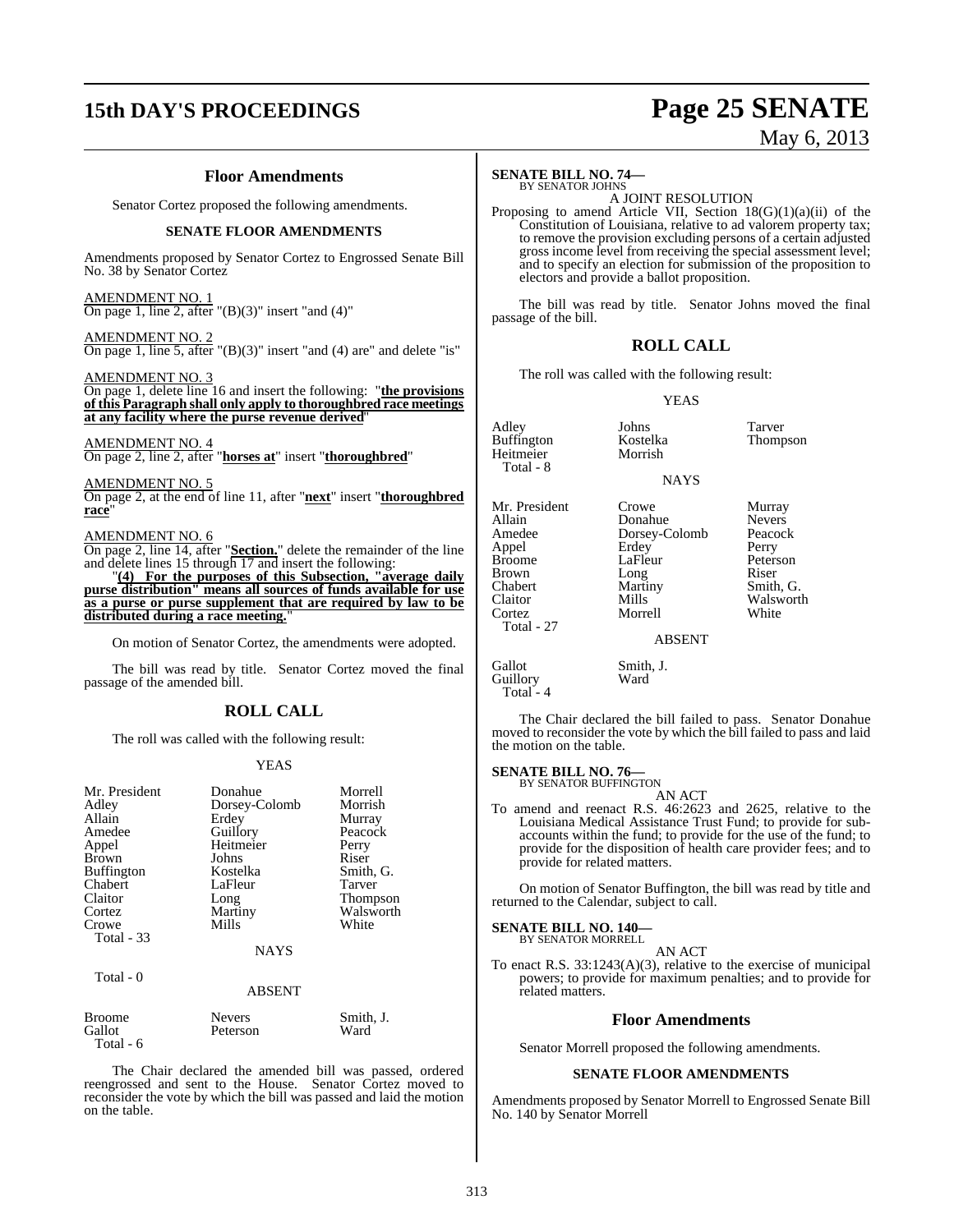AMENDMENT NO. 1 On page 1, line 2, change "1243(A)(3)" to "1375"

AMENDMENT NO. 2 On page 1, line 3, afer "maximum penalties" delete the semi-colon ";" and insert "for certain violations; to provide exceptions;"

AMENDMENT NO. 3 On page 1, line 6, change "1243(A)(3)" to "1375"

AMENDMENT NO. 4 On page 1, delete line 7, and insert: "**§1375. Maximum penalties; New Orleans**"

AMENDMENT NO. 5

On page 1, delete lines 8 through 13, and insert: "**Notwithstanding any law to the contrary, in the city of New Orleans, the** maximum

#### AMENDMENT NO. 6

On page 1, at the end of line 16, insert: **The provisions of this Section shall not apply to any traffic law, ordinance, rule, regulation, or any non-moving vehicle or parking violation, including but not limited to any violation captured by an automated traffic enforcement system.**"

AMENDMENT NO. 7 On page 1, delete line 17

On motion of Senator Morrell, the amendments were adopted.

The bill was read by title. Senator Morrell moved the final passage of the amended bill.

## **ROLL CALL**

The roll was called with the following result:

#### **YEAS**

| Mr. President<br>Adley<br>Allain<br>Amedee<br>Appel<br><b>Broome</b><br><b>Brown</b><br><b>Buffington</b><br>Chabert<br>Claitor<br>Cortez<br>Crowe<br>Total - 35 | Donahue<br>Dorsey-Colomb<br>Erdey<br>Heitmeier<br>Johns<br>Kostelka<br>LaFleur<br>Long<br>Martiny<br>Mills<br>Morrell<br>Morrish<br><b>NAYS</b> | Murray<br><b>Nevers</b><br>Peacock<br>Perry<br>Peterson<br>Riser<br>Smith, G.<br>Tarver<br><b>Thompson</b><br>Walsworth<br>White |
|------------------------------------------------------------------------------------------------------------------------------------------------------------------|-------------------------------------------------------------------------------------------------------------------------------------------------|----------------------------------------------------------------------------------------------------------------------------------|
| Total - 0                                                                                                                                                        |                                                                                                                                                 |                                                                                                                                  |

ABSENT

Gallot Smith, J.<br>Guillory Ward Guillory Total - 4

The Chair declared the amended bill was passed, ordered reengrossed and sent to the House. Senator Morrell moved to reconsider the vote by which the bill was passed and laid the motion on the table.

#### **SENATE BILL NO. 169—** BY SENATOR WALSWORTH

AN ACT

To amend and reenact the introductory paragraph of R.S.  $47:305(D)(2)(a)$  and  $305(D)(2)(a)(ii)$ , relative to exemptions and exclusions from sales taxes; to provide an exemption for the sale of mealsfurnished to staff and residents of nursing homes, adult

# **Page 26 SENATE 15th DAY'S PROCEEDINGS**

residential care providers, and continuing care retirement communities; to provide for retroactive application; to provide for an effective date; and to provide for related matters.

The bill was read by title. Senator Walsworth moved the final passage of the bill.

## **ROLL CALL**

The roll was called with the following result:

#### YEAS

| Mr. President | Donahue       | Murray        |
|---------------|---------------|---------------|
| Adlev         | Dorsey-Colomb | <b>Nevers</b> |
| Allain        | Erdey         | Peacock       |
| Amedee        | Heitmeier     | Perry         |
| Appel         | Johns         | Riser         |
| <b>Broome</b> | Kostelka      | Smith, G.     |
| Brown         | LaFleur       | Tarver        |
| Buffington    | Long          | Thompson      |
| Chabert       | Martiny       | Walsworth     |
| Cortez        | Mills         | White         |
| Crowe         | Morrish       |               |
| Total - 32    |               |               |
|               | <b>NAYS</b>   |               |
| Claitor       | Morrell       | Peterson      |
| Total - 3     |               |               |
|               | <b>ABSENT</b> |               |
| Gallot        | Smith, J.     |               |
| Guillorv      | Ward          |               |

The Chair declared the bill was passed and ordered it sent to the House. Senator Walsworth moved to reconsider the vote by which the bill was passed and laid the motion on the table.

Guillory Total - 4

SENATE BILL NO. 204-<br>
BY SENATORS ADLEY, ALARIO, BROWN, CORTEZ, CROWE, DORSEY-<br>
COLOMB, GALLOT, JOHNS, KOSTELKA, MARTINY, MILLS, MORRELL,<br>
MORRISH, MURRAY, NEVERS, GARY SMITH AND WHITE AND<br>
REPRESENTATIVES ADAMS, ARNOLD, B

AN ACT

To amend and reenact R.S. 17:3394.3(A) and (B) and to enact R.S. 17:3394.3(C) and R.S. 39:1367(E)(2)(b)(v), relative to the issuance of bonds for the financing of capital improvements and enhancements to certain facilities and properties of colleges within the Louisiana Community and Technical Colleges System; to list the projects to be financed; to require private match funds for such projects; to provide that no state funds shall be appropriated for such bonds or projects until July 1, 2015; to provide that such bonds shall not be included in the definition of net state tax supported debt; to provide for an effective date; and to provide for related matters.

### **Floor Amendments**

Senator Martiny sent up floor amendments.

### **SENATE FLOOR AMENDMENTS**

Amendments proposed by Senator Martiny on behalf of the Legislative Bureau to Reengrossed Senate Bill No. 204 by Senator Adley

#### AMENDMENT NO. 1

On page 1, line 2, following "and" and before "(B)" insert "the introductory paragraph of"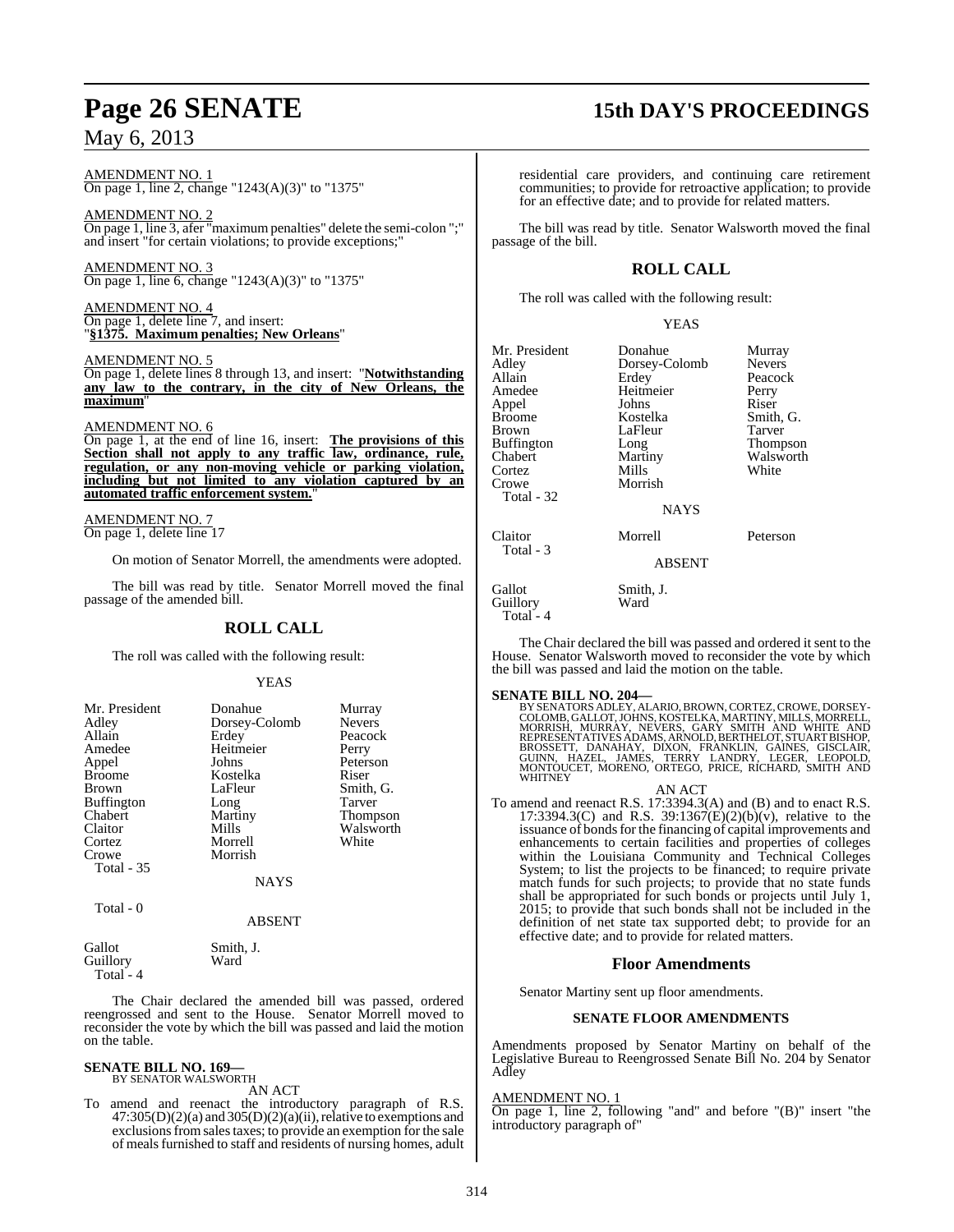# **15th DAY'S PROCEEDINGS Page 27 SENATE**

# May 6, 2013

#### AMENDMENT NO. 2

On page 1, line 11, following "and" and before "(B)" insert "the introductory paragraph of"

AMENDMENT NO. 3

On page 5, line 29, change "**River Parish Campus, Reserve, St. John Parish**" to "**River Parishes Campus, Reserve, St. John the Baptist Parish**"

On motion of Senator Martiny, the amendments were adopted.

#### **Floor Amendments**

Senator Adley proposed the following amendments.

#### **SENATE FLOOR AMENDMENTS**

Amendments proposed by Senator Adley to Reengrossed Senate Bill No. 204 by Senator Adley

AMENDMENT NO. 1 On page 2, line 2, after "**R.S. 33:4548.1 et seq.,**" insert "**or a public**

**trust duly organized pursuant to R.S. 9:2341 et seq., having for its beneficiary the state**,"

On motion of Senator Adley, the amendments were adopted.

The bill was read by title. Senator Adley moved the final passage of the amended bill.

### **ROLL CALL**

The roll was called with the following result:

#### YEAS

| Mr. President<br>Adley<br>Allain<br>Amedee<br>Appel<br>Broome<br>Brown<br><b>Buffington</b><br>Cortez<br>Crowe<br>Total $-30$ | Dorsey-Colomb<br>Erdey<br>Guillory<br>Heitmeier<br>Johns<br>Kostelka<br>LaFleur<br>Martiny<br>Mills<br>Morrell<br><b>NAYS</b> | Morrish<br>Murray<br><b>Nevers</b><br>Perry<br>Riser<br>Smith, G.<br>Tarver<br>Thompson<br>Walsworth<br>White |
|-------------------------------------------------------------------------------------------------------------------------------|-------------------------------------------------------------------------------------------------------------------------------|---------------------------------------------------------------------------------------------------------------|
| Chabert<br>Claitor<br>Total - 6                                                                                               | Donahue<br>Long<br><b>ABSENT</b>                                                                                              | Peacock<br>Peterson                                                                                           |
| Gallot<br>Total - 3                                                                                                           | Smith, J.                                                                                                                     | Ward                                                                                                          |

The Chair declared the amended bill was passed, ordered rereengrossed and sent to the House. Senator Adley moved to reconsider the vote by which the bill was passed and laid the motion on the table.

# **SENATE BILL NO. 207—** BY SENATOR MORRELL

AN ACT

To enact R.S. 33:2588 and to amend and reenact R.S. 33:2391, 2471, and 2591, relative to civil service for cities having a population exceeding one hundred thousand; to make technical changes; and to provide for related matters.

On motion of Senator Murray, the bill was read by title and returned to the Calendar, subject to call.

**SENATE BILL NO. 242—** BY SENATOR MURRAY AND REPRESENTATIVE LEGER AN ACT

To enact Chapter 4 of Title 21 of the Louisiana Revised Statutes of 1950, to be comprised of R.S. 21:201 through 208, relative to hotels and lodging houses; to provide with respect to optional assessments on hotels that are levied by a comprehensive membership based tourism organization on its members that are operators of hotels or motels located in the parish of Orleans; to provide that hotel and income taxes shall not apply to such surcharges; to provide for a hotel referendum to approve such an optional assessment; to provide for enhancement of the sales and marketing capabilities and other general purposes of the organization; to provide for the direct or indirect benefit of growing the traveler economy; to provide for levying hotel assessments as surcharges on hotel or motel folios; to provide for terms and definitions; to provide for an effective date; and to provide for related matters.

#### **Floor Amendments**

Senator Murray proposed the following amendments.

#### **SENATE FLOOR AMENDMENTS**

Amendments proposed by Senator Murray to Engrossed Senate Bill No. 242 by Senator Murray

#### AMENDMENT NO. 1

On page 4, line 10, change "**hotel assessments**" to "**a hotel assessment of up to one and three quarters percent of the daily room charge**"

On motion of Senator Murray, the amendments were adopted.

The bill was read by title. Senator Murray moved the final passage of the previously amended bill.

#### **ROLL CALL**

The roll was called with the following result:

#### YEAS

| Mr. President<br>Adlev<br>Amedee<br>Appel<br>Broome<br>Brown<br>Buffington<br>Chabert<br>Total - 24 | Cortez<br>Donahue<br>Dorsey-Colomb<br>Guillory<br>Heitmeier<br>Kostelka<br>LaFleur<br>Martiny<br><b>NAYS</b> | Mills<br>Morrell<br>Murray<br>Perry<br>Peterson<br>Smith, G.<br>Tarver<br>White |
|-----------------------------------------------------------------------------------------------------|--------------------------------------------------------------------------------------------------------------|---------------------------------------------------------------------------------|
| Allain<br>Claitor<br>Crowe<br>Total - 7                                                             | Long<br>Peacock<br>Thompson<br><b>ABSENT</b>                                                                 | Walsworth                                                                       |
| Erdey<br>Gallot<br>Johns<br>Total - 8                                                               | Morrish<br><b>Nevers</b><br>Riser                                                                            | Smith, J.<br>Ward                                                               |

The Chair declared the amended bill was passed, ordered reengrossed and sent to the House. Senator Murray moved to reconsider the vote by which the bill was passed and laid the motion on the table.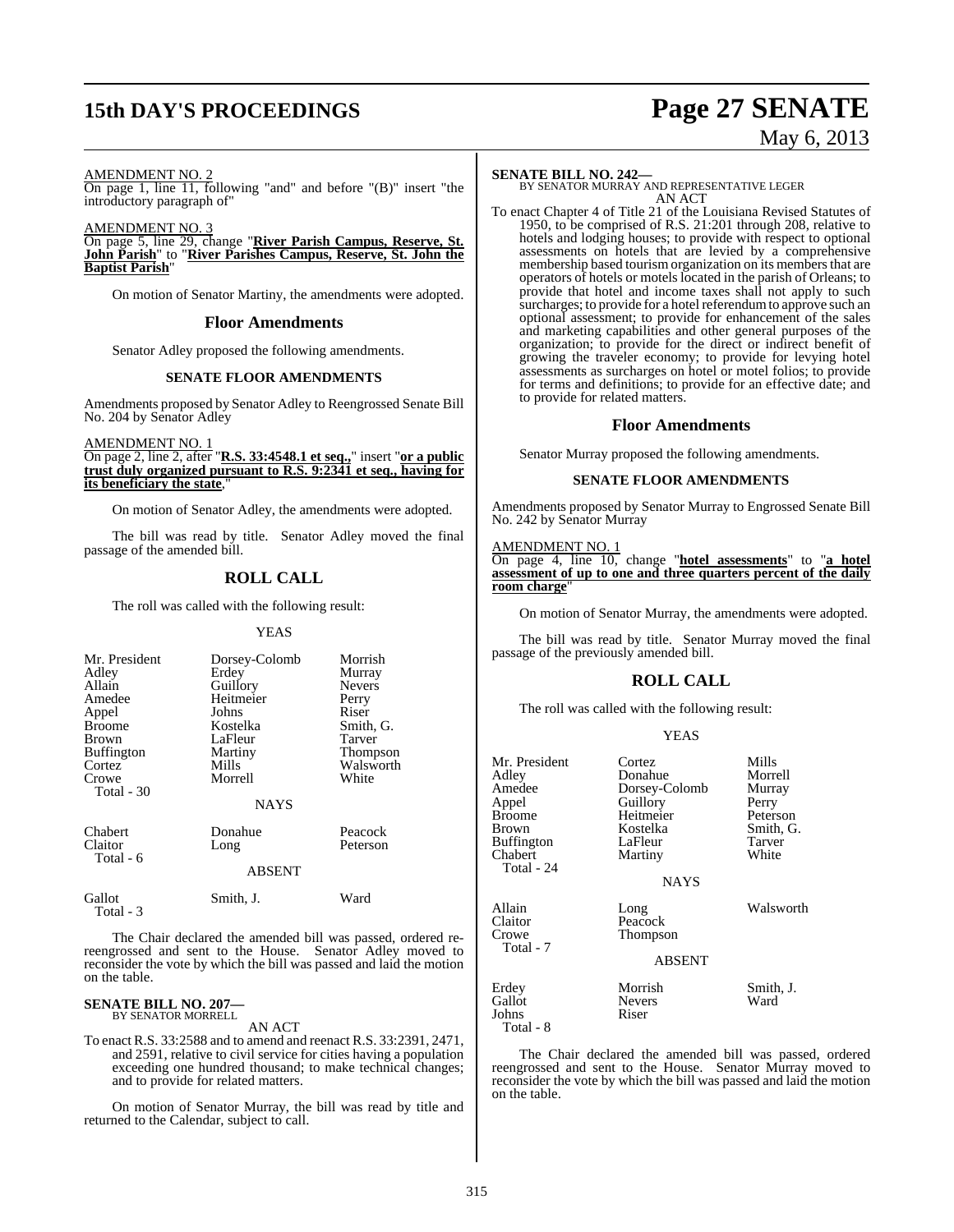#### **SENATE BILL NO. 246—** BY SENATOR NEVERS

AN ACT

To enact Subpart O-1 of Part II-A of Chapter 1 of Subtitle I of Title 39 of the Louisiana Revised Statutes of 1950, to be comprised of R.S. 39:100.65, relative to the dedication of certain revenues; to establish the Health Care Insurance Coverage Equity Fund in the state treasury; to provide for the dedication of monies to and deposits into the fund; to provide for the use of monies in the fund; and to provide for related matters.

On motion of Senator Nevers, the bill was read by title and returned to the Calendar, subject to call.

#### **SENATE BILL NO. 5—** BY SENATOR LAFLEUR

A JOINT RESOLUTION

Proposing to amend Article V, Section 23 of the Constitution of Louisiana, relative to retirement of judges; to remove the mandatory retirement age of judges; and to specify an election for submission of the proposition to electors and provide a ballot proposition.

The bill was read by title. Senator LaFleur moved the final passage of the bill.

## **ROLL CALL**

The roll was called with the following result:

#### YEAS

| Mr. President<br>Adley<br>Allain<br>Amedee<br>Appel<br>Broome<br>Brown<br>Buffington<br>Chabert<br>Claitor<br>Cortez<br>Total - 33 | Crowe<br>Donahue<br>Dorsey-Colomb<br>Guillory<br>Heitmeier<br>Johns<br>Kostelka<br>LaFleur<br>Long<br>Martiny<br>Mills<br><b>NAYS</b> | Morrell<br>Morrish<br>Murray<br><b>Nevers</b><br>Peacock<br>Perry<br>Riser<br>Smith, G.<br>Tarver<br>Thompson<br>White |
|------------------------------------------------------------------------------------------------------------------------------------|---------------------------------------------------------------------------------------------------------------------------------------|------------------------------------------------------------------------------------------------------------------------|
| Peterson<br>Total - 2                                                                                                              | Walsworth<br><b>ABSENT</b>                                                                                                            |                                                                                                                        |
| Erdey<br>Gallot<br>Total - 4                                                                                                       | Smith, J.<br>Ward                                                                                                                     |                                                                                                                        |

The Chair declared the bill was passed and ordered it sent to the House. Senator LaFleur moved to reconsider the vote by which the bill was passed and laid the motion on the table.

# **SENATE BILL NO. 92—** BY SENATOR WALSWORTH

AN ACT

To enact Code of Criminal Procedure Article 814(A)(60), relative to responsive verdicts; to provide responsive verdicts for the crime of aggravated incest; and to provide for related matters.

On motion of Senator Walsworth, the bill was read by title and returned to the Calendar, subject to call.

#### **SENATE BILL NO. 109—** BY SENATOR MORRISH

AN ACT

To enact Children's Code Articles 612(A)(4) and 614(E), relative to evaluation and examination orders for children; to provide relative to certain medical and other examinations and evaluations; to require certain medical examinations in

# **Page 28 SENATE 15th DAY'S PROCEEDINGS**

connection with certain mandatory reporting; to provide terms, conditions, and procedures; and to provide for related matters.

#### **Floor Amendments**

Senator Martiny sent up floor amendments.

#### **SENATE FLOOR AMENDMENTS**

Amendments proposed by Senator Martiny on behalf of the Legislative Bureau to Engrossed Senate Bill No. 109 by Senator Morrish

#### AMENDMENT NO. 1

On page 2, lines 4 and 5, following "**obtaining**" and before "**.**" change "**pursuant to Article 614 of any further examination or evaluation of the child**" to "**of any further examination or evaluation of the child pursuant to Article 614**"

On motion of Senator Martiny, the amendments were adopted.

The bill was read by title. Senator Morrish moved the final passage of the amended bill.

## **ROLL CALL**

YEAS

The roll was called with the following result:

| Mr. President<br>Allain<br>Amedee<br>Appel<br><b>Broome</b><br><b>Brown</b><br><b>Buffington</b><br>Chabert<br>Claitor<br>Cortez<br>Crowe<br><b>Total - 33</b> | Donahue<br>Dorsey-Colomb<br>Erdey<br>Guillory<br>Heitmeier<br>Kostelka<br>LaFleur<br>Long<br>Martiny<br>Mills<br>Morrish<br><b>NAYS</b> | Murray<br><b>Nevers</b><br>Peacock<br>Perry<br>Peterson<br>Riser<br>Smith, G.<br>Tarver<br>Thompson<br>Walsworth<br>White |
|----------------------------------------------------------------------------------------------------------------------------------------------------------------|-----------------------------------------------------------------------------------------------------------------------------------------|---------------------------------------------------------------------------------------------------------------------------|
| Total - 0                                                                                                                                                      | <b>ABSENT</b>                                                                                                                           |                                                                                                                           |
| Adley<br>Gallot<br>Total - 6                                                                                                                                   | Johns<br>Morrell                                                                                                                        | Smith, J.<br>Ward                                                                                                         |

The Chair declared the amended bill was passed, ordered reengrossed and sent to the House. Senator Morrish moved to reconsider the vote by which the bill was passed and laid the motion on the table.

#### **SENATE BILL NO. 159—**

BY SENATOR MORRELL AND REPRESENTATIVE HAZEL AN ACT

To enact R.S. 33:2339, relative to municipal law enforcement; to provide relative to detail or secondary employment; to provide relative to communications; to provide relative to administrative fees; to provide relative to public records; to provide relative to medicare and social security contributions; and to provide for related matters.

### **Floor Amendments**

Senator Martiny sent up floor amendments.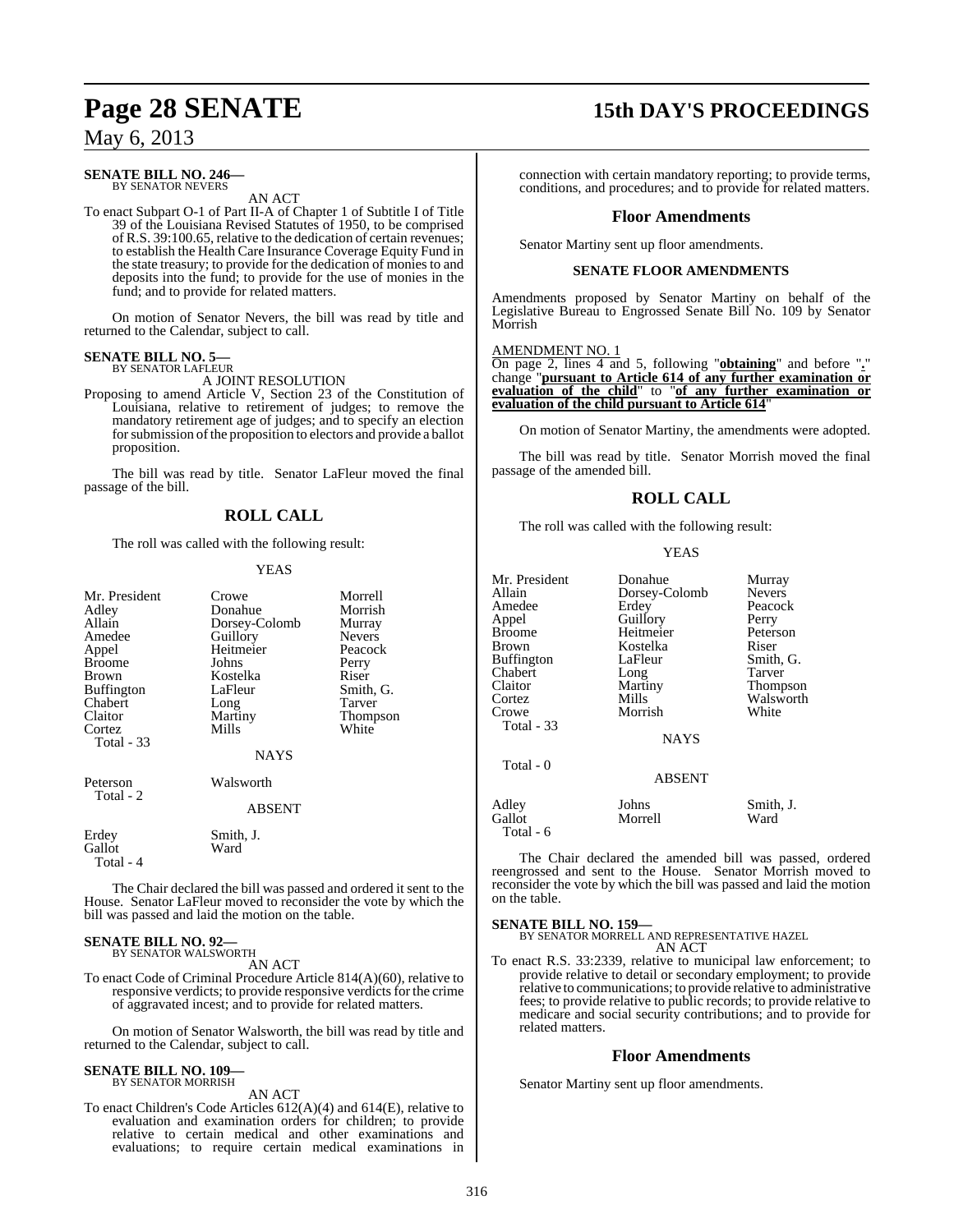# **15th DAY'S PROCEEDINGS Page 29 SENATE**

#### **SENATE FLOOR AMENDMENTS**

Amendments proposed by Senator Martiny on behalf of the Legislative Bureau to Engrossed Senate Bill No. 159 by Senator Morrell

AMENDMENT NO. 1

On page 2, line 5, following "**OPSE**" and before "**be**" change "**will**" to "**shall**"

On motion of Senator Martiny, the amendments were adopted.

The bill was read by title. Senator Morrell moved the final passage of the amended bill.

### **ROLL CALL**

The roll was called with the following result:

YEAS

| Mr. President     | Donahue       | Morrish         |
|-------------------|---------------|-----------------|
| Adley             | Dorsey-Colomb | Murray          |
| Allain            | Erdey         | <b>Nevers</b>   |
| Amedee            | Guillory      | Peacock         |
| Appel             | Heitmeier     | Perry           |
| <b>Broome</b>     | Johns         | Peterson        |
| <b>Brown</b>      | Kostelka      | Riser           |
| <b>Buffington</b> | LaFleur       | Smith, G.       |
| Chabert           | Long          | <b>Tarver</b>   |
| Claitor           | Martiny       | <b>Thompson</b> |
| Cortez            | Mills         | Walsworth       |
| Crowe             | Morrell       | White           |
| <b>Total - 36</b> |               |                 |
|                   | <b>NAYS</b>   |                 |
| Total - 0         |               |                 |
|                   | ABSENT        |                 |

| Gallot    | Smith, J. | Ward |
|-----------|-----------|------|
| Total - 3 |           |      |

The Chair declared the amended bill was passed, ordered reengrossed and sent to the House. Senator Morrell moved to reconsider the vote by which the bill was passed and laid the motion on the table.

# **SENATE BILL NO. 162—** BY SENATOR GARY SMITH

AN ACT

To amend and reenact R.S.  $40:34(B)(1)(a)(viii)$ ,  $(h)(v)$ ,  $(i)$ , and  $(j)$ , to enact Chapter 1-C of Code Title IV, of Code Book III, of Title 9 of the Louisiana Revised Statutes of 1950, to be comprised of R.S. 9:2718 through 2720.15, and to repeal  $R.S.$  9:2713, relative to surrogacy contracts; to provide for amendments to birth certificates; to provide for definitions relative to surrogacy contracts; to provide for genetic surrogacy contracts; to provide for the enforceability of gestational surrogacy contracts; to provide for the parties to a gestational surrogacy contract; to provide for contractual requirements for a gestational surrogacy contract; to provide for a proceeding to approve a gestational surrogacy contract; to provide for the check of the criminal records of the parties to a gestational surrogacy contract; to provide for a pre-embryo transfer order relative to a gestational surrogacy contract; to provide for matters relative to multiple attempts at in utero embryo transfer; to provide for confidentiality of the proceedings relative to a gestational surrogacy contract; to provide for continuing and exclusive jurisdiction to the proceedings relative to a gestational surrogacy contract; to provide for the termination of a gestational surrogacy contract by notice; to provide for remedies for the failure to perform under a gestational surrogacy contract; to provide for the termination of a gestational surrogacy contract and for the effects of divorce, nullity, and death on a gestational

surrogacy contract; to provide for the effect of a subsequent marriage of the gestational surrogate on a gestational surrogacy contract; to provide for a post-birth order; to provide for DNA testing when the child is alleged not to be the child of the intended parents; to provide for time limitations and finality; and to provide for related matters.

#### **Floor Amendments**

Senator Martiny sent up floor amendments.

#### **SENATE FLOOR AMENDMENTS**

Amendments proposed by Senator Martiny on behalf of the Legislative Bureau to Engrossed Senate Bill No. 162 by Senator Gary Smith

AMENDMENT NO. 1 On page 2, line 4, following "gestational" and before "on a gestational" change "surrogate" to "carrier"

AMENDMENT NO. 2 On page 9, line 22, following "**of**" and before "**Uniform**" insert "**the**"

AMENDMENT NO. 3 On page 12, line 24, following "**Subsection A**" and before "**, the Department**" insert "**of this Section**"

#### AMENDMENT NO. 4

On page 13, line 31, following "**duress**" and before "**:**" insert "**perpetrated by**"

AMENDMENT NO. 5 On page 13, line 32, change "**Perpetrated by anyone**" to "**Anyone**"

AMENDMENT NO. 6 On page 14, line 1, change "**Perpetrated by an**" to "**An**"

On motion of Senator Martiny, the amendments were adopted.

The bill was read by title. Senator Gary Smith moved the final passage of the amended bill.

#### **ROLL CALL**

The roll was called with the following result:

#### **YEAS**

| Mr. President               | Erdey                  | Morrish       |
|-----------------------------|------------------------|---------------|
| Adley                       | Guillory               | Murray        |
| Allain                      | Heitmeier              | <b>Nevers</b> |
| Amedee                      | Johns                  | Peacock       |
| Appel                       | Kostelka               | Peterson      |
| <b>Brown</b>                | LaFleur                | Riser         |
| <b>Buffington</b>           | Long                   | Smith, G.     |
| Chabert                     | Martiny                | Tarver        |
| Claitor                     | Mills                  | Thompson      |
| Dorsey-Colomb<br>Total - 30 | Morrell                | White         |
|                             | <b>NAYS</b>            |               |
| <b>Broome</b>               | Crowe                  |               |
| Cortez<br>Total - 4         | Perry                  |               |
|                             | <b>ABSENT</b>          |               |
| Donahue<br>Gallot           | Smith, J.<br>Walsworth | Ward          |

The Chair declared the amended bill was passed, ordered reengrossed and sent to the House. Senator Gary Smith moved to

Total - 5

# May 6, 2013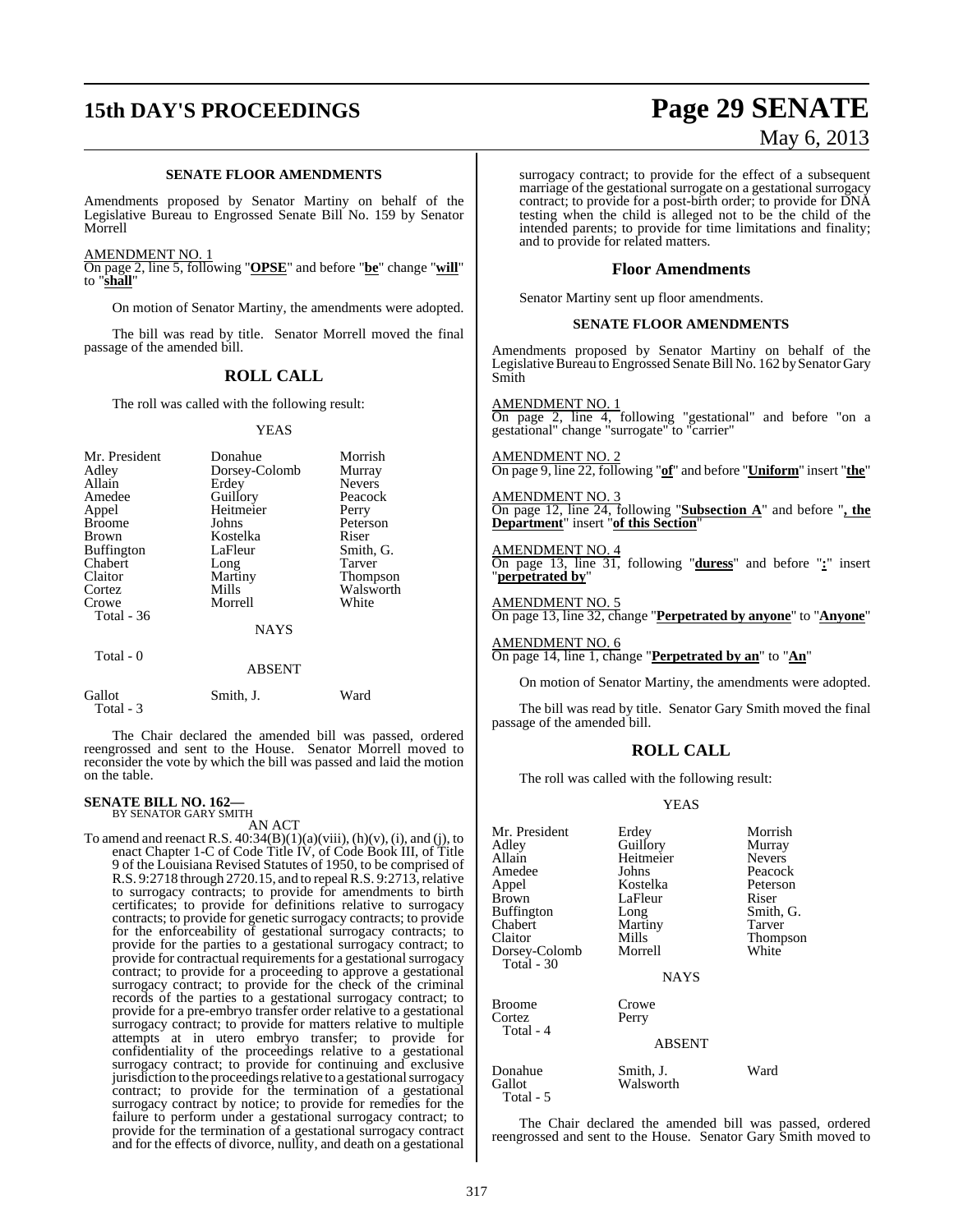# **Page 30 SENATE 15th DAY'S PROCEEDINGS**

reconsider the vote by which the bill was passed and laid the motion on the table.

## **Explanation of Vote**

Senator Broome stated she intended to vote yea on Senate Bill No. 162, and asked that the Official Journal so state.

# **SENATE BILL NO. 183—** BY SENATOR CORTEZ

#### AN ACT

To amend and reenact R.S. 9:4802(G)(1), relative to liens and privileges; to provide relative to improvement of an immovable by a contractor; to provide with respect to notice requirements of the lessor of the movables placed at the site of the immovable for use in a work; to provide with respect to privileges securing the improvement; and to provide for related matters.

#### **Floor Amendments**

Senator Martiny sent up floor amendments.

#### **SENATE FLOOR AMENDMENTS**

Amendments proposed by Senator Martiny on behalf of the Legislative Bureau to Engrossed Senate Bill No. 183 by Senator Cortez

AMENDMENT NO. 1 On page 1, line 16, change "**,**" to "**and**"

AMENDMENT NO. 2 On page 1, line 17, change "**,**" to "**. The notice shall**"

On motion of Senator Martiny, the amendments were adopted.

The bill was read by title. Senator Cortez moved the final passage of the amended bill.

## **ROLL CALL**

The roll was called with the following result:

#### YEAS

| Mr. President<br>Adley<br>Allain<br>Amedee<br>Appel<br><b>Broome</b><br><b>Brown</b><br><b>Buffington</b><br>Chabert<br>Claitor<br>Cortez<br>Crowe<br>Total - 35 | Donahue<br>Dorsey-Colomb<br>Erdey<br>Guillory<br>Heitmeier<br>Johns<br>Kostelka<br>LaFleur<br>Long<br>Martiny<br>Mills<br>Morrish | Murray<br><b>Nevers</b><br>Peacock<br>Perry<br>Peterson<br>Riser<br>Smith, G.<br>Tarver<br>Thompson<br>Walsworth<br>White |
|------------------------------------------------------------------------------------------------------------------------------------------------------------------|-----------------------------------------------------------------------------------------------------------------------------------|---------------------------------------------------------------------------------------------------------------------------|
|                                                                                                                                                                  | <b>NAYS</b>                                                                                                                       |                                                                                                                           |
| Total - 0                                                                                                                                                        | <b>ABSENT</b>                                                                                                                     |                                                                                                                           |
| C <sub>2</sub> 11 <sub>2</sub>                                                                                                                                   | $C_{\text{max}}$ is $L$                                                                                                           |                                                                                                                           |

*G*allot Smith, J.<br>Morrell Ward Morrell Total - 4

The Chair declared the amended bill was passed, ordered reengrossed and sent to the House. Senator Cortez moved to reconsider the vote by which the bill was passed and laid the motion on the table.

#### **SENATE BILL NO. 213—**

BY SENATOR MORRELL

AN ACT To amend and reenact R.S. 33:2419(B)(1) and to enact R.S. 33:2434, relative to civil service; to provide relative to the New Orleans Police Department; to provide relative to benefits for certain employeesin certain positions; to provide for definitions; and to provide for related matters.

#### **Floor Amendments**

Senator Martiny sent up floor amendments.

#### **SENATE FLOOR AMENDMENTS**

Amendments proposed by Senator Martiny on behalf of the Legislative Bureau to Engrossed Senate Bill No. 213 by Senator Morrell

AMENDMENT NO. 1 On page 2, line 11, change "**is**" to "**are**"

AMENDMENT NO. 2 On page 2, line 24, change "**which**" to "**that**"

On motion of Senator Martiny, the amendments were adopted.

The bill was read by title. Senator Morrell moved the final passage of the amended bill.

## **ROLL CALL**

The roll was called with the following result:

#### YEAS

| Mr. President       | Donahue       | Morrish         |
|---------------------|---------------|-----------------|
| Adley               | Dorsey-Colomb | Murray          |
| Allain              | Erdey         | <b>Nevers</b>   |
| Amedee              | Guillory      | Peacock         |
| Appel               | Heitmeier     | Perry           |
| Broome              | Johns         | Peterson        |
| Brown               | Kostelka      | Riser           |
| Buffington          | LaFleur       | Smith, G.       |
| Chabert             | Long          | Tarver          |
| Claitor             | Martiny       | <b>Thompson</b> |
| Cortez              | Mills         | Walsworth       |
| Crowe               | Morrell       | White           |
| Total - 36          |               |                 |
|                     | <b>NAYS</b>   |                 |
| Total - 0           |               |                 |
|                     | <b>ABSENT</b> |                 |
| Gallot<br>Total - 3 | Smith, J.     | Ward            |

The Chair declared the amended bill was passed, ordered reengrossed and sent to the House. Senator Morrell moved to reconsider the vote by which the bill was passed and laid the motion on the table.

**SENATE BILL NO. 259— (Substitute of Senate Bill No. 7 by Senator Peacock)** BY SENATOR PEACOCK

AN ACT

To amend and reenact R.S. 11:2252(4), 2256(A), and 2257(K)(3) relative to statewide retirement systems; to provide relative to the Firefighters' Retirement System; to provide for definitions; to provide for eligibility, benefits, and accrual and contribution rates; to provide for an effective date; and to provide for related matters.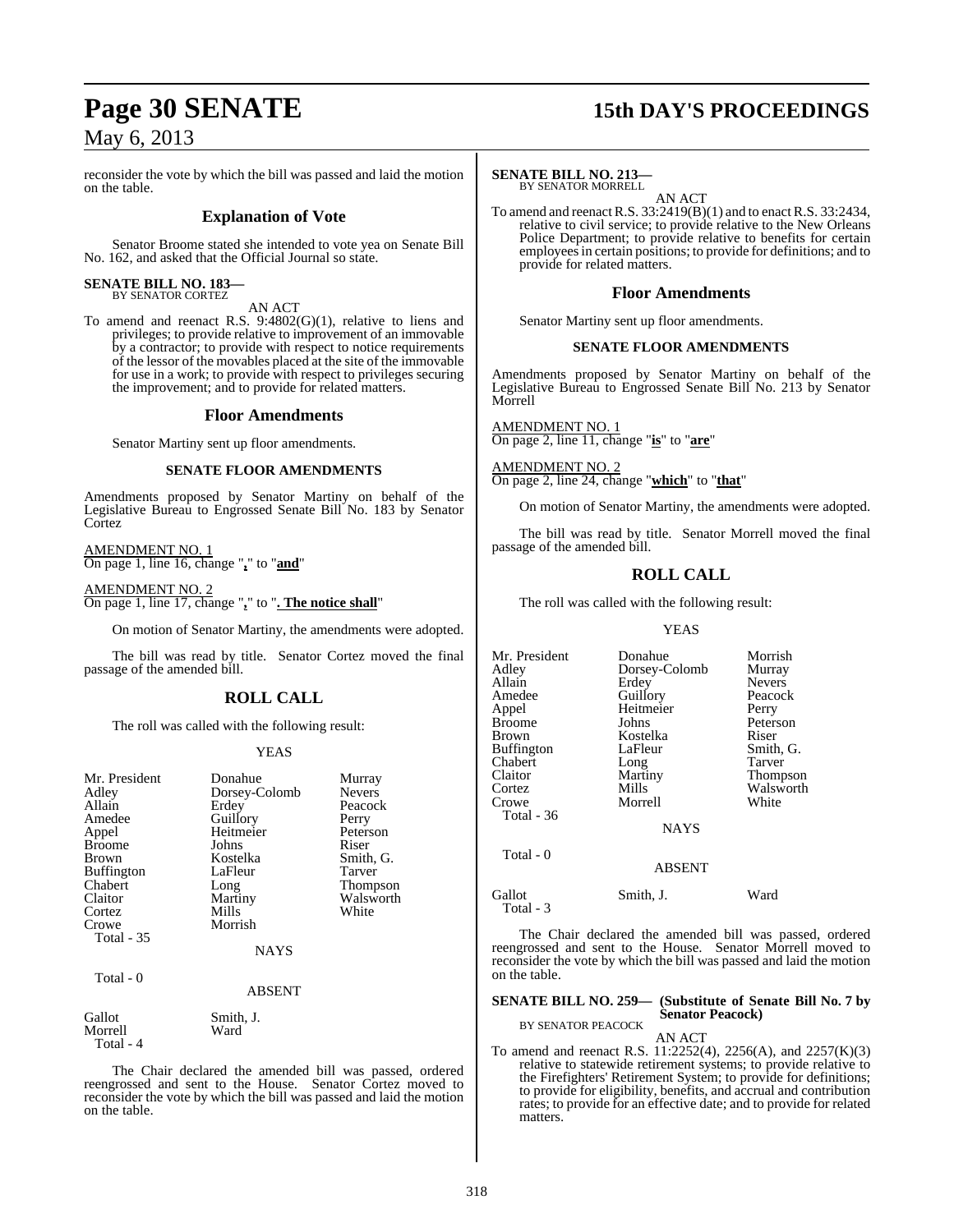# **15th DAY'S PROCEEDINGS Page 31 SENATE**

# May 6, 2013

The bill was read by title. Senator Peacock moved the final passage of the bill.

### **ROLL CALL**

The roll was called with the following result:

#### YEAS

| Mr. President    | Donahue  | Peacock   |
|------------------|----------|-----------|
| Allain           | Guillory | Perry     |
|                  | Johns    | Smith, G. |
| Appel<br>Claitor | Martiny  | Walsworth |
| Cortez           | Mills    |           |
| Crowe            | Morrish  |           |
| Total $-16$      |          |           |
|                  | NAYS     |           |

Adley Erdey Nevers<br>Amedee Heitmeier Peterson Amedee Heitmeier Peters<br>Broome Kostelka Riser Broome Kostelka Riser<br>Brown LaFleur Tarver Buffington Long Thompson<br>
Chabert Morrell White<br>
White Dorsey-Colomb Total - 20

Morrell<br>Murray

#### ABSENT

Gallot Smith, J. Ward Total - 3

The Chair declared the bill failed to pass.

LaFleur<br>Long

#### **Notice of Reconsideration**

Senator Peacock moved to reconsider on the next Legislative Day the vote by which the bill failed to pass.

#### **Senate Bills and Joint Resolutions on Third Reading and Final Passage, Subject to Call**

### **Called from the Calendar**

Senator Erdey asked that Senate Bill No. 180 be called from the Calendar.

#### **SENATE BILL NO. 180—** BY SENATORS ERDEY AND LAFLEUR

AN ACT

To amend and reenact R.S. 22:3, 1921, 1922, 1926, 1927, 1928(A)(introductory paragraph), and 1929(A), and R.S. 36:681(C)(1), to enact R.S. 36:691.1, and to repeal R.S. 36:691, relative to the Department of Insurance; to provide with respect to the division of insurance fraud; to provide for powers and duties of the division of insurance fraud; and to provide for related matters.

#### **Floor Amendments**

Senator Martiny sent up floor amendments.

#### **SENATE FLOOR AMENDMENTS**

Amendments proposed by Senator Martiny on behalf of the Legislative Bureau to Engrossed Senate Bill No. 180 by Senator Erdey

AMENDMENT NO. 1 On page 2, line 26, change "," to ";" AMENDMENT NO. 2 On page 2, line 27, following "services" and before "office" change "," to ";"

AMENDMENT NO. 3 On page 2, line 27, following "police" and before "and" change "," to ";"

AMENDMENT NO. 4 On page 5, lines 25 and 26, change "**insurance fraud division**" to "**division of insurance fraud**"

AMENDMENT NO. 5 On page 5, line 27, change "**insurance fraud division**" to "**division of insurance fraud**"

On motion of Senator Martiny, the amendments were adopted.

#### **Floor Amendments**

Senator Erdey proposed the following amendments.

#### **SENATE FLOOR AMENDMENTS**

Amendments proposed by Senator Erdey to Engrossed Senate Bill No. 180 by Senator Erdey

AMENDMENT NO. 1 On page 2, line 11, delete "**, prosecution,**"

AMENDMENT NO. 2<br>On page 2, line 12, between "**of**" and "**violations**" insert "**administrative or civil**"

AMENDMENT NO. 3 On page 2, line 25, change "**coordinate further**" to "be turned over to"

AMENDMENT NO. 4 On page 2, line 26, delete "**actions with**"

AMENDMENT NO. 5 On page 2, line 28, between "agency" and the period "." insert ", for further investigation, enforcement, or prosecution"

AMENDMENT NO. 6 On page 3, at the beginning of line 23, change "**any**" to "**the**"

AMENDMENT NO. 7 On page 3, line 26, change "**crimes of**" to "**administrative or civil**"

AMENDMENT NO. 8 On page 3, line 27, between the period "**.**" and "**The**" insert "**These powers and privileges shall not include arrest powers.**"

AMENDMENT NO. 9 On page 6, line 18, between "**alleged**" and "**fraudulent**" insert "**administrative or civil**"

AMENDMENT NO. 10 On page 6, line 18, change "**fraudulent insurance acts and other**" to "**fraudulent insurance acts, other administrative or civil**"

AMENDMENT NO. 11 On page 6, line 19, change "**, executive security, and**" to "**and executive security as**"

On motion of Senator Erdey, the amendments were adopted.

The bill was read by title. Senator Erdey moved the final passage of the amended bill.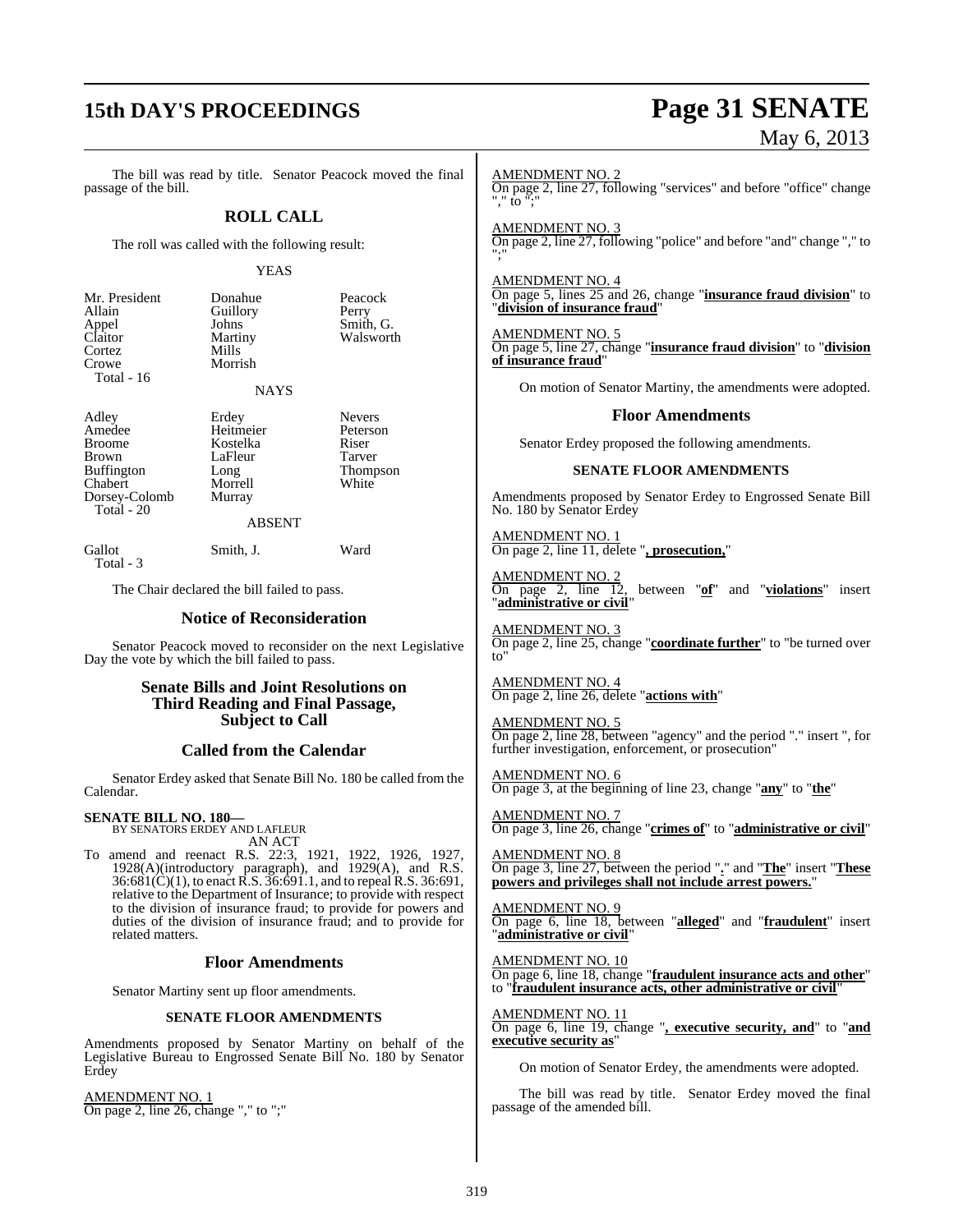## **ROLL CALL**

The roll was called with the following result:

#### YEAS

| Mr. President<br>Adley<br>Allain<br>Amedee<br>Appel<br><b>Broome</b><br><b>Brown</b><br><b>Buffington</b><br>Chabert<br>Claitor<br>Cortez<br>Crowe | Donahue<br>Dorsey-Colomb<br>Erdey<br>Guillory<br>Heitmeier<br>Johns<br>Kostelka<br>LaFleur<br>Long<br>Martiny<br>Mills<br>Morrell | Morrish<br>Murray<br><b>Nevers</b><br>Peacock<br>Perry<br>Peterson<br>Riser<br>Smith, G.<br><b>Tarver</b><br>Thompson<br>Walsworth<br>White |
|----------------------------------------------------------------------------------------------------------------------------------------------------|-----------------------------------------------------------------------------------------------------------------------------------|---------------------------------------------------------------------------------------------------------------------------------------------|
| Total $-36$                                                                                                                                        |                                                                                                                                   |                                                                                                                                             |
|                                                                                                                                                    | <b>NAYS</b>                                                                                                                       |                                                                                                                                             |

Total - 0

#### ABSENT

| Gallot    | Smith, J. | Ward |
|-----------|-----------|------|
| Total - 3 |           |      |

The Chair declared the amended bill was passed, ordered reengrossed and sent to the House. Senator Erdey moved to reconsider the vote by which the bill was passed and laid the motion on the table.

### **Called from the Calendar**

Senator Walsworth asked that Senate Bill No. 222 be called from the Calendar.

#### **SENATE BILL NO. 222—** BY SENATOR WALSWORTH

AN ACT

To amend and reenact R.S. 46:1403, 1404(A), 1405, 1415, 1419 through 1422, 1425(A) and (B), 1427(introductory paragraph), and 1428(A), to enact R.S. 46:1406 and 1407, and to repeal R.S. 46:1408, 1409, 1412, 1413, and 1424, relative to child care facilities; to provide for licensure requirements; to provide for transitional provisions; to provide for licensure procedures; to provide for rules; to provide for disclosure; to provide for agencies and facilities subject to regulation; to provide for revocation or refusal to renew licenses; to provide for violations; to provide for appeals; to provide for penalties; to provide for injunctive relief; and to provide for related matters.

#### **Floor Amendments**

Senator Martiny sent up floor amendments.

#### **SENATE FLOOR AMENDMENTS**

Amendments proposed by Senator Martiny on behalf of the Legislative Bureau to Engrossed Senate Bill No. 222 by Senator Walsworth

AMENDMENT NO. 1 On page 1, line 14, and before "1406" insert "46:"

AMENDMENT NO. 2 On page 2, line 4, change "**and/or**" to "**and**"

AMENDMENT NO. 3 On page 6, line 27, change "**(D)**" to "**(C)**"

AMENDMENT NO. 4 On page 7, lines 25 and 26, delete "**full force and**"

# **Page 32 SENATE 15th DAY'S PROCEEDINGS**

#### AMENDMENT NO. 5

On page 9, lines 8 and 9, change "**handicapping condition**" to "**handicap**"

On motion of Senator Martiny, the amendments were adopted.

#### **Floor Amendments**

Senator Walsworth proposed the following amendments.

#### **SENATE FLOOR AMENDMENTS**

Amendments proposed by Senator Walsworth to Engrossed Senate Bill No. 222 by Senator Walsworth

#### AMENDMENT NO. 1

On page 9, line 21, change "**individual**" to "**child**"

AMENDMENT NO. 2 On page 11, line 6, between "**disability**" and "**as**" delete the comma "**,**"

On motion of Senator Walsworth, the amendments were adopted.

#### **Floor Amendments**

Senator Walsworth proposed the following amendments.

#### **SENATE FLOOR AMENDMENTS**

Amendments proposed by Senator Walsworth to Engrossed Senate Bill No. 222 by Senator Walsworth

AMENDMENT NO. 1 On page 1, line 3, delete "1427(introductory paragraph),"

AMENDMENT NO. 2 On page 1, line 13, delete "1427(introductory paragraph),"

AMENDMENT NO. 3 On page 3, between lines 6 and 7, insert:

"**(6) "Early childhood learning center" means any child day care center, Early Head Start grantee, or stand-alone prekindergarten or kindergarten program that is not attached to a** school and that is licensed by the state.

AMENDMENT NO. 4 On page 3, line 7, strike through "(6)" and then insert "**(7)**"

AMENDMENT NO. 5 On page 3, line 13, delete "**child day care**" and insert "**early childhood learning**"

AMENDMENT NO. 6 On page 3, line 15, strike through "(7)" and then insert "**(8)**"

AMENDMENT NO. 7 On page 3, line 17, delete "**(8)**" and insert "**(9)**"

AMENDMENT NO. 8 On page 3, line 25, delete "**(9)**" and insert "**(10)**"

AMENDMENT NO. 9 On page 3, line 27, delete "**(10)**" and insert "**(11)**"

AMENDMENT NO. 10 On page 4, line 7, delete "**(11)**" and insert "**(12)**"

AMENDMENT NO. 11 On page 4, line 11, delete "**(12)**" and insert "**(13)**"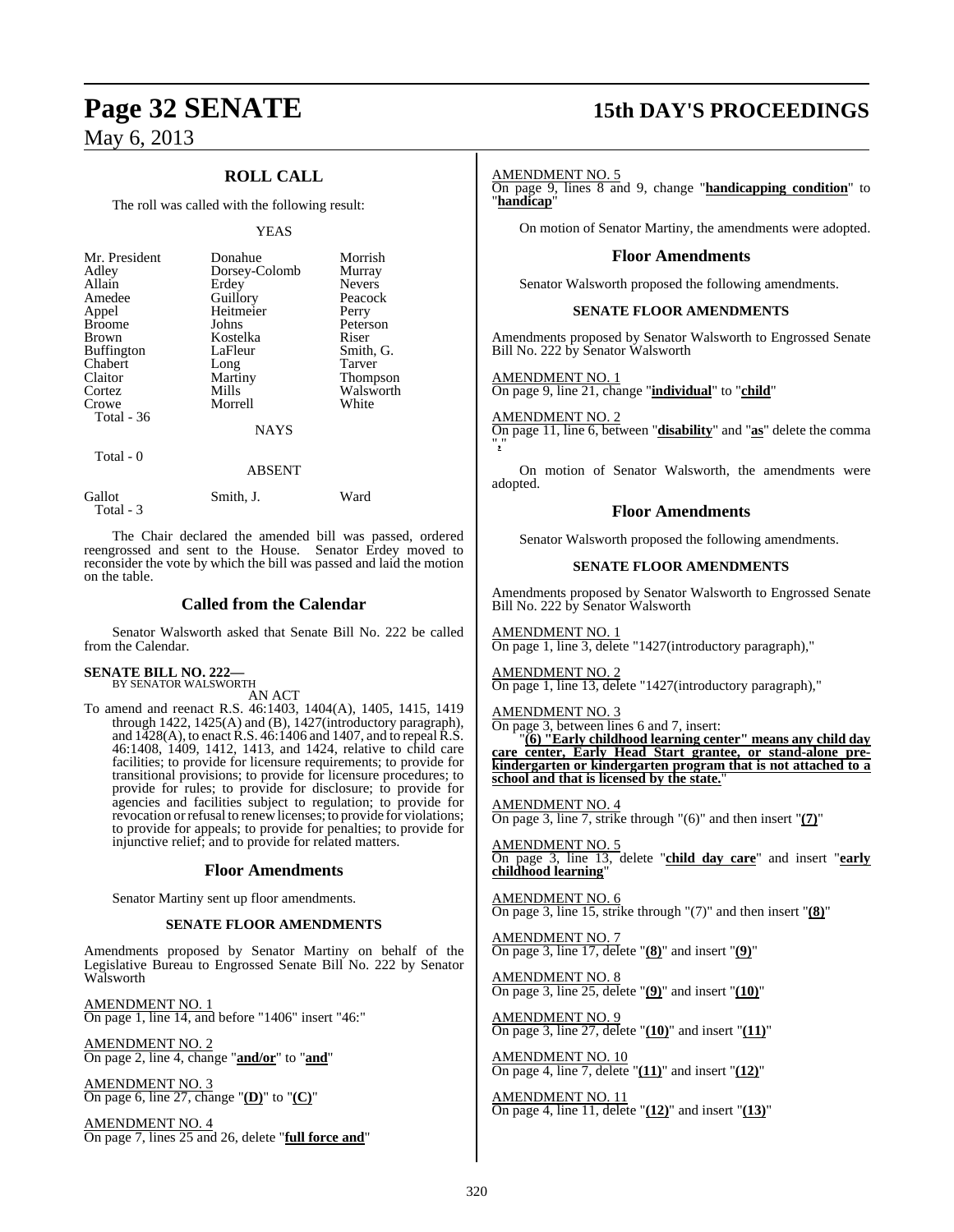# **15th DAY'S PROCEEDINGS Page 33 SENATE**

 $EMD$   $MRM$ 

May 6, 2013

| <b>AMENDMENT NO. 12</b><br>On page 4, line 13, delete " $(13)$ " and insert " $(14)$ "                                                                                                                                                                              | <b>AMENDMENT NO. 24</b><br>On page 6, line 12, delete "automatically"                                                                            |
|---------------------------------------------------------------------------------------------------------------------------------------------------------------------------------------------------------------------------------------------------------------------|--------------------------------------------------------------------------------------------------------------------------------------------------|
| $\frac{\text{AMENDMENT NO. 13}}{\text{On page 4, line 15, delete "or Type III" and insert ", Type III, or}}$<br>Type IV"                                                                                                                                            | AMENDMENT NO. 25<br>On page 6, line 13, delete "child day care" and insert "early<br>childhood learning"                                         |
| <u>AMENDMENT NO. 14</u><br>On page 4, line 19, delete " $(14)$ " and insert " $(15)$ "                                                                                                                                                                              | AMENDMENT NO. 26<br>On page 6, line 14, delete " <b>automatically</b> "                                                                          |
| <u>AMENDMENT NO. 15</u><br>On page 4, line 19, delete "Type I" and insert "Type II"                                                                                                                                                                                 | <b>AMENDMENT NO. 27</b><br>On page 6, delete line 15, and insert "license as provided by rule."                                                  |
| <u>AMENDMENT NO. 16</u><br>On page 4, delete lines 23 through 29, and on page 5, delete lines 1<br>and 2, and insert:                                                                                                                                               | <b>AMENDMENT NO. 28</b><br>On page 6, line 21, delete "automatically"                                                                            |
| $"$ (16) "Type III license" means the license held by any publicly- or privately-owned early childhood learning center<br>which receives state or federal funds, directly or indirectly, from<br>any source other than the federal food and nutrition program.      | <b>AMENDMENT NO. 29</b><br>On page 6, line 23, delete "child day care" and insert "early<br>childhood learning"                                  |
| Type III early childhood learning centers must meet the<br>performance and academic standards of the Early Childhood<br><b>Care and Education Network regarding kindergarten readiness,</b><br>as determined by the State Board of Elementary and Secondary         | <b>AMENDMENT NO. 30</b><br>On page 6, line 25, delete "child day care" and insert "early<br>childhood learning"                                  |
| <b>Education.</b><br>$\frac{(17)}{(17)}$ "Type IV license" means the license held by any publicly- or privately-owned specialized provider."                                                                                                                        | <b>AMENDMENT NO. 31</b><br>On page 6, line 28, delete "and authorization certifcates"                                                            |
| <b>AMENDMENT NO. 17</b><br>On page 5, line 3, delete " $(17)$ " and insert " $(18)$ "                                                                                                                                                                               | <b>AMENDMENT NO. 32</b><br>On page 7, line 1, delete "day care center" and insert "care facility"                                                |
| AMENDMENT NO. 18<br>On page 5, delete line 6, and insert "homes, maternity homes, group                                                                                                                                                                             | <b>AMENDMENT NO. 33</b><br>On page 7, line 2, delete "day care center" and insert "care facility"                                                |
| homes, day care early childhood learning centers, and residential homes"                                                                                                                                                                                            | AMENDMENT NO. 34<br>On page 7, lines 18 and 19, delete "or authorization certificate"                                                            |
| <u>AMENDMENT NO. 19</u><br>On page 5, delete line 10, and insert<br>"A. All child care facilities early childhood learning centers                                                                                                                                  | AMENDMENT NO. 35<br>On page 7, line 20, delete "or authorized"                                                                                   |
| and child-placing agencies "<br>AMENDMENT NO. 20<br>On page 5, lines 12 and 13, delete "pursuant to this Chapter"                                                                                                                                                   | <u>AMENDMENT NO. 36</u><br>On page 7, line 24, after "license" insert "fee" and delete "child day<br>care" and insert "early childhood learning" |
| <u>AMENDMENT NO. 21</u><br>On page 5, line 13, after "care" insert "facility"                                                                                                                                                                                       | <b>AMENDMENT NO. 37</b><br>On page 8, lines $1, 2, 4$ , and 6, delete " <b>a child day care</b> " and insert<br>"an early childhood learning"    |
| AMENDMENT NO. 22<br>On page 5, delete lines 25 through 29, and on page 6, delete lines 1<br>through 4, and insert:                                                                                                                                                  | AMENDMENT NO. 38<br>On page 8, line 26, after " <b>approval</b> " insert " <b>of Type I, Type II, and</b><br>Type III facilities"                |
| (2) The department shall create an early childhood learning<br>working group to include one representative from Louisiana's<br>Early Childhood Advisory Council, the Child Care Association<br>of Louisiana, the nonpublic school council, the Louisiana Head       | <b>AMENDMENT NO. 39</b><br>On page 9, line 7, delete "child day care" and insert "early<br>childhood learning"                                   |
| Start Association, the Department of Children and Family<br>Services, the Department of Education, the Children's Cabinet,<br>and the Office of the Governor. Such working group shall<br>include participants having expertise in infants and toddlers,            | <b>AMENDMENT NO. 40</b><br>On page 9, line 29, delete "a child day care" and insert "an early<br>childhood learning"                             |
| pediatric health, pediatric mental health, cognitive development,<br>and social emotional development. The department shall seek<br>input from the working group in the development of the rules and                                                                | <b>AMENDMENT NO. 41</b><br>On page 10, line 5, delete "also"                                                                                     |
| regulations establishing Type I, Type II, and Type III licenses and<br>shall submit the proposed rules and regulations pursuant to this<br>Section to the working group for approval. Such working group<br>shall forward the proposed rules and regulations to the | <b>AMENDMENT NO. 42</b><br>On page 10, line 8, after "safety" insert ", Department of Public<br><b>Safety and Corrections"</b>                   |
| Children's Defense Fund, the Louisiana Association for the<br><b>Education of Young Children, and Louisiana Partnership for</b><br>Children and Families no later than November 1, 2013, for                                                                        | <b>AMENDMENT NO. 43</b><br>On page 10, line 9, after "the" insert "Department of Health and                                                      |

On page 10, line 9, after "**the**" insert "**Department of Health and Hospitals,**"

AMENDMENT NO. 44 On page 10, line 10, delete "**child day care**" and insert "**early childhood learning**"

**review and comment.**" AMENDMENT NO. 23

On page 6, delete lines 6 and 7, and insert: "**Class B license on July 31, 2013, shall be issued a Type I license as provided by rule.**"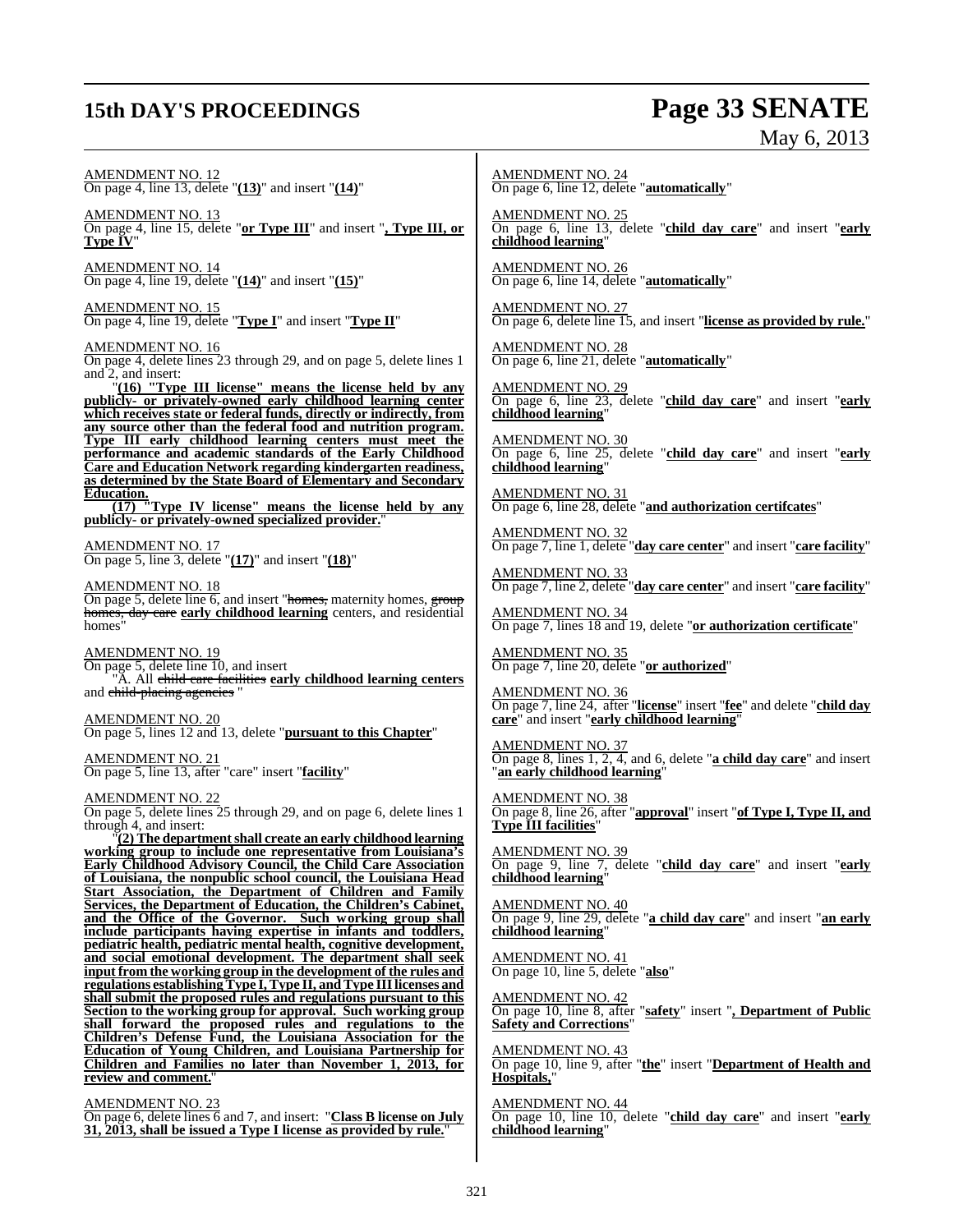AMENDMENT NO. 45 On page 10, line 17, after "**funds**" insert a comma "**,**"

AMENDMENT NO. 46

On page 11, delete line 22 through 27, and insert: "**A.** All child care facilities **early childhood learning centers** and child-placing agencies **specialized providers** shall be subject to the provisions of this Chapter. However, private or public day

schools serving children in grades one and above or operating**, including any** kindergartens or prekindergarten programs **attached thereto**, as well as Montessori schools, camps, and all care given without charge, shall be exempt from such provisions. **B. Nothing in this Chapter shall apply to facilitieslicensed by**

**the Department of Health and Hospitals.**"

#### AMENDMENT NO. 47

On page 12, delete line 2, and insert "license for a child-care facility or <del>child-placing agency</del>"

AMENDMENT NO. 48

On page 12, delete line 5, and insert "child care facilities and childplacing agencies **specialized**"

AMENDMENT NO. 49 On page 12, delete line 29, and insert "Whoever operates any child care facility or child-placing agency'

AMENDMENT NO. 50 On page 13, delete line 5, and insert "If any child care facility or child-placing agency **specialized**"

AMENDMENT NO. 51 On page 13, delete line 12, and insert "communicable diseases within a child care facility or child-placing

AMENDMENT NO. 52

On page 13, delete lines 27 through 29, and on page 14, delete lines 1 and 2

On motion of Senator Walsworth, the amendments were adopted.

The bill was read by title. Senator Walsworth moved the final passage of the amended bill.

## **ROLL CALL**

The roll was called with the following result: YEAS

| Mr. President<br>Adley<br>Allain<br>Amedee<br>Appel<br><b>Broome</b><br><b>Brown</b><br><b>Buffington</b><br>Chabert<br>Claitor<br>Cortez<br>Crowe | Donahue<br>Dorsey-Colomb<br>Erdey<br>Guillory<br>Heitmeier<br>Johns<br>Kostelka<br>LaFleur<br>Long<br>Martiny<br>Mills<br>Morrell | Morrish<br>Murray<br><b>Nevers</b><br>Peacock<br>Perry<br>Peterson<br>Riser<br>Smith, G.<br><b>Tarver</b><br>Thompson<br>Walsworth<br>White |
|----------------------------------------------------------------------------------------------------------------------------------------------------|-----------------------------------------------------------------------------------------------------------------------------------|---------------------------------------------------------------------------------------------------------------------------------------------|
| Total - 36                                                                                                                                         |                                                                                                                                   |                                                                                                                                             |
|                                                                                                                                                    | <b>NAYS</b>                                                                                                                       |                                                                                                                                             |

Total - 0

## ABSENT

| Gallot    | Smith, J. | Ward |
|-----------|-----------|------|
| Total - 3 |           |      |

The Chair declared the amended bill was passed, ordered reengrossed and sent to the House. Senator Walsworth moved to

# **Page 34 SENATE 15th DAY'S PROCEEDINGS**

reconsider the vote by which the bill was passed and laid the motion on the table.

## **Rules Suspended**

Senator Thompson asked for and obtained a suspension of the rules to revert to the Morning Hour.

## **Introduction of Senate Resolutions**

Senator Johns asked for and obtained a suspension of the rules to read Senate Resolutions a first and second time.

#### **SENATE RESOLUTION NO. 87—** BY SENATOR JOHNS

A RESOLUTION

To designate May 7, 2013, as "Louisiana Chemical Industry Day".

On motion of Senator Johns the resolution was read by title and adopted.

## **Introduction of Senate Concurrent Resolutions**

#### **SENATE CONCURRENT RESOLUTION NO. 63—** BY SENATOR THOMPSON

A CONCURRENT RESOLUTION

To recognize May  $5<sup>th</sup>$  through  $11<sup>th</sup>$ , 2013, as National Arson Awareness Week in Louisiana.

The resolution was read by title and placed on the Calendar for a second reading.

#### **SENATE CONCURRENT RESOLUTION NO. 64—** BY SENATOR NEVERS

A CONCURRENT RESOLUTION

To establish and provide with respect to the establishment of a study group to investigate the current state of agricultural education in elementary and secondary schools and make recommendations to the legislature and the State Board of Elementary and Secondary Education with respect to possible improvements in agricultural education and the possible implementation of a pilot program for an agricultural immersion curriculum.

The resolution was read by title and placed on the Calendar for a second reading.

## **Message from the House**

#### **ASKING CONCURRENCE IN HOUSE BILLS AND JOINT RESOLUTIONS**

May 6, 2013

To the Honorable President and Members of the Senate:

I am directed to inform your honorable body that the House of Representatives has finally passed and asks your concurrence in the following House Bills and Joint Resolutions:

|  | <b>HB NO. 106</b> | <b>HB NO. 121</b> | <b>HB NO. 160</b> |
|--|-------------------|-------------------|-------------------|
|--|-------------------|-------------------|-------------------|

HB NO. 466 HB NO. 23

Respectfully submitted, ALFRED W. SPEER Clerk of the House of Representatives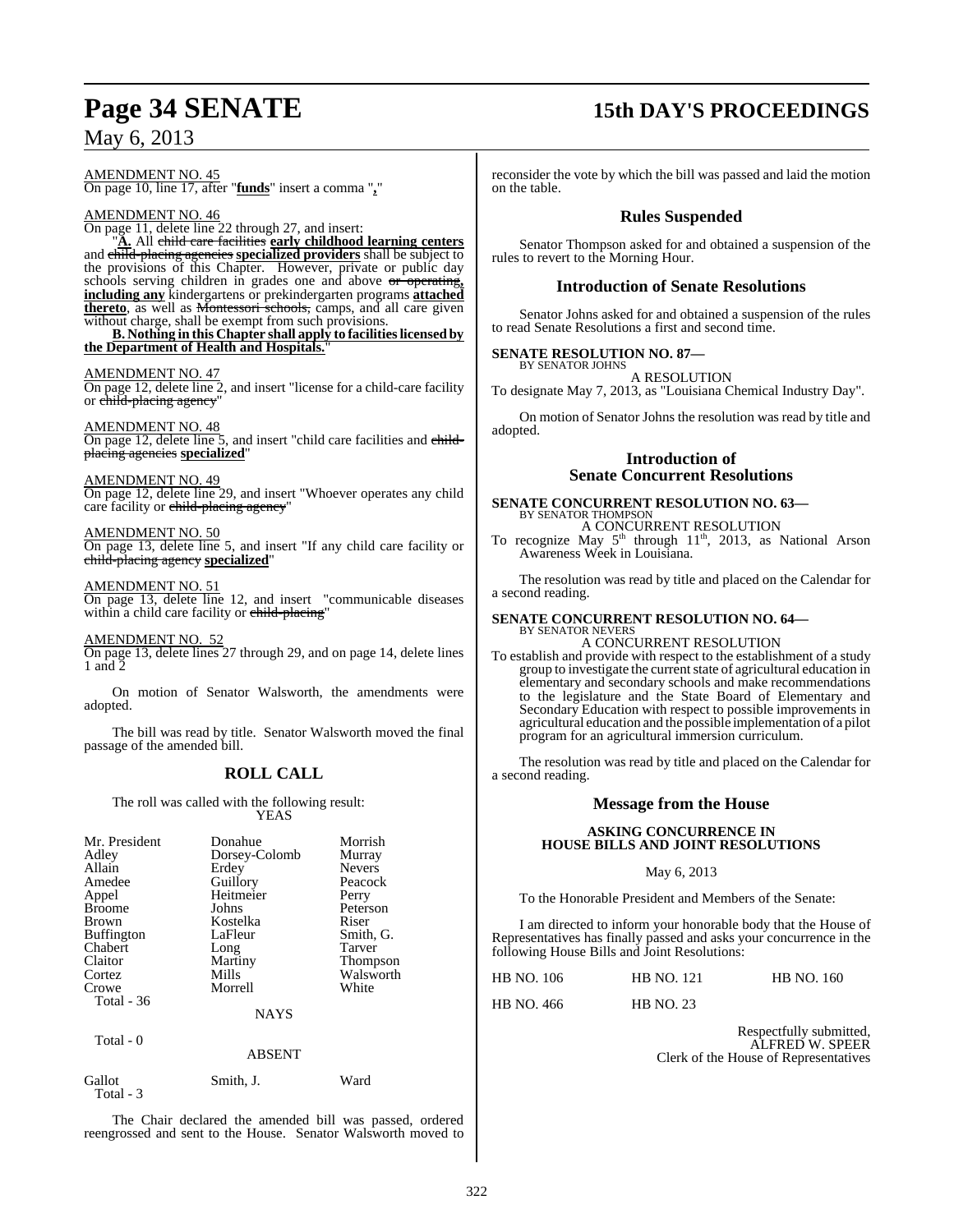# **15th DAY'S PROCEEDINGS Page 35 SENATE**

May 6, 2013

## **House Bills and Joint Resolutions on First Reading**

**HOUSE BILL NO. 23—**

BY REPRESENTATIVE BURFORD AN ACT

To amend and reenact R.S. 13:783(D)(7), relative to expenses of the clerks of court; to authorize an automobile expense allowance for the clerks of court for certain parishes; to require the purchase of automobile insurance for bodily injury and property damage; to allocate surplus funds to the expense allowance; to prohibit additional expenses from being paid by the state or local governing authority; and to provide for related matters.

The bill was read by title and placed on the Calendar for a second reading.

# **HOUSE BILL NO. 106—** BY REPRESENTATIVE DOVE

AN ACT

To amend and reenact R.S. 33:4574.1.1(A)(introductory paragraph) and (12), relative to the Houma Area Convention and Visitors Bureau; to authorize an increase of the hotel occupancy tax that the bureau is authorized to levy; to provide relative to the use of the proceeds of the additional tax; and to provide for related matters.

The bill was read by title and placed on the Calendar for a second reading.

# **HOUSE BILL NO. 121—** BY REPRESENTATIVE MONTOUCET

AN ACT

To amend and reenact R.S. 23:1294(A)(2) and to enact R.S. 23:1294(A)(2)(l), relative to the Workers' Compensation Advisory Council; to add a representative of the Louisiana Physical Therapy Association to the council; and to provide for related matters.

The bill was read by title and placed on the Calendar for a second reading.

#### **HOUSE BILL NO. 160—**

BY REPRESENTATIVES REYNOLDS, RICHARD, AND BARROW AN ACT

To amend and reenact R.S. 17:3902(B)(5) and  $(C)(2)(b)(v)$ , relative to teacher evaluations; to delay implementation of requirements for termination proceedings based on teacher evaluation determinations; to restrict the use of evaluation results; to provide an effective date; and to provide for related matters.

The bill was read by title and placed on the Calendar for a second reading.

#### **HOUSE BILL NO. 466—**

BY REPRESENTATIVE HAVARD AND SENATOR MILLS AN ACT

To amend and reenact R.S. 17:10.1(F), relative to the school and district accountability system; to provide relative to the assignment of letter grades to public schools and districts; to provide relative to the method by which such letter grades are determined; to require approval by the House and Senate education committees of any change made to such method; to provide for implementation; to provide an effective date; and to provide for related matters.

The bill was read by title and placed on the Calendar for a second reading.

#### **Privilege Report of the Committee on Senate and Governmental Affairs**

## **ENROLLMENTS**

Senator Amedee, Chairman on behalf of the Committee on Senate and Governmental Affairs, submitted the following report:

#### May 6, 2013

To the President and Members of the Senate:

I am directed by your Committee on Senate and Governmental Affairs to submit the following report:

The following Senate Concurrent Resolutions have been properly enrolled:

#### **SENATE CONCURRENT RESOLUTION NO. 44—** BY SENATOR JOHNS

A CONCURRENT RESOLUTION

To commend Alcoa upon the celebration of its one hundred twentyfifth anniversary and to designate May 14, 2013, as "Alcoa Day at the Legislature".

**SENATE CONCURRENT RESOLUTION NO. 46—BY SENATORS ALARIO, ADLEY, ALLAIN, AMEDEE, APPEL, BROOME BROOME, CORTEZ, CROWE, DONAHUE, DORSEY-COLOMB, ERDEY, GALLOT, GUILLORY, HEITMEIER, JOHNS, KOSTELKA, LAFLEUR, LONG, MARTINY, MILL** 

## A CONCURRENT RESOLUTION

To express the sincere and heartfelt condolences of the Legislature of Louisiana upon the passing of Sarah Whalen, former lobbyist and public servant.

**SENATE CONCURRENT RESOLUTION NO. 47—BY SENATOR GALLOT AND REPRESENTATIVES COX, JEFFERSON AND PATRICK WILLIAMS** A CONCURRENT RESOLUTION

To commend Charles M. Blow, Grambling State University graduate and columnist for The New York Times.

#### **SENATE CONCURRENT RESOLUTION NO. 50—** BY SENATOR CROWE

A CONCURRENT RESOLUTION

To commend and congratulate Cindy Baylor, Pamela Penton, and Shannon Landry upon selection as School Support Employees of the Year for their exemplary service to the students and faculty of the St. Tammany Parish School System for 2012- 2013.

> Respectfully submitted, "JODY" AMEDEE Chairman

The foregoing Senate Concurrent Resolutions were signed by the President of the Senate.

### **ATTENDANCE ROLL CALL**

#### PRESENT

| Mr. President     | Donahue       | Morrish       |
|-------------------|---------------|---------------|
| Adley             | Dorsey-Colomb | Murray        |
| Allain            | Erdey         | <b>Nevers</b> |
| Amedee            | Guillory      | Peacock       |
| Appel             | Heitmeier     | Perry         |
| <b>Broome</b>     | Johns         | Peterson      |
| <b>Brown</b>      | Kostelka      | Riser         |
| <b>Buffington</b> | LaFleur       | Smith, G.     |
| Chabert           | Long          | Tarver        |
| Claitor           | Martiny       | Thompson      |